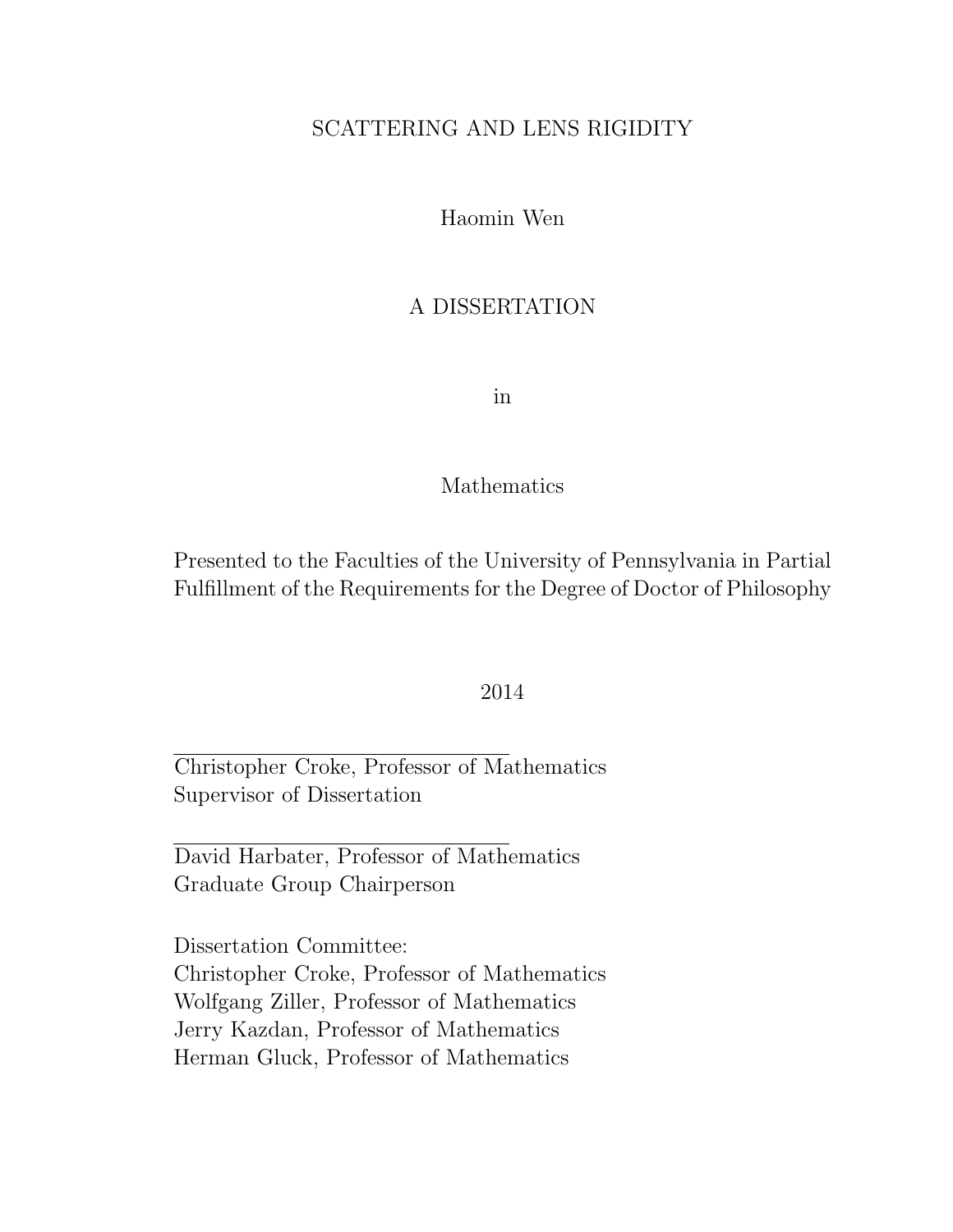## Acknowledgments

I owe my deepest gratitude to my advisor, Professor Christopher Croke, for his excellent guidance and patience. I can always receive constructive comments and warm encouragements when talking with him. Without his guidance and persistent help this dissertation would not have been possible. I would like to thank Professor Herman Gluck for teaching me all the fundamentals of differential geometry and topology, creating excellent atmosphere for doing research. I would like to thank Professor Wolfgang Ziller and Professor Dennis DeTurck for helping me to develope my background in Geometry.

I would like to thank my friend Tong Li. I got many useful feedbacks when showing my ideas to him. The topic of this dissertation originated from a discussion with him.

I would also like to thank my parents. They were always encourging me to chase my dreams and supporting me with their best wishes.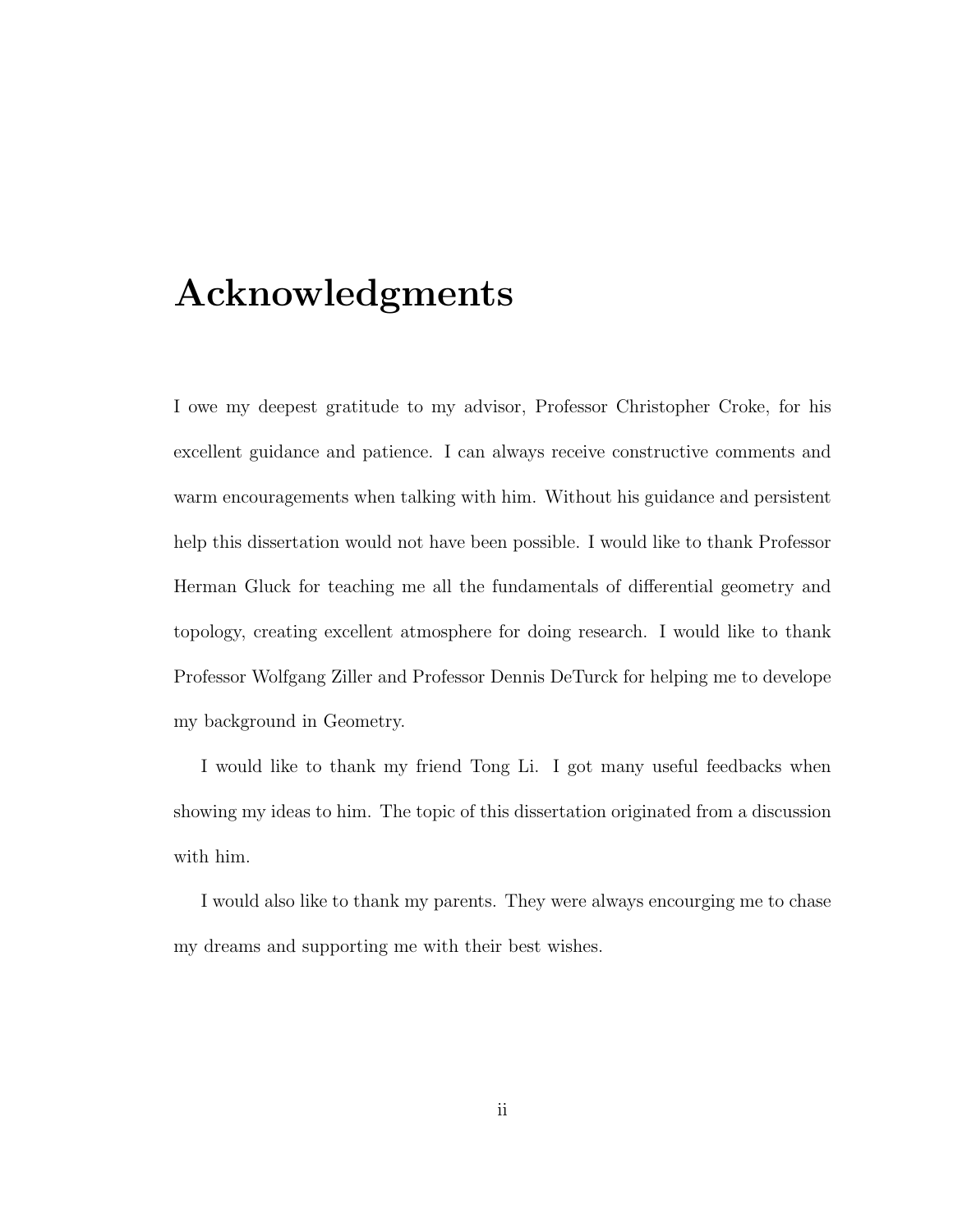#### ABSTRACT

#### SCATTERING AND LENS RIGIDITY

#### Haomin Wen

#### Christopher Croke

Scattering rigidity of a Riemannian manifold allows one to tell the metric of a manifold with boundary by looking at the directions of geodesics at the boundary. Lens rigidity allows one to tell the metric of a manifold with boundary from the same information plus the length of geodesics. There are a variety of results about lens rigidity but very little is known for scattering rigidity. We will discuss the subtle difference between these two types of rigidities and prove that they are equivalent for two-dimensional simple manifolds with boundaries. In particular, this implies that two-dimensional simple manifolds (such as the flat disk) are scattering rigid since they are lens/boundary rigid (Pestov–Uhlmann, 2005).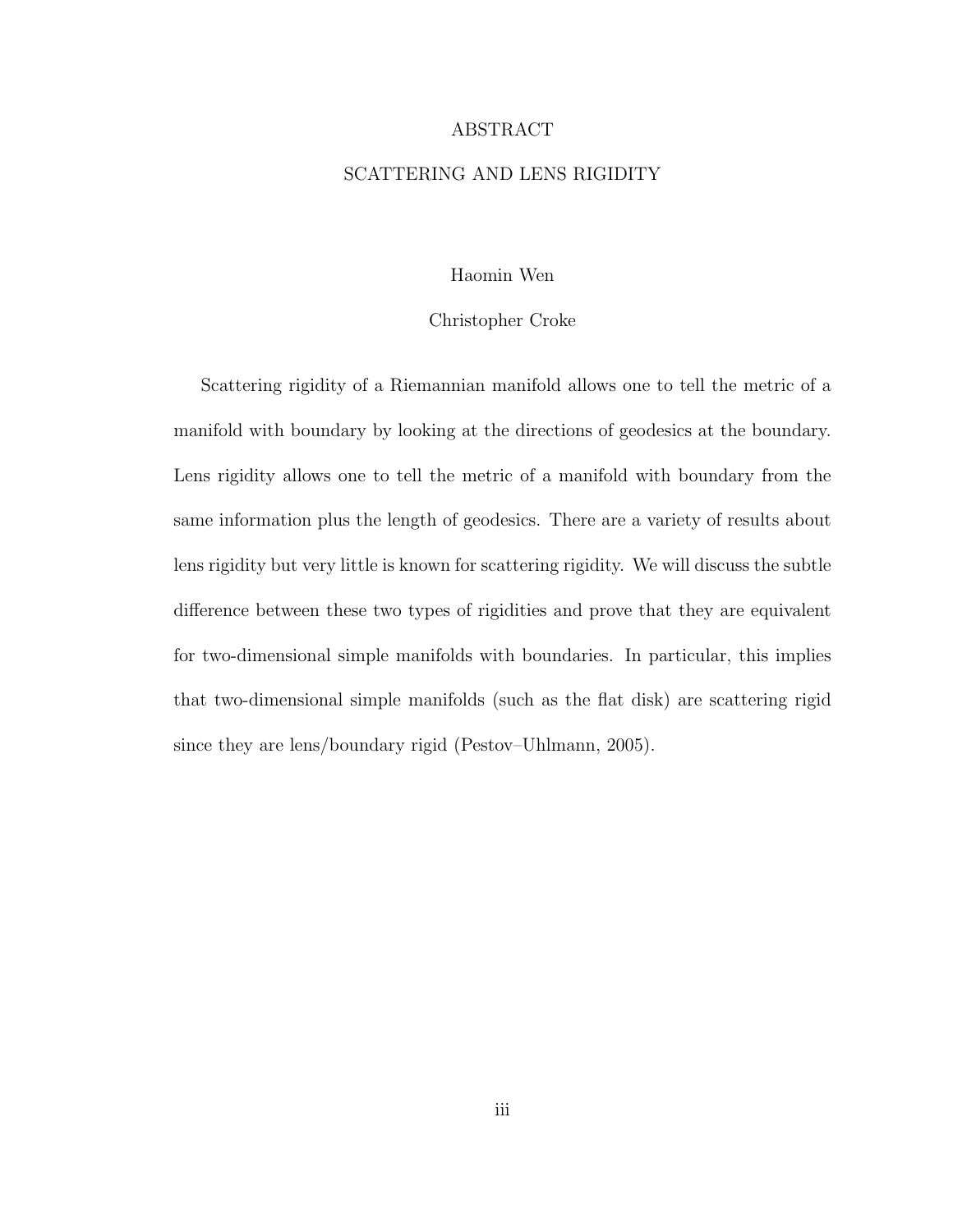# **Contents**

| $\mathbf{1}$     | Introduction    |                                          | 1              |
|------------------|-----------------|------------------------------------------|----------------|
|                  | 1.1             |                                          | 1              |
|                  | 1.2             |                                          | $\overline{2}$ |
|                  | 1.3             |                                          | $\overline{4}$ |
|                  | 1.4             | Scheme of the proof                      | $\overline{7}$ |
| $\boldsymbol{2}$ | Topology of $N$ |                                          | 9              |
| 3                | Knot theory     |                                          | 14             |
|                  |                 |                                          |                |
|                  | 3.1             | Projectivized unit tangent vector fields | 14             |
|                  | 3.2             |                                          | 17             |
|                  | 3.3             |                                          | 20             |
| 4                |                 | Closed geodesics tangent to the boundary | 32             |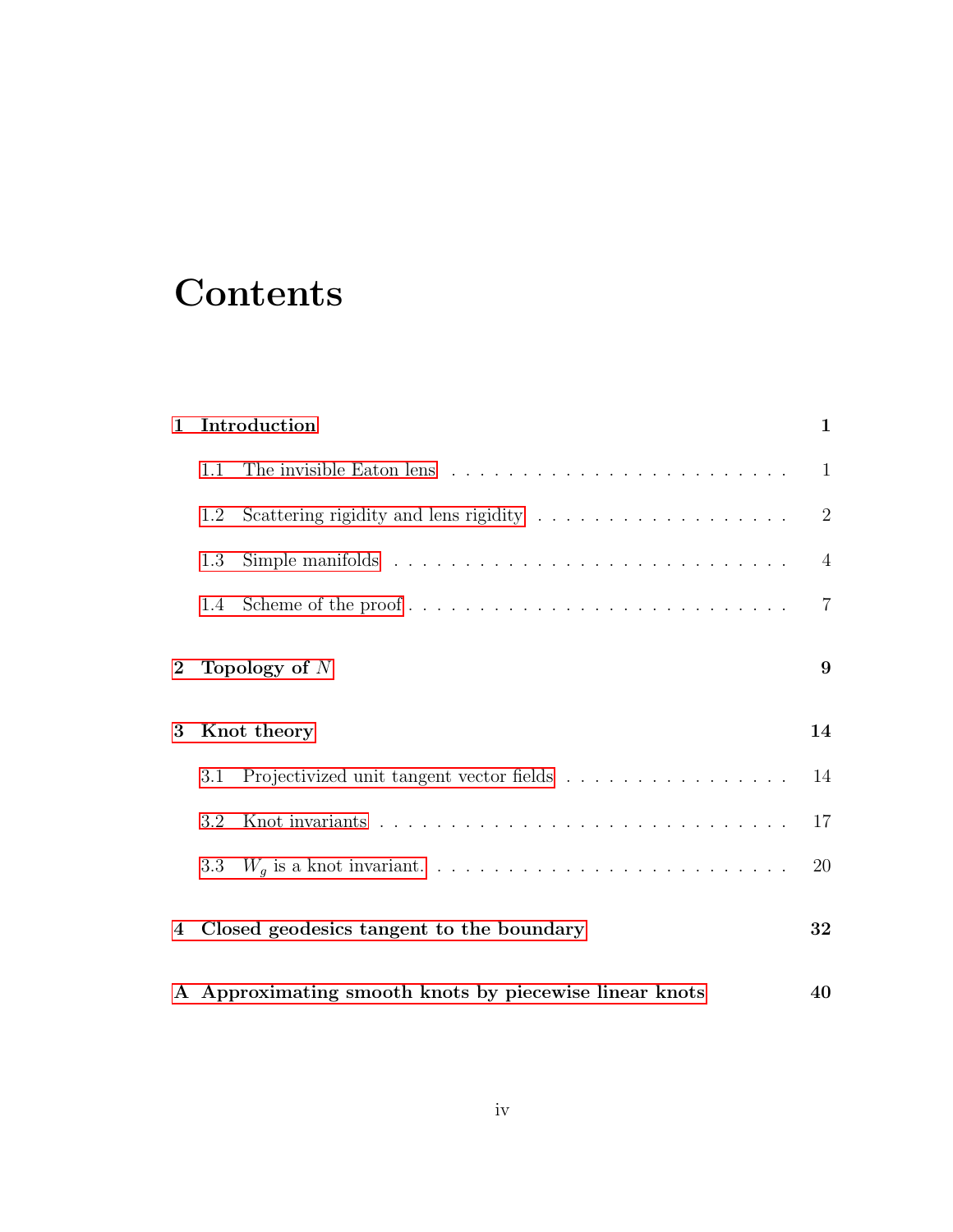## <span id="page-4-0"></span>Chapter 1

# Introduction

### <span id="page-4-1"></span>1.1 The invisible Eaton lens

The invisible Eaton lens [\[8,](#page-51-0) [11,](#page-51-1) [14\]](#page-51-2) is a gradient-index (GRIN) lens that looks like the vacuum from the outside, but has an infinite refractive index at the center. The refractive index  $n$  of the invisible Eaton lens is given by

$$
\sqrt{n} = \frac{1}{nr} + \sqrt{\frac{1}{n^2 r^2} - 1}.
$$

One can think the Eaton lens as a Riemannian manifold with the conformally flat metric  $n^2g_0$  on the unit disk. The metric has a singularity at the center, and the trajectories of light will be geodesics in that Riemannian manifold.

As can be seen from Figure [1.1,](#page-5-1) the direction of each light ray when entering the lens is the same as the direction of the light ray when leaving the lens. Hence there is no refraction visible from the outside, (even though each light ray makes a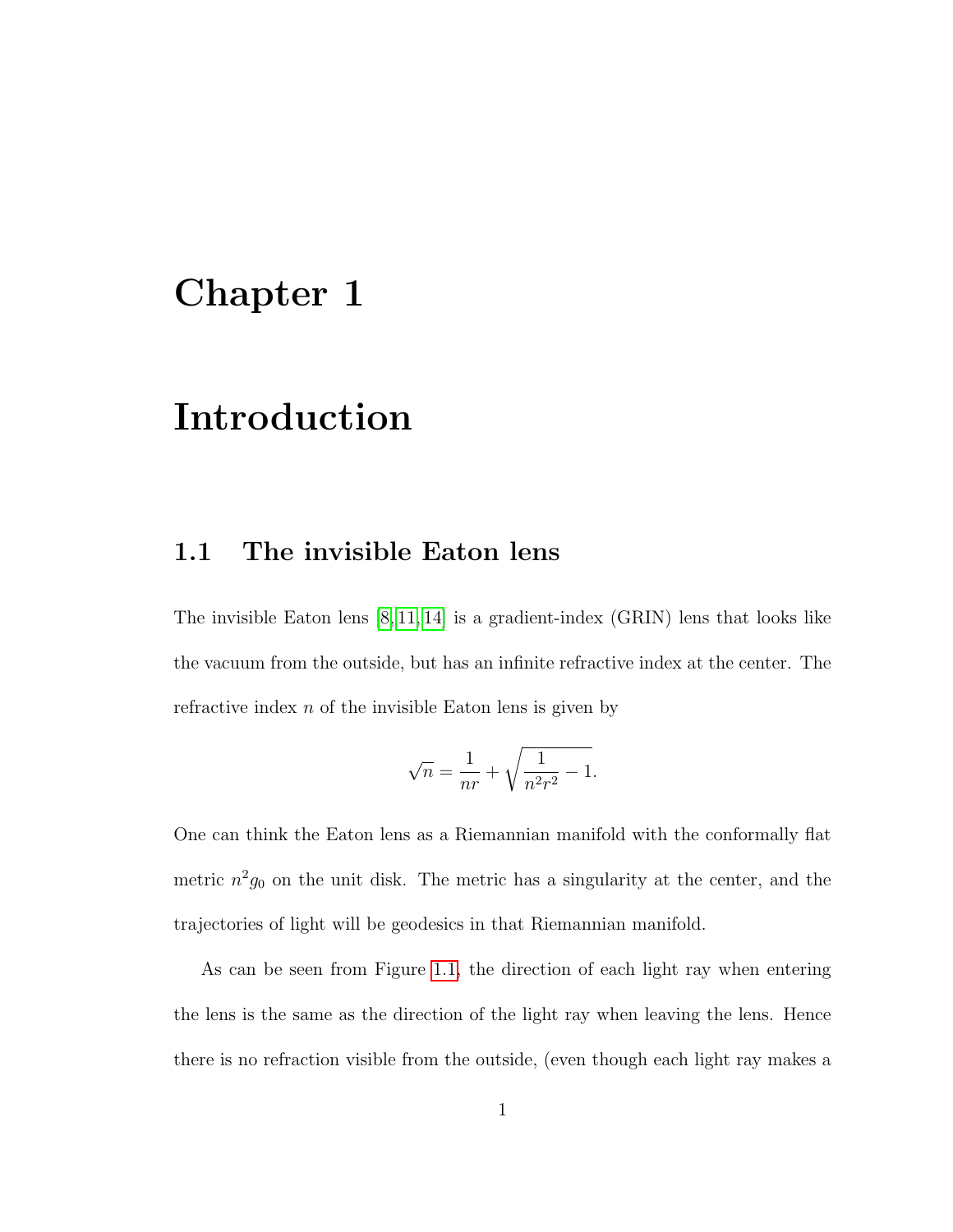<span id="page-5-1"></span>complete circuit inside the Eaton lens,) and thus this Eaton lens is invisible.



Figure 1.1: Trajectories of light in an invisible Eaton lens

<span id="page-5-2"></span><span id="page-5-0"></span>Question 1.1.1. Can we have an invisible lens without singularities?

#### 1.2 Scattering rigidity and lens rigidity

Question [1.1.1](#page-5-2) is equivalent to asking if flat balls are scattering rigid. Simply put, a Riemannian manifold  $M$  is scattering rigid if  $M$  is determined by its scattering data (see below) up to isometries which leave the boundary fixed.

Let  $\pi : \Omega M \to M$  be the unit tangent bundle of M and  $\Omega_x M$  be the set of unit tangent vectors at x for any  $x \in M$ . Let  $\partial \Omega M$  be the boundary of the unit tangent bundle of M. In other words,  $\partial \Omega M = \bigcup_{x \in \partial M} \Omega_x M$ . For each  $x \in \partial M$ , let  $\nu_M(x)$  be the unit normal vector of M pointing inwards at x. Then put  $\partial_+\Omega_x M =$  ${X \in \Omega_x M : (X, \nu_M(x))_{g_M} > 0}, \ \partial_0 \Omega_x M = {X \in \Omega_x M : (X, \nu_M(x))_{g_M} = 0}, \ \text{and}$  $\partial_-\Omega_x M = \{X \in \Omega_x M : (X, \nu_M(x))_{g_M} < 0\}.$  Also, write  $\partial_+\Omega M = \bigcup_{x \in \partial M} \partial_+\Omega_x M$ ,  $\partial_0 \Omega M = \bigcup_{x \in \partial M} \partial_0 \Omega_x M$ , and  $\partial_- \Omega M = \bigcup_{x \in \partial M} \partial_- \Omega_x M$ .

For each  $X \in \partial_{+}\Omega M$ , there is a geodesic  $\gamma_X$  whose initial tangent vector is X. Extend the geodesic as long as possible until it touches the boundary  $\partial M$  again.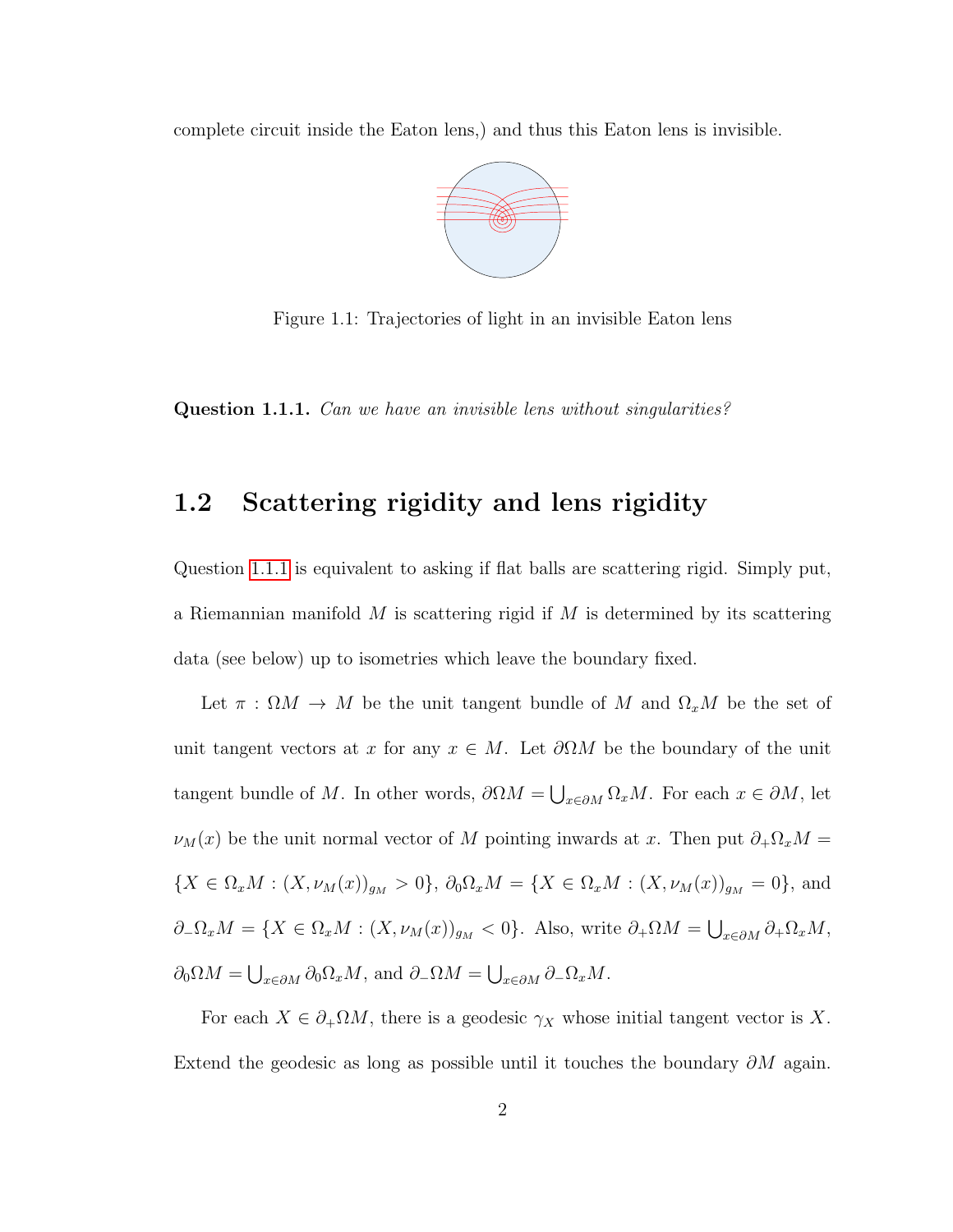Let  $\tau_X := \ell(\gamma_X),$  the length of  $\gamma_X$ .

<span id="page-6-0"></span>If the geodesic  $\gamma_X$  is of finite length, call its tangent vector at the other end point  $\alpha_M(X)$ . (See Figure [1.2.](#page-6-0)) The map  $\alpha_M : \partial_+ \Omega M \to \partial \Omega M$  defined above is called the *scattering relation* of M. Note that  $\alpha_M(X)$  will be undefined if  $\gamma_X$  is of infinite length.



Figure 1.2: The scattering map  $\alpha_M$ 

Suppose that we have two Riemannian manifolds  $(M, g_M)$ ,  $(N, g_N)$  and an isometry  $h : \partial M \to \partial N$  between their boundaries. Then there is a natural bundle map  $\varphi:\partial \Omega M\to \partial \Omega N$  defined as

<span id="page-6-1"></span>
$$
\varphi(aX + b\nu_M(x)) = ah_*(X) + b\nu_N(h(x))
$$
\n(1.2.1)

for any unit vector X based at x tangent to  $\partial M$  and real numbers a and b such that  $a^2 + b^2 = 1$ . M and N are said to have the same scattering data rel h if  $\varphi \circ \alpha_M = \alpha_N \circ \varphi$ . If we also have  $\ell(\gamma_X) = \ell(\gamma_{\varphi(X)})$ , then we say M and N have the same lens data rel h.

**Definition 1.2.1.** We say a Riemannian manifold M is scattering rigid (resp. lens rigid) if for any Riemannian manifold N which has the same scattering data as M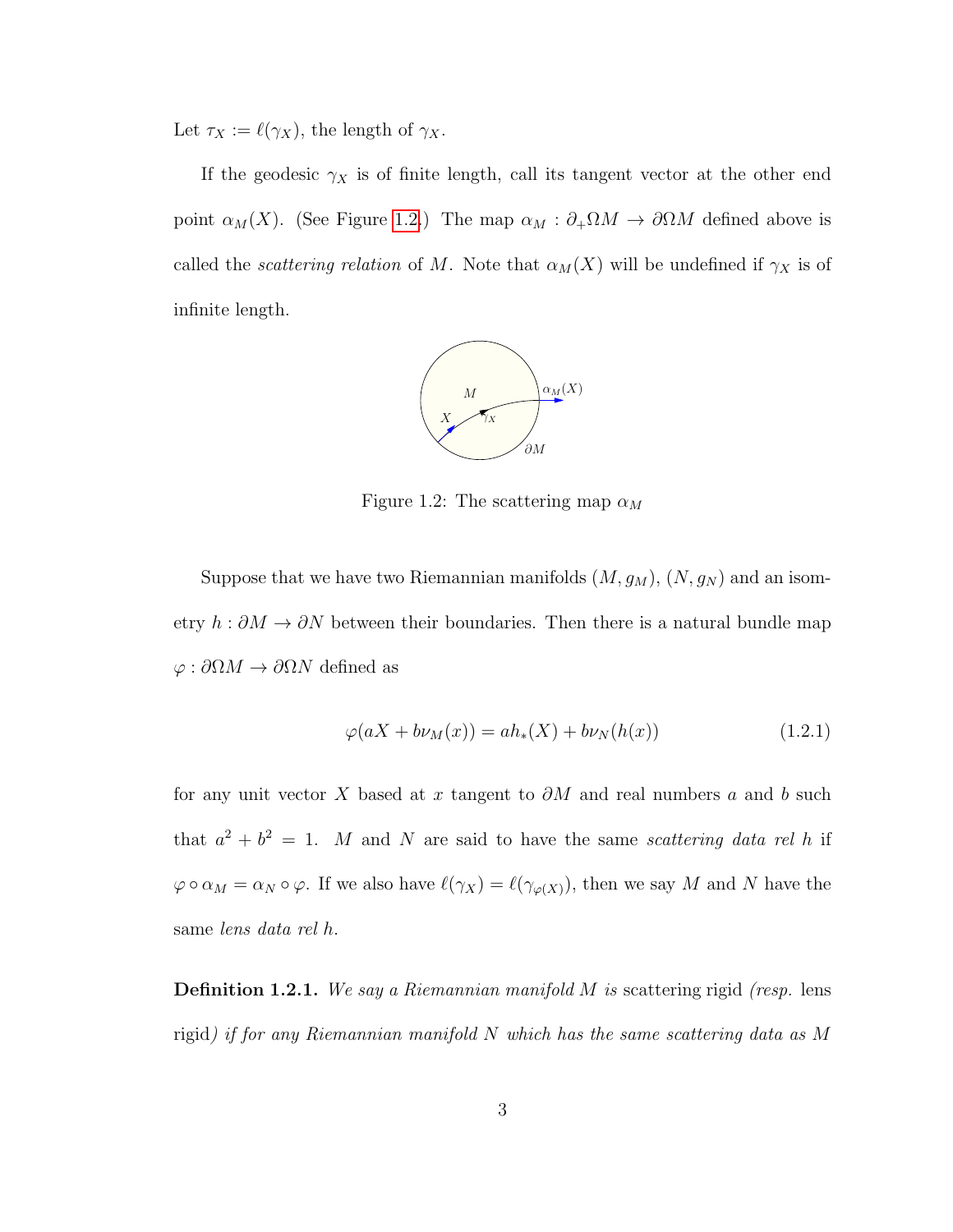(resp. lens data) rel h, (where  $h : \partial M \to \partial N$  is an isometry,) we can always extend h to an isometry from M to N.

We will omit "rel  $h$ " when  $h$  is clear from the context or the specific choice of  $h$ does not matter.

**Question 1.2.2** (Equivalent to Question [1.1.1\)](#page-5-2). Are flat balls scattering rigid?

Remark 1.2.3. Theorem [1.3.6](#page-8-0) (below) shows that 2-D flat disks are scattering rigid. Flat balls (of any dimensions) are known (Gromov [\[10\]](#page-51-3)) to be lens rigid.

## <span id="page-7-0"></span>1.3 Simple manifolds

Definition 1.3.1. A compact Riemannian manifold with boundary is simple if

- 1. its boundary is strictly convex,
- 2. there is a unique minimizing geodesic connecting any pair of points on the boundary,
- 3. the manifold has no conjugate points.

Remark 1.3.2. Note that simple manifolds are topological balls.

**Conjecture 1.3.3** (Michel [\[15\]](#page-51-4)). Simple Riemannian manifolds are lens (boundary) rigid.

<span id="page-7-1"></span>Theorem 1.3.4 (Pestov–Uhlmann [\[16\]](#page-52-0)). Simple Riemannian surfaces are lens (boundary) rigid.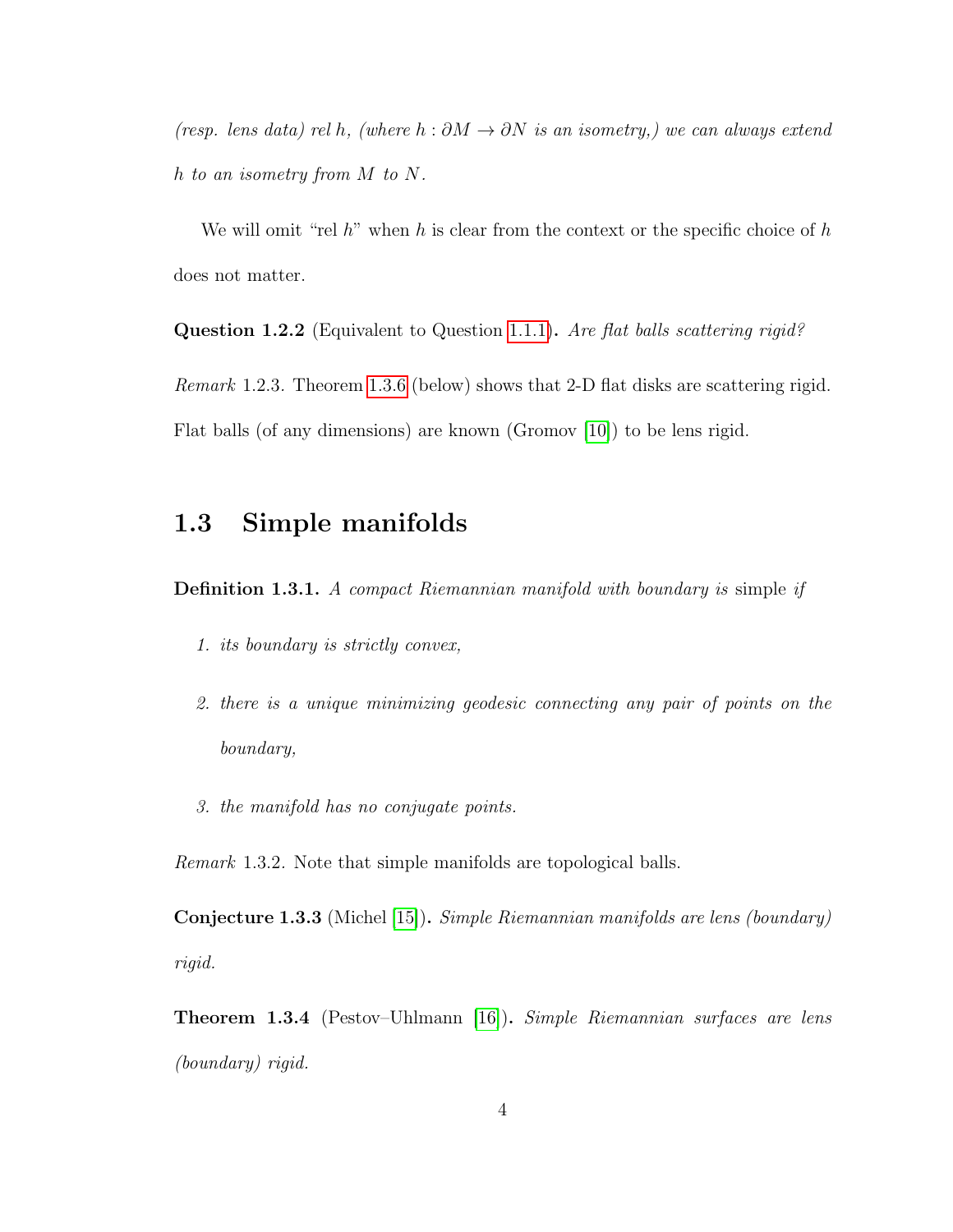Remark 1.3.5. A Riemannian manifold is boundary rigid if its metric is determined by the distance function between boundary points. The above statements are originally about boundary rigidity, which is equivalent to lens rigidity when the manifold is simple. Theorem [1.3.4](#page-7-1) confirms the conjecture for surfaces. There are a variety of results in higher dimensions (Besson–Courtois–Gallot [\[2\]](#page-50-0), Burago–Ivanov [\[3,](#page-50-1) [4\]](#page-50-2), Croke–Kleiner [\[7\]](#page-51-5), Michel [\[15\]](#page-51-4)), but it is still largely open.

Our result extends Theorem [1.3.4](#page-7-1) to scattering rigidity.

<span id="page-8-0"></span>**Theorem 1.3.6.** Simple Riemannian surfaces are scattering rigid.

Remark 1.3.7. Simple Riemannian manifolds do not have trapped geodesics and trapped geodesics often make this type of rigidity problems much harder. Amazingly, the first (and the only one before this one) known result (Croke [\[6\]](#page-50-3)) of scattering rigidity is for the flat product metric on  $\mathbb{S} \times D^n$ , which has trapped geodesics.

To get Theorem [1.3.6](#page-8-0) from Theorem [1.3.4,](#page-7-1) it suffices to show that M and N have the same lens data if they have the same scattering data, assuming that M is simple. Note that this is not true in general without the assumption that  $M$  is simple. (See Figure [1.3.](#page-9-0))

By the first variation of arc length,  $\ell(\gamma_{\varphi(X)})-\ell(\gamma_X)$  is equal to a constant  $L \geq 0$ . If  $L > 0$ , then  $\gamma_{\varphi(X)}$  converges to a closed geodesic of length L as X converges to a vector  $X_0$  tangent to the boundary. (See Figure [1.4.](#page-9-1)) We will call this closed geodesic  $\gamma_{X_0}$ .

At first glance, this is very unlikely to happen, since one expects  $\partial N$  to be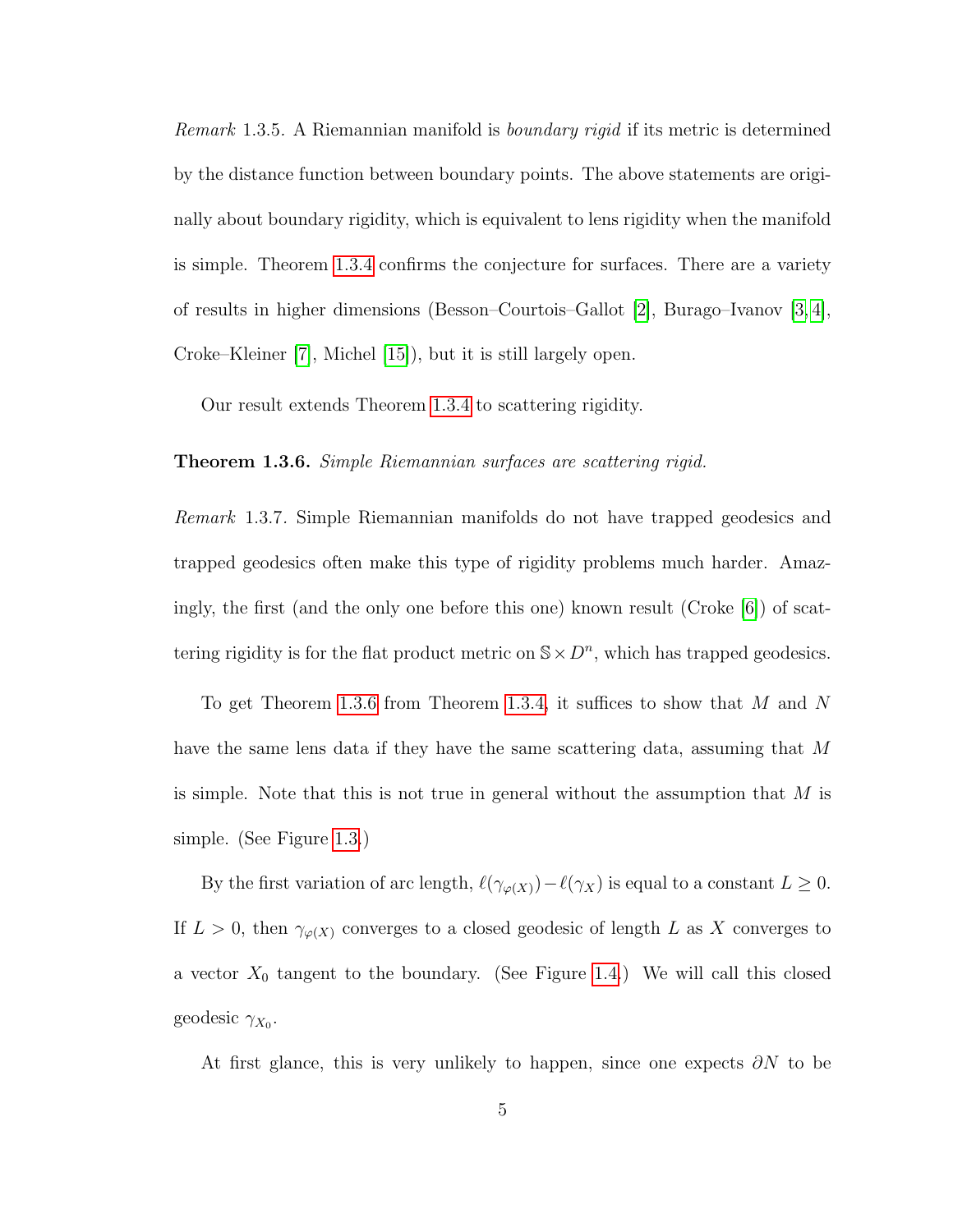<span id="page-9-0"></span>

<span id="page-9-1"></span>Figure 1.3: [1.3b](#page-9-0) is obtained from [1.3a](#page-9-0) by removing the upper hemisphere and identifying antipodal points in the top boundary component. [1.3a](#page-9-0) and [1.3b](#page-9-0) have the same scattering data but different lens data.



Figure 1.4: Closed geodesics?

convex as  $\partial M$  is convex. However, the convexity of the boundary of a manifold, being a local property, is not determined by local scattering data as illustrated by the invisible Eaton lens. The boundary of the invisible Eaton lens is actually totally geodesic, and we have closed geodesics running along the boundary. The trickiest part of the proof is to get rid of these closed geodesics using knot theory, (which only works in dimension 2 so far).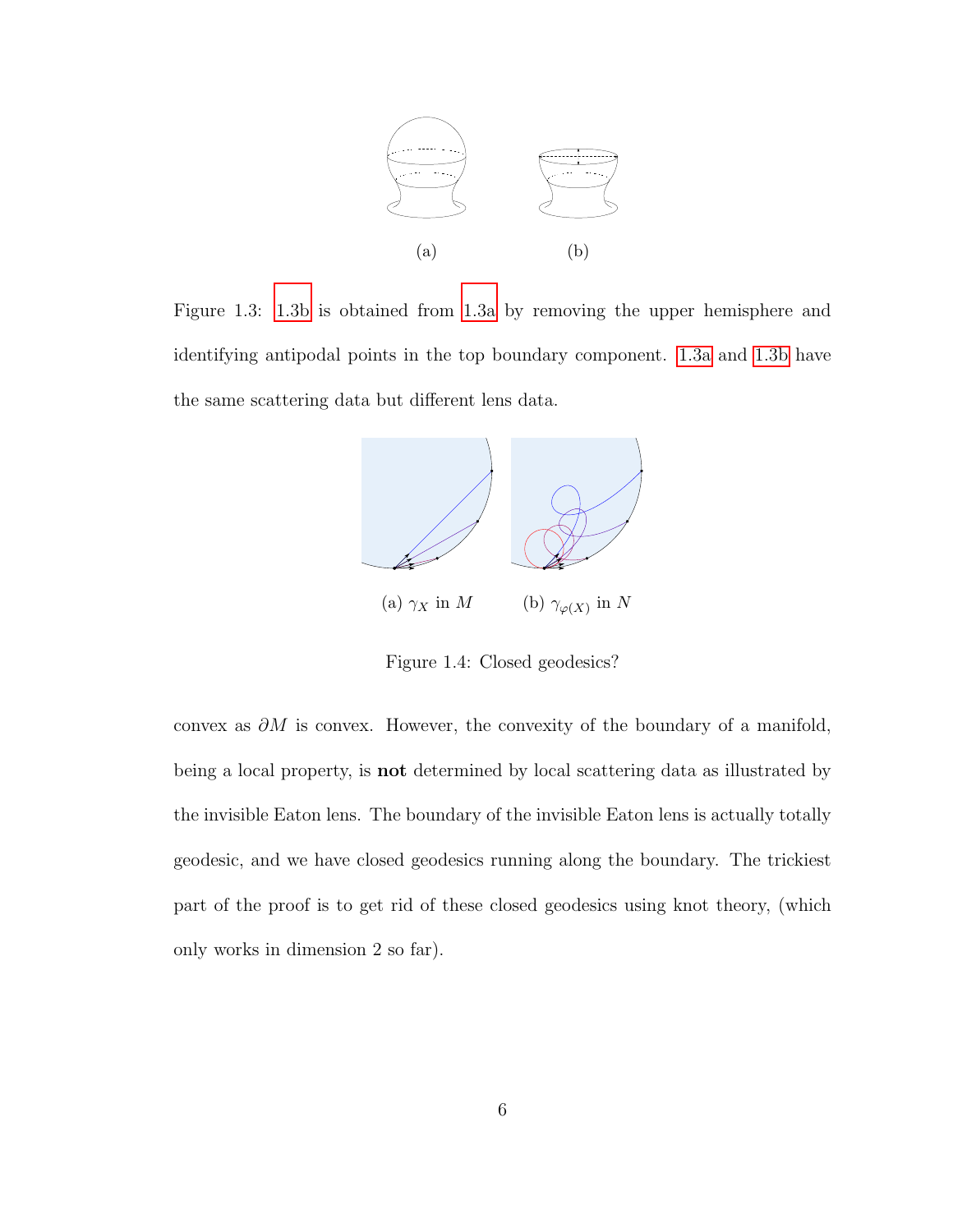### <span id="page-10-0"></span>1.4 Scheme of the proof

As explained in the previous section, we need to close the gap between lens rigidity and scattering rigidity, that is, to show  $L = 0$ . Recall that  $L = \ell(\gamma_{\varphi(X)}) - \ell(\gamma_X)$ , the difference between the lengths of corresponding geodesics in  $M$  and  $N$ , where  $M$  and N are two Riemannian manifolds with the same scattering data rel  $h : \partial M \to \partial N$ .

In section [2,](#page-12-0) we will prove that  $N$  is homeomorphic a disk.

Pick any  $x \in \partial N$ . If  $L > 0$ , then there is a closed geodesic  $\gamma_x$  of length L which is tangent to  $\partial N$  at x. There are two such closed geodesics for each x, but we can choose  $\gamma_x$  properly such that  $\gamma_x$  moves continuously as x moves. In this section, we will assume that  $\gamma_x$  has multiplicity 1. The actual proof will be more complicated due to the possibility of higher multiplicities, but the idea of the proof is the same.

The paper will study the isotopy type of the projectivized unit tangent vector field  $P \circ \tilde{\gamma}_x : \mathbb{R}/\mathbb{Z} \to P\Omega N$  of  $\gamma_x$  where  $\tilde{\gamma}_x : \mathbb{R}/\mathbb{Z} \to \Omega N$  is the unit tangent vector field of  $\gamma_x$  (see [\(3.1.1\)](#page-17-2) in section [3\)](#page-17-0),  $P\Omega N = \Omega N / \{(x, \xi) \sim (x, -\xi)\}\$ is the projectivized unit tangent bundle of N, and  $P : \Omega N \to P\Omega N$  is the corresponding quotient map.

In section [3](#page-17-0) we shall define a family of knot invariants for contractible knots embedded in  $P\Omega N$ , and then use those invariants to prove Theorem [1.4.1,](#page-10-1) which is interesting on its own.

<span id="page-10-1"></span>**Theorem 1.4.1.**  $P \circ \tilde{\gamma}$  is an isotopically non-trivial knot in PQN for any smooth immersed curve  $\gamma : \mathbb{R}/\mathbb{Z} \to N$  without self-tangencies.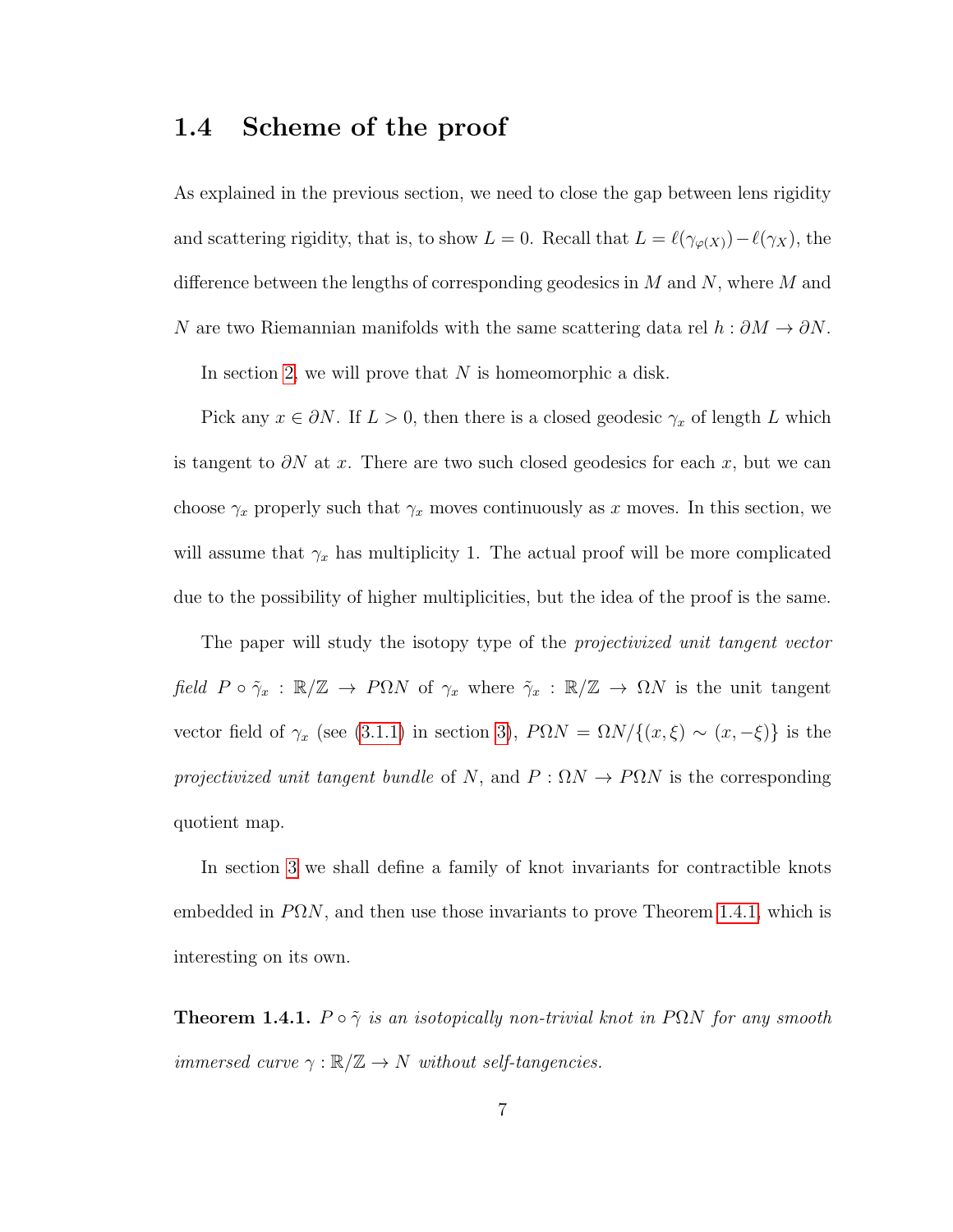Remark 1.4.2. Theorem [1.4.1](#page-10-1) is purely knot-theoretical as it involves nether scattering data nor lens data. It is a bit surprising that this simple fact was not known before even for plane curves. Actually, it would be a completely different story if the projectivization were drop: Chmutov–Goryunov–Murakami [\[5\]](#page-50-4) showed that every knot type in  $\Omega \mathbb{R}^2$  (including the trivial type) is realized by the unit tangent vector field along an immersed plane curve.

Notice that the union of  $P \circ \tilde{\gamma}_x$  for all  $x \in \partial N$  is a torus immersed in  $P\Omega N$ . We can perturb the immersion to an embedding. Then we can prove that the torus is compressible by showing that  $P \circ \tilde{\gamma}_x$  is contractible. (Actually, any embedded torus in  $P\Omega N$  is compressible.) Next, we can show that the other generator of the fundamental group of the torus is not contractible in  $P \circ \tilde{\gamma}_x$ . It follows that  $P \circ \tilde{\gamma}_x$ bounds an embedded disk, which contradicts Theorem [1.4.1.](#page-10-1) Therefore, there is no such closed geodesics.

In the actual proof, we shall prove Theorem [1.3.6](#page-8-0) in section [4](#page-35-0) using a similar contradiction without the assumption on the multiplicity.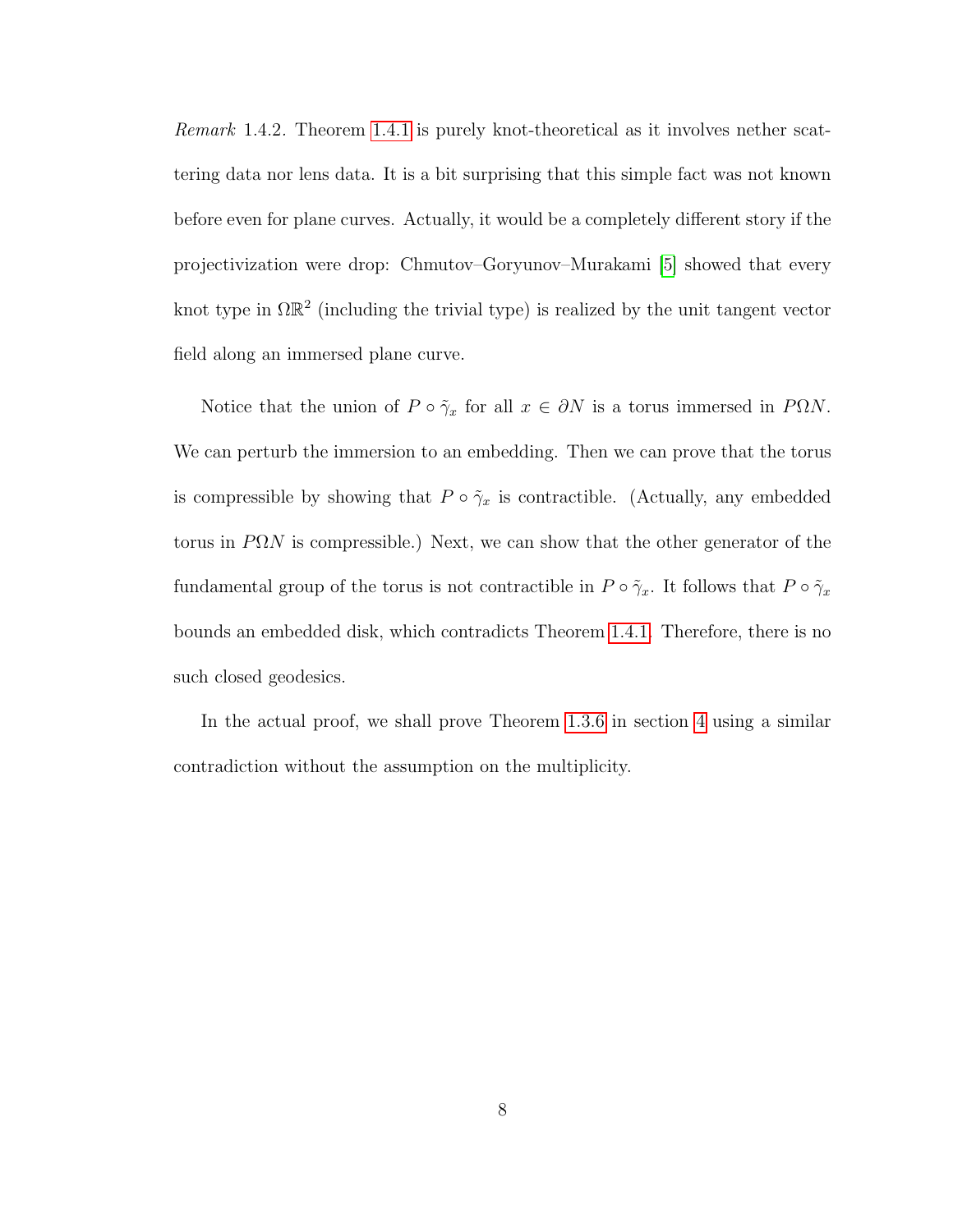## <span id="page-12-0"></span>Chapter 2

## Topology of  $N$

Through out the paper (except in section [3\)](#page-17-0),  $M$  and  $N$  will be two Riemannian surfaces with the same scattering data rel  $h : \partial M \to \partial N$  where h is an isometry. Also, M is assumed to be simple.  $\varphi : \partial \Omega M \to \partial \Omega N$  is the induced bundle map defined in [\(1.2.1\)](#page-6-1). We aim to prove the following result in this section

<span id="page-12-1"></span>**Proposition 2.0.3.** N is homeomorphic to a 2-disk if M is simple.

If  $L := \ell(\gamma_{\varphi(X)}) - \ell(\gamma_X) = 0$ , then M and N have the same lens data, and hence N is a 2-disk. Thus we shall assume that  $L > 0$  in this section.

Pick a point  $p_0 \in \partial N$ , and let  $\beta_1 : [0, 1] \to \partial N$  be a constant speed closed curve of multiplicity 1, starting and ending at  $p_0$ . There are two such curves corresponding to different orientations but either one is fine.

Fix an orientation of  $\partial N$  and let  $Y_0(x)$  be the unit vector tangent to  $\partial N$  at  $x\in \partial N$  such that  $Y_0(x)$  and  $\partial N$  have the same orientation. Define  $\beta_x:[0,1]\to N$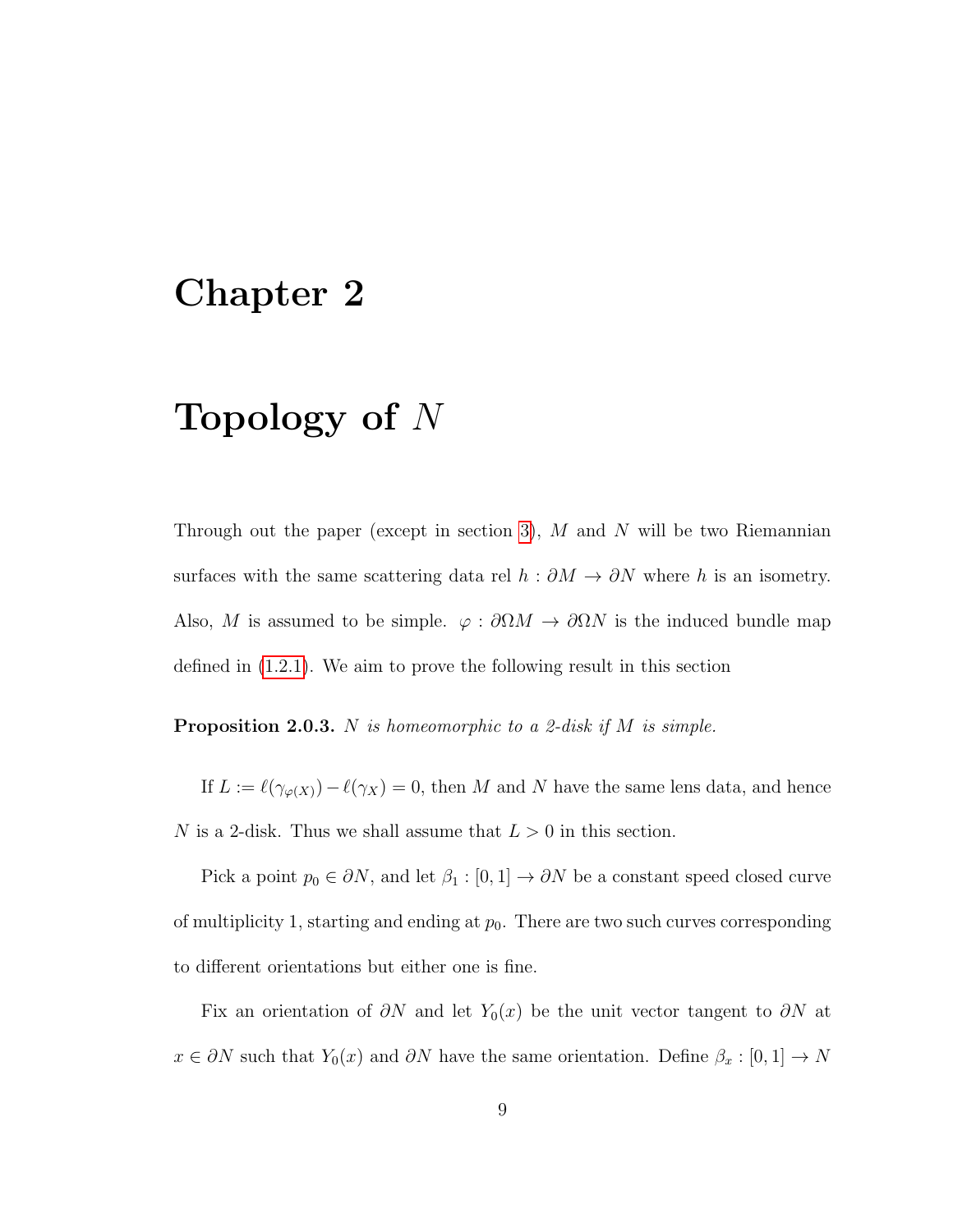$$
\beta_x(t) = \gamma_{Y_0(x)}(Lt),
$$

where  $\gamma_{Y_0(x)}$  is the closed unit speed geodesic tangent to  $Y_0(x)$  of length L. Write  $\beta_2 = \beta_{p_0}.$ 

For any loop  $\beta$  in N based at  $p \in N$ , we will denote by  $[\beta]_p$  the based homotopy class of  $\beta$ . Also, let  $h : \pi_1(N, p) \to H_1(N, \mathbb{Z})$  be the abelianization map which sends based homotopy classes to corresponding homology classes. We will write  $[\beta] := h([\beta]_p).$ 

<span id="page-13-1"></span>Proposition 2.0.4.  $[\beta_1]_{p_0} = [\beta_2]_{p_0}^{-2}$ .

Proof. We shall prove the equivalent statement

$$
[\beta_2]_{p_0} = [\beta_2]_{p_0}^{-1} [\beta_1]_{p_0}^{-1}.
$$
\n(2.0.1)

<span id="page-13-0"></span> $\Box$ 

Let  $Y : [0,1]_{p_0} \rightarrow \partial_+ \Omega N$  be a smooth curve from  $Y_0(x)$  to  $-Y_0(x)$  such that  $\gamma_{Y_t}(\tau(Y_t)) = \beta_1(t).$ 

Define  $H : [0,1] \times [0,1] \rightarrow M$  as

$$
H_s(t) = \begin{cases} \gamma_{Y_s}(2\tau(Y_s)t) & \text{if } 0 \le t \le \frac{1}{2}, \\ \beta_1((2-2t)s) & \text{if } \frac{1}{2} \le t \le 1. \end{cases}
$$

Then  $[H_0]_{p_0} = [\beta_2]_{p_0}$  and  $[H_1]_{p_0} = [\beta_2]_{p_0}^{-1} [\beta_1]_{p_0}^{-1}$ , which implies [\(2.0.1\)](#page-13-0).

Notice that  $\beta_x$  are all in the same homology class. Denote by  $g_C$  the homology class of  $\beta_x$ .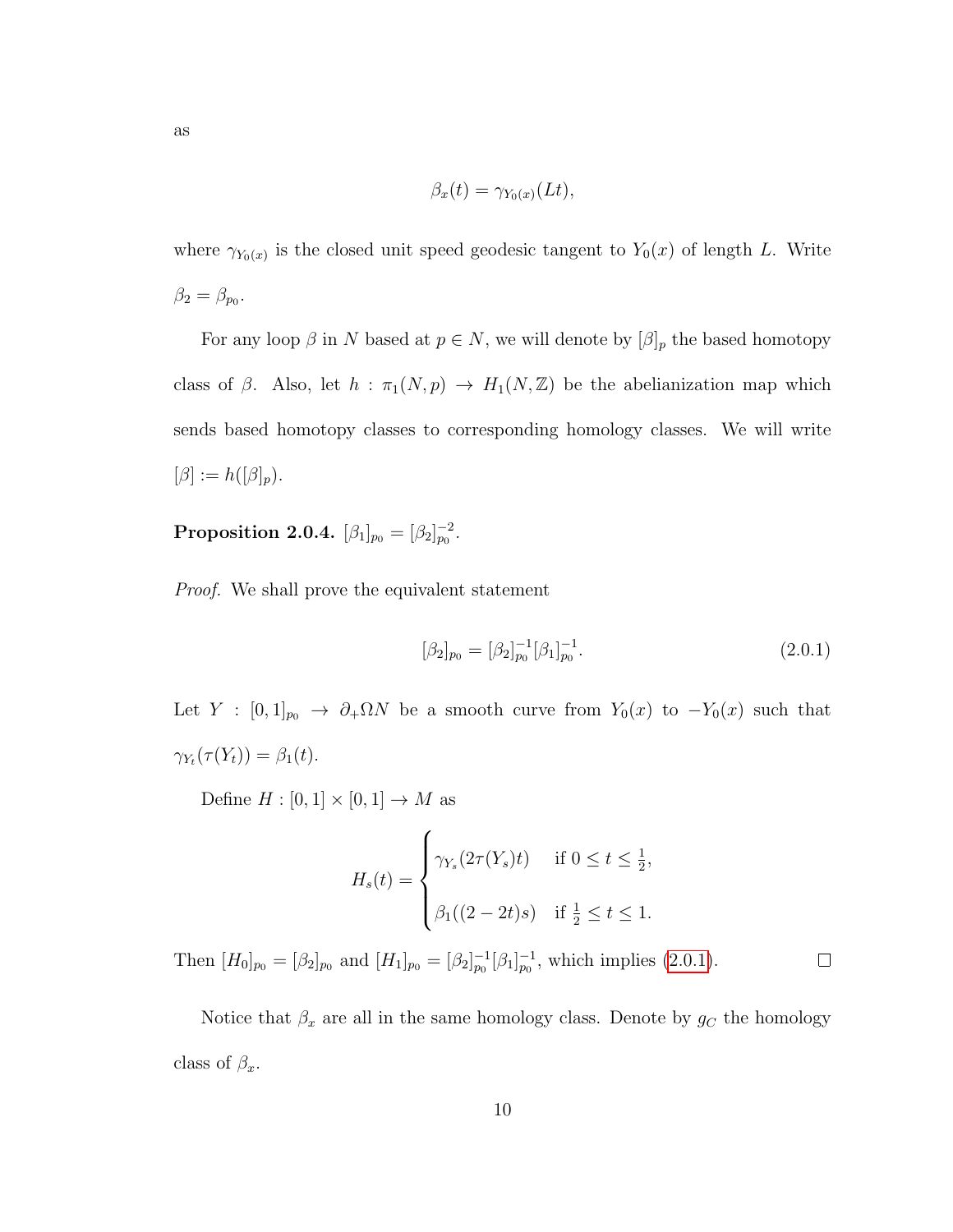Assume that  $g_C \neq 0$ . Since N is a surface with boundary, it deformation retracts to a graph, (The deformation is quite simple. Take any cell structure on  $N$ . Remove a 1-cell on the boundary and a 2-cell by deformation retraction if they intersect. Repeat this process until all 2-cells are removed.) and hence  $H_1(N, \mathbb{Z}) = \mathbb{Z}^n$  for some  $n \in \mathbb{N}$ . So  $g_C = mg_0$  for some  $m > 0$  and  $g_0$  prime. Then the multiplicity of  $\beta_x$  is at most m since it must divide m. Let  $m_0$  be the maximal multiplicity of  $\beta_x$ .

#### <span id="page-14-0"></span>**Proposition 2.0.5.** If  $g_C \neq 0$ , then  $H(N, \mathbb{Z})$  is generated by  $g_0$ .

*Proof.* For any  $g \in \pi_1(N, p_0)$ , let  $\gamma_g : [0, 1] \to N$  be the length minimizing representative of g that is of constant speed  $T_g$ . Since  $A := \gamma_g^{-1}(N \setminus \partial N)$  is open,  $A = \bigcup A$ where A is a family of disjoint open intervals. For any  $(a, b) \in A$ , since  $\gamma_g$  is length minimizing,  $\gamma_g|_{[a,b]}$  has to be a geodesic segment. If  $a \neq 0$ , then  $\gamma'_g(a)$  has to be tangent to  $\partial N$ , or  $\gamma_g$  will have a corner at  $\gamma_g(a)$ , contradicting the assumption that  $\gamma_g$  is length minimizing. According to the scattering data,  $\gamma'_g(b)$  is also tangent to  $\partial N$  if  $\gamma_g'(a)$  is tangent to  $\partial N$ . Hence  $\gamma_g|_{[a,b]}$  is a closed geodesic tangent to  $\partial N$  when  $a \neq 0$ . Similarly,  $\gamma_g|_{[a,b]}$  is closed geodesic tangent to  $\partial N$  when  $b \neq 1$ . Suppose that  $a = 0$  and  $b = 1$ . If  $\gamma_g'(0)$  is not tangent to  $\partial N$ , then  $\gamma_g'(0)/|\gamma_g'(0)| = \varphi(X) \in \partial_+\Omega N$ for some  $X \in \partial_+\Omega M$ , and we have  $\gamma_g'(1)/|\gamma_g'(1)| = \alpha_M(X)$ . Since M is a simple manifold and  $X \in \partial_{+}\Omega M$ ,  $\gamma_{X}$  is a length minimizing geodesic, and thus X and  $\alpha_M(X)$  have different base points. It follows that  $\gamma_g'(0)$  and  $\gamma_g'(1)$  also have different base points, contradicting our assumption that  $\gamma_g$  is a loop. Therefore, in any case,  $\gamma_g|_{[a,b]}$  is a closed geodesic tangent to  $\partial N$ , and thus of length at least  $\frac{L}{m_0}$ . It follows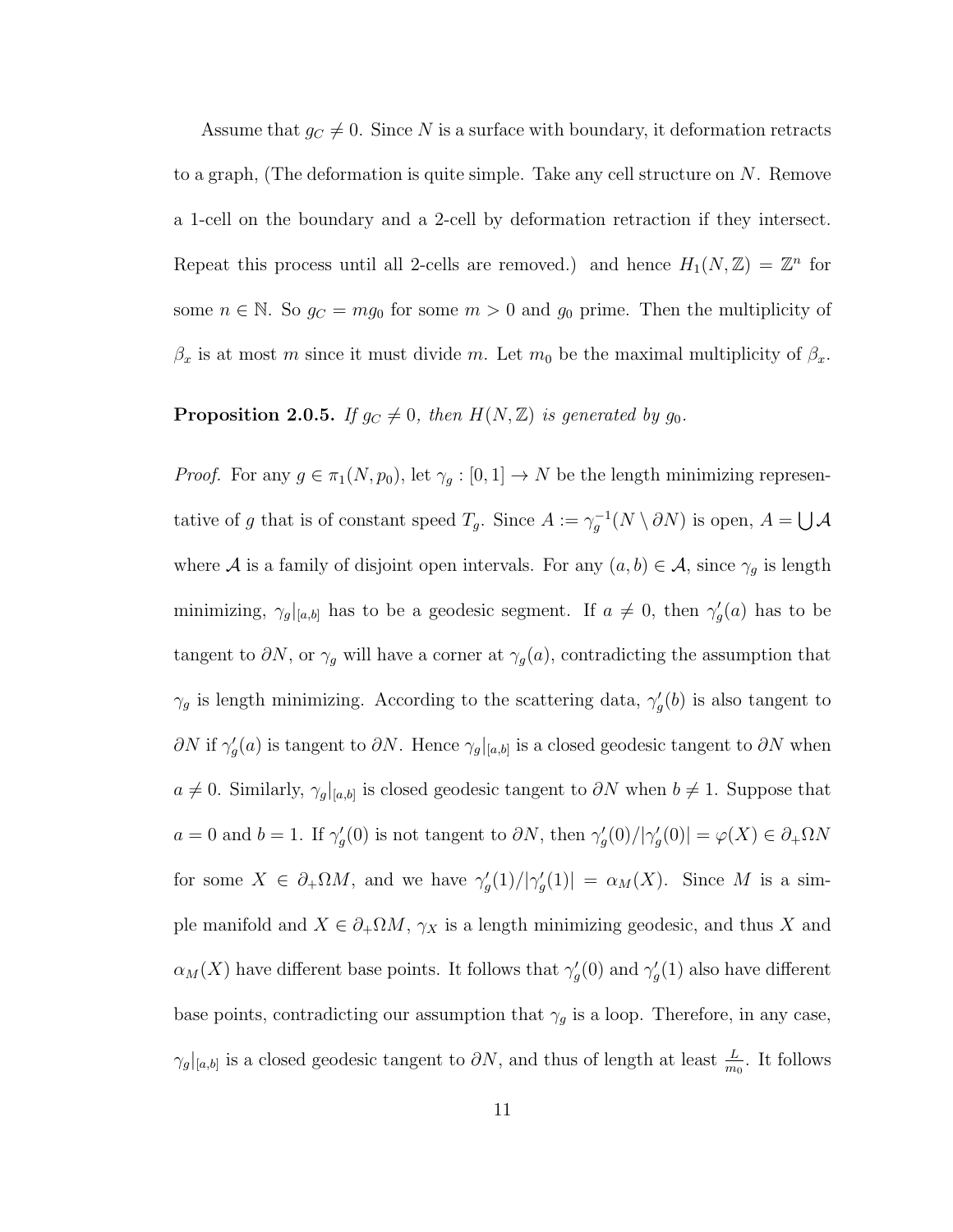that  $|A| \leq m_0 T_g/L < \infty$ . So we can write  $A = \{(a_1, b_1), (a_2, b_2), \ldots, (a_{n_g}, b_{n_g})\}$ where  $n_g = |\mathcal{A}|$  and  $0 \le a_1 < b_1 \le a_2 < b_2 \le \cdots \le a_{n_g} < b_{n_g} \le 1$ .

Since  $\gamma_g|_{[a_i,b_i]}$  is a closed geodesic,  $[\gamma_g|_{[a_i,b_i]}] = g_0^{k_i}$  for some  $k_i > 0$ . Deleting all those closed geodesics from  $\gamma_g$ , we obtain a curve running around  $\partial N l$  times for some  $l \in \mathbb{Z}$ . Its homology class will be  $[\beta_1]^{\pm l} = [\beta_2]^{\pm 2l} = g_0^{\pm 2ml}$ . Therefore,  $h(g) = g_0^{\pm 2m_0 l + \sum_{i=1}^{n_g} k_i}$ . Since h is surjective,  $H_1(N, \mathbb{Z})$  is generated by  $g_0$ .  $\Box$ 

#### <span id="page-15-0"></span>**Proposition 2.0.6.** N is not a Möbius strip.

*Proof.* Let  $\pi : N_1 \to N$  be a double over of N. Then  $N_1$  is an annulus with two boundary components  $S_1$  and  $S_2$ . There are  $p \in S_1$  and  $q \in S_2$  such that  $d(p, q) = d(S_1, S_2)$ . Let  $\gamma$  be the shortest curve from p to q, then  $\gamma$  is perpendicular to  $S_1$  and  $S_2$  at tis end points. Let  $\nu$  be the unit normal vector at  $p$ . Since  $\gamma$  is the shortest curve from p to q, its beginning part must coincide with  $\gamma_{\nu}$ . If the end point  $\gamma_{\nu}(\tau_{N_1}(\nu))$  is on  $S_1$ , we can shorten  $\gamma$  by deleting  $\gamma_{\nu}$ . If the end point  $\gamma_{\nu}(\tau_{N_1}(\nu))$  is on  $S_2$ , then  $\gamma$  can not be any longer. Thus  $\ell(\gamma) = \tau_{N_1}(\nu)$ 

Notice that, for any  $X \in \partial_+\Omega N_1$ ,  $\pi \circ \gamma_X = \gamma_{\pi_*(X)}$ . Let  $Y_t$  be a smooth curve in  $\Omega_p N_1$  such that  $Y_0 = \nu$ , that  $Y_t \in \partial_+ \Omega N_1$  for  $t \in [0,1)$  and that  $Y_1$  is tangent to  $\partial S_1$ . Notice that the end point of  $\pi \circ \gamma_{Y_t} = \gamma_{\pi_*(Y_t)}$  moves continuously (since N has the same scattering data as the simple surface  $M$ ), and hence the end point of  $\gamma_{Y_t}$  moves continuously for  $t \in [0,1)$ . Therefore,  $\gamma_{Y_t}$  connects p and  $S_2$  for any  $t \in [0,1)$ . However, we have  $\ell(\gamma) = \tau_{N_1}(\nu) = \tau_N(\pi_*(\nu)) > L$ , and  $\lim_{t \to 1} \ell(\gamma_{Y_t}) =$  $\lim_{t\to 1} \tau_N(\pi_*(Y_t)) = L$ , which contradicts our assumption that  $\gamma$  is a shortest curve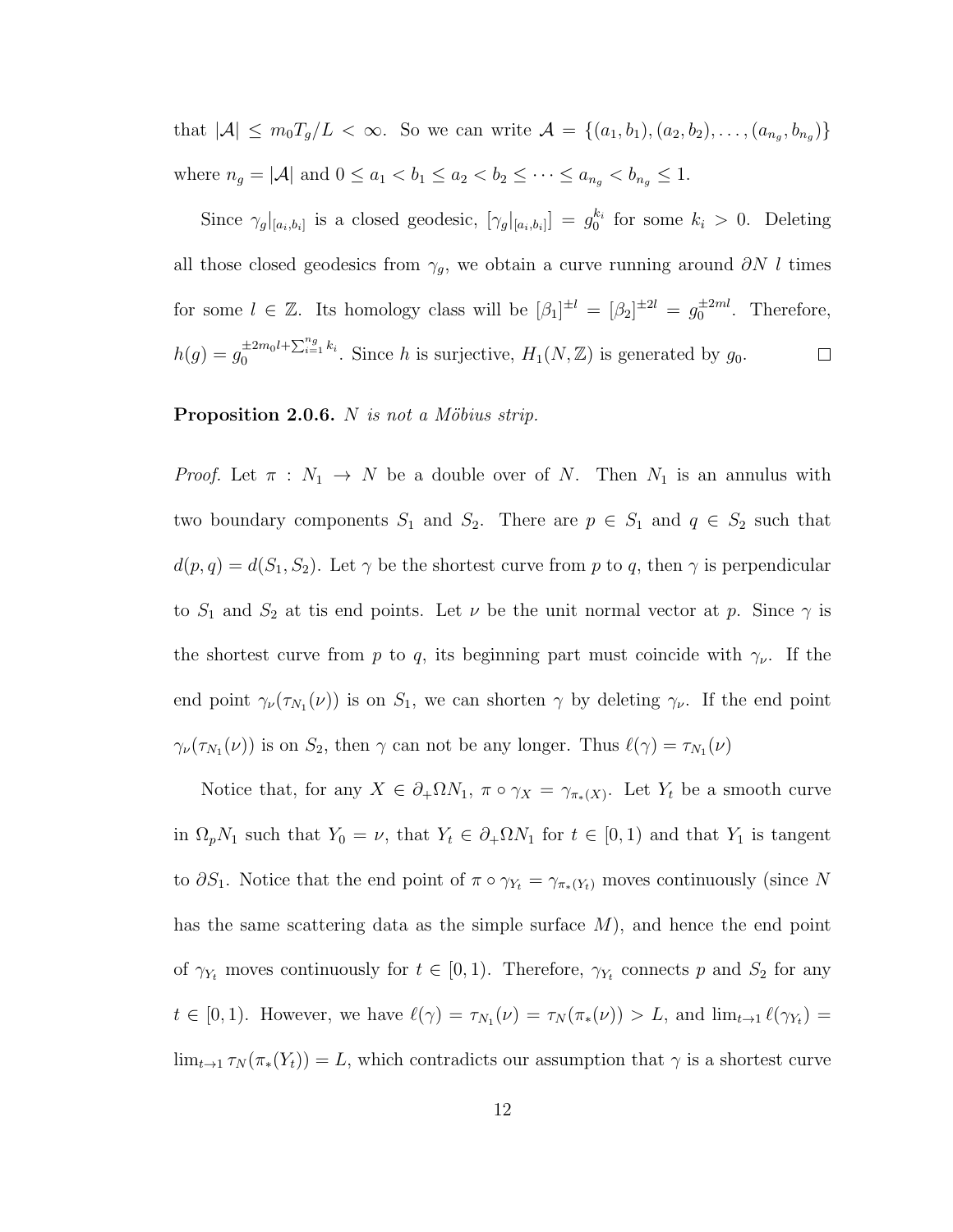*Proof of Proposition [2.0.3.](#page-12-1)* If  $g_C \neq 0$ , then  $H_1(N, \mathbb{Z})$  is generated by  $g_0$  by Propo-sition [2.0.5.](#page-14-0) Hence  $H(N, \mathbb{Z}) = \mathbb{Z}$ , which implies that N is a Möbius strip, which contradicts Proposition [2.0.6.](#page-15-0)

Therefore,  $g_C = 0$ . It follows that  $\beta_2$  is contractible, and hence  $\beta_1$  is contractible by Proposition [2.0.4.](#page-13-1) Since every contractible simple closed curve on a surface  $\Box$ bounds a disk  $[9,$  Theorem 1.7],  $N$  is a disk.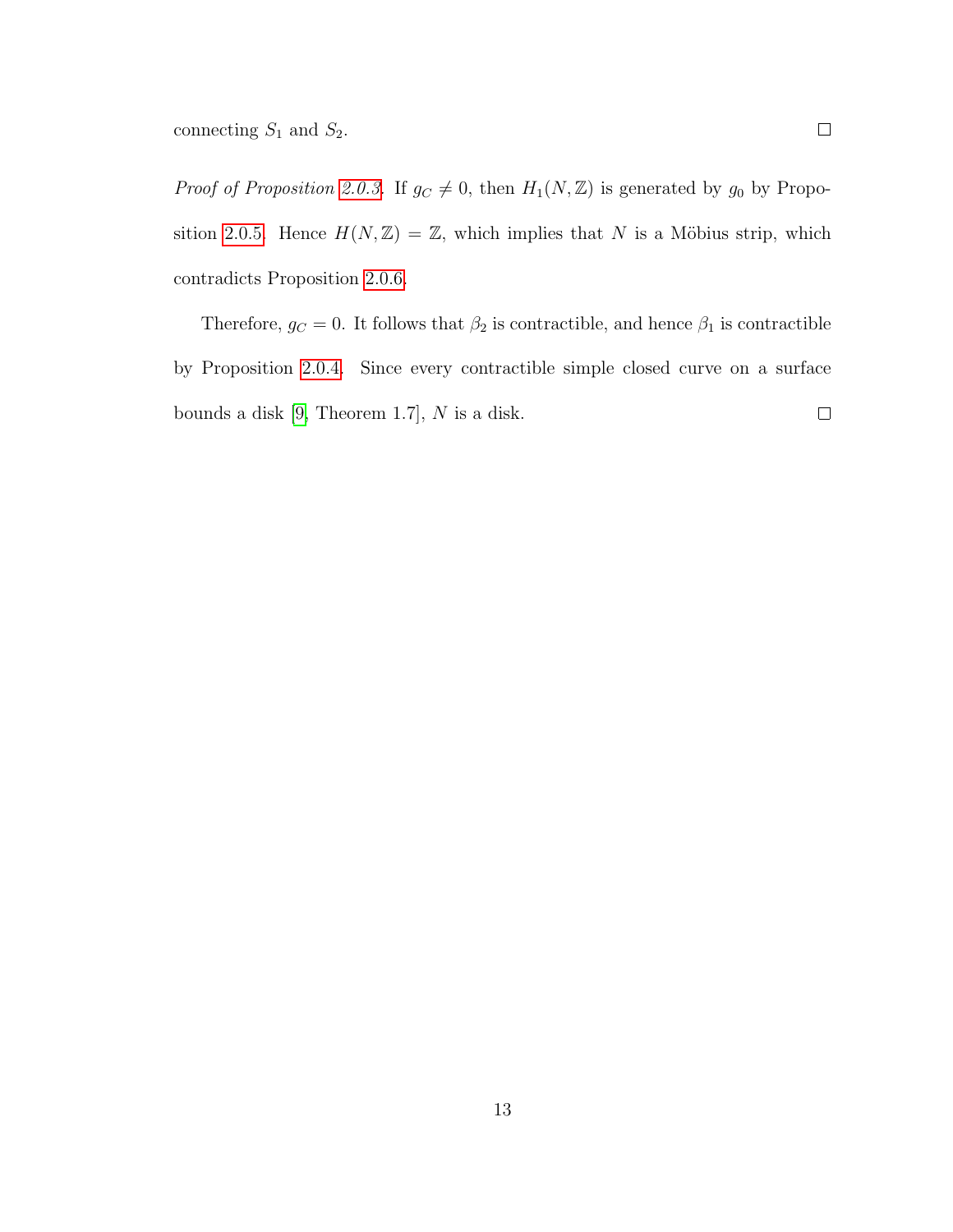## <span id="page-17-0"></span>Chapter 3

## Knot theory

In this chapter, N will denote a Riemannian surface, with or without boundary, orientable or not. We assume that there is a Riemannian metric on  $N$  just for convenience and all the results can be stated with only a smooth structure.

## <span id="page-17-1"></span>3.1 Projectivized unit tangent vector fields

**Definition 3.1.1.** The unit tangent vector field of a smoothly immersed curve  $\gamma$ on any Riemannian surface  $N^2$  (possibly with boundary) is a smoothly immersed curve  $\tilde{\gamma}$  in  $\Omega N$  defined as

<span id="page-17-2"></span>
$$
\tilde{\gamma}(t) = \left(\gamma(t), \frac{\gamma'(t)}{|\gamma'(t)|}\right). \tag{3.1.1}
$$

Definition 3.1.2. Let  $P : \Omega N \to P\Omega N$  be the quotient map on the unit tangent bundle which identifies the opposite vectors based at the same point. For any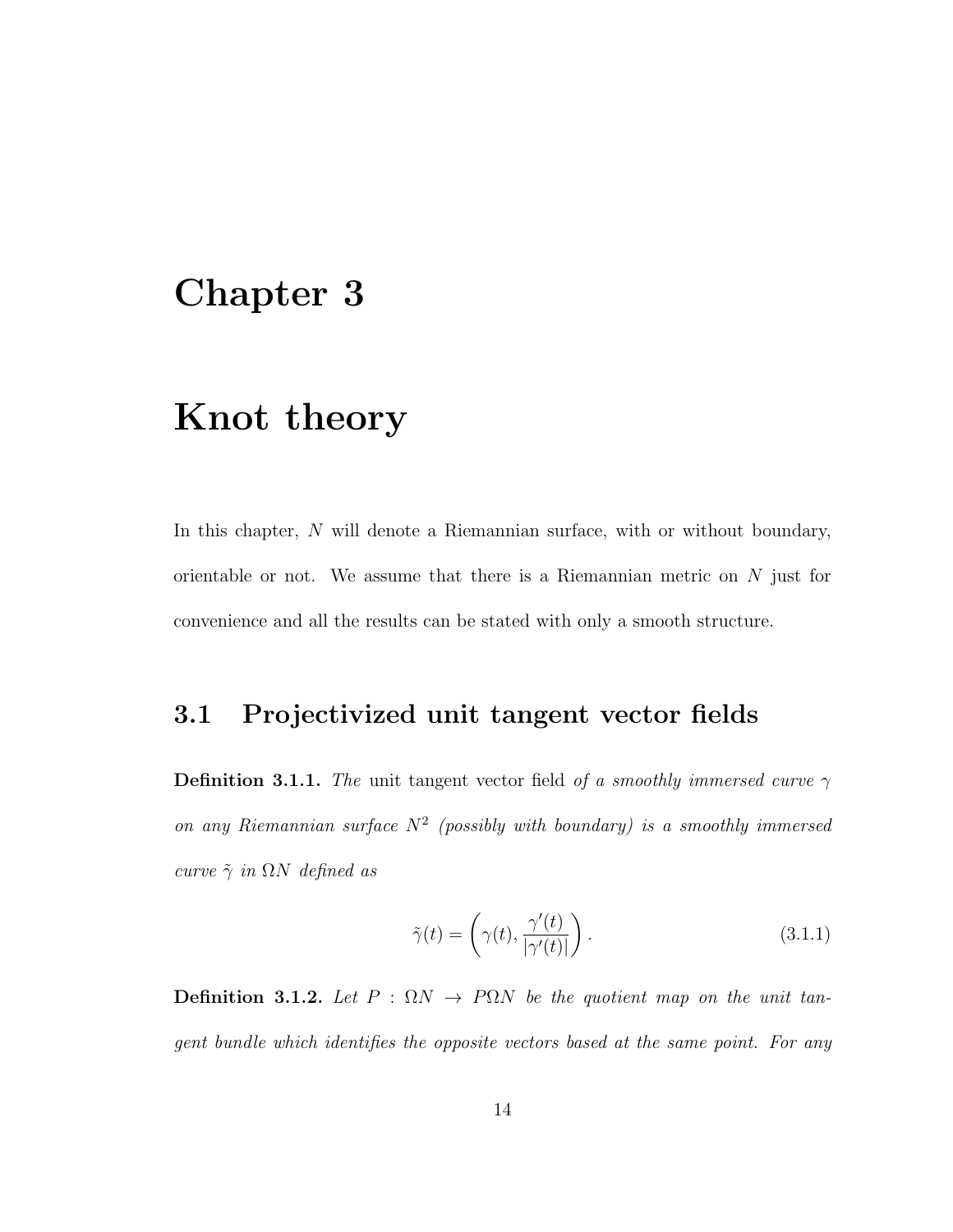smoothly immersed curve  $\gamma$  in  $N^2$ ,  $P \circ \tilde{\gamma}$  is called the projectivized unit tangent vector field (or the tangent line field) of  $\gamma$ .

Remark 3.1.3. Chmutov–Goryunov–Murakami [\[5\]](#page-50-4) showed that every knot type in  $\Omega \mathbb{R}^2$  is realized by the unit tangent vector field along an immersed closed plane curve. However, Theorem [1.4.1](#page-10-1) shows that it is no longer possible to realize the trivial knot after the projectivization. Figure [3.1](#page-18-0) is an interesting example showing that the unit tangent vector field of the figure eight curve is an unknot while the projectivized unit tangent vector field of the figure eight curve is knotted.

<span id="page-18-0"></span>

Figure 3.1: The unit tangent vector field of the figure eight curve is unknotted while the projectivized unit tangent vector field of the figure eight curve is knotted. Here the solid tori  $(\Omega \mathbb{R}^2 \text{ and } P \Omega \mathbb{R}^2)$  are projected to annuli for illustration.

<span id="page-18-1"></span>**Proposition 3.1.4.** For any smoothly **embedded** closed curve  $\gamma : \mathbb{R}/\mathbb{Z} \to N$  in a 2-dimensional manifold N,  $\tilde{\gamma}$  is not contractible in  $\Omega N$  and hence  $P \circ \tilde{\gamma}$  is not contractible in PΩN.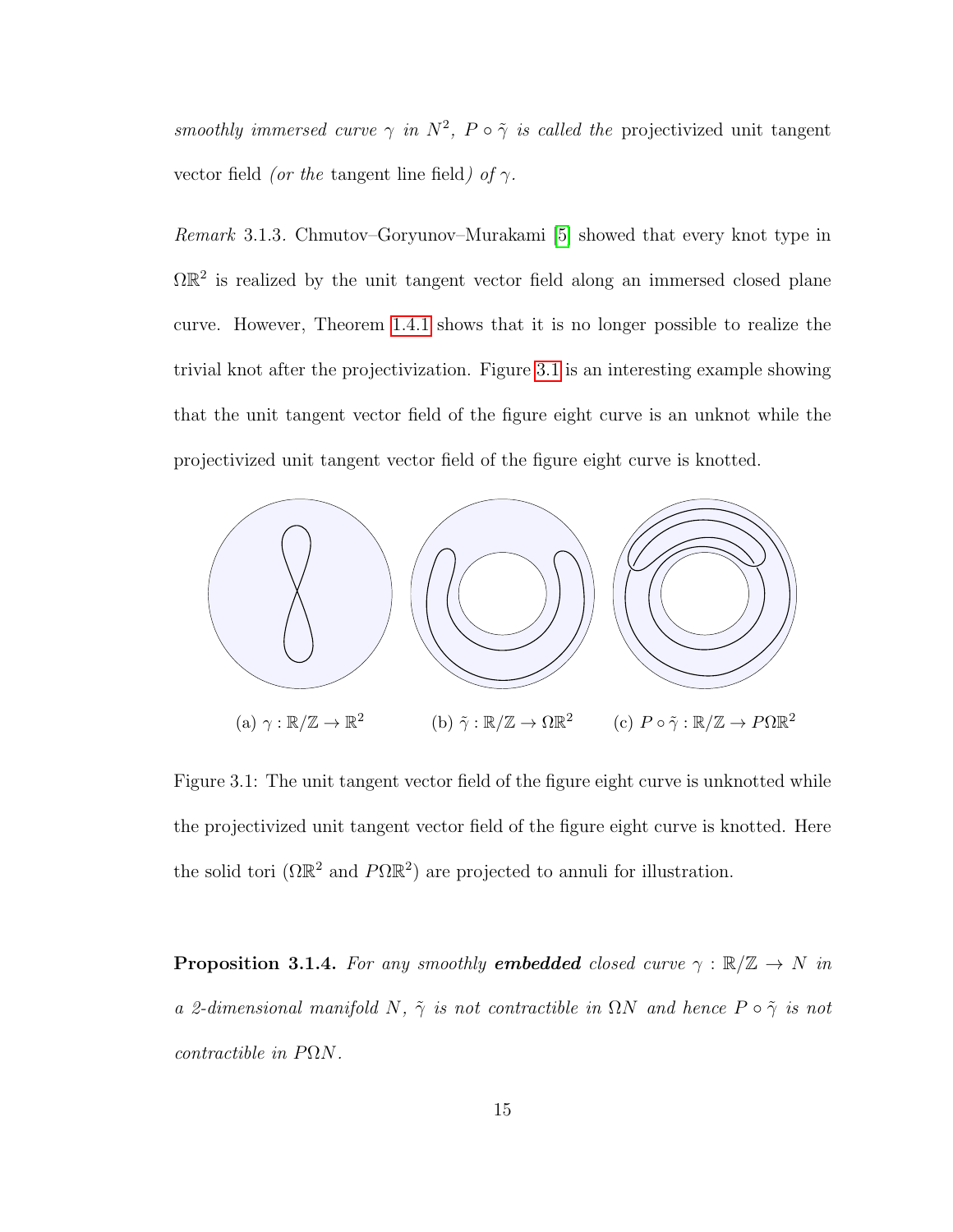*Proof.* If  $\gamma$  is contractible, then  $\gamma$  bounds an embedded disk  $N_1$  in N [\[9,](#page-51-6) Theorem 1.7].

Let  $x = \tilde{\gamma}(0)$ ,  $p = \gamma(0)$  and  $F = \pi^{-1}(p)$ . Denote by  $[\tilde{\gamma}]_x$  the based homotopy class of  $\tilde{\gamma}$ . As in Figure [3.2,](#page-19-0)  $\tilde{\gamma}$  corresponds to a vector moving along  $\gamma$  for a complete

<span id="page-19-0"></span>

Figure 3.2:  $\tilde{\gamma}$  is homotopic to a generator of  $\pi_1(F, x)$ 

circle and being tangent to  $\gamma$  all the time, which is homotopic to a generator of  $\pi_1(F, x)$ . Denote the generator of  $\pi_1(F, x)$  by g.

Since

$$
F \xrightarrow{i} \Omega N \xrightarrow{\pi} N
$$

is a fibration, we have an exact sequence of homotopy groups

$$
\pi_2(N,p) \longrightarrow \pi_1(F,x) \xrightarrow{i_*} \pi_1(\Omega N,x) \xrightarrow{\pi_*} \pi_1(N,p).
$$

Here  $\pi_1(F, x) = \mathbb{Z}$  since F is a circle.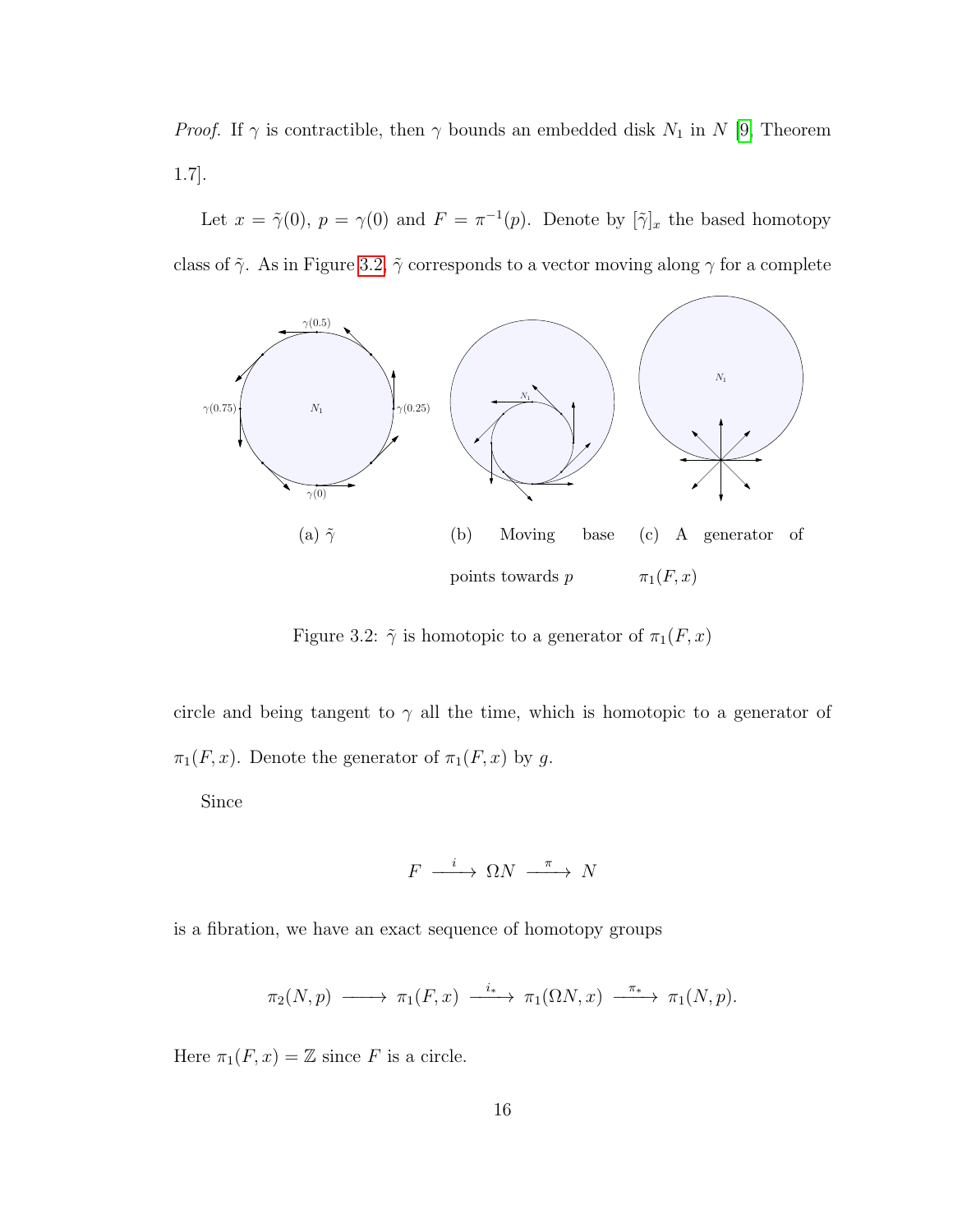If  $N = \mathbb{S}^2$ , then  $\pi_1(N, p) = 0$  and  $\pi_1(\Omega N, p) = \pi_1(\mathbb{R}P^3, *) = \mathbb{Z}/2\mathbb{Z}$ . Hence  $i_*(\pi_1(F, x)) = \mathbb{Z}/2\mathbb{Z}$ . In particular,  $i_*(e) \neq 0$ . A similar argument shows that  $i_*(e) \neq 0$  when  $N = \mathbb{R}P^2$ .

If  $N \neq \mathbb{S}^2$  and  $N \neq \mathbb{R}P^2$ , then  $\pi_2(N, p) = 0$ . Hence  $i_*$  is injective. In particular,  $i_*(e) \neq 0.$ 

This completes the proof of Proposition [3.1.4](#page-18-1)

 $\Box$ 

## <span id="page-20-0"></span>3.2 Knot invariants

We shall define a family of knot invariants for contractible knots in the projectivized unit tangent bundle  $P\Omega N$  and use these invariants to prove Theorem [1.4.1.](#page-10-1)

Let  $\beta : \mathbb{R}/\mathbb{Z} \to P\Omega N$  be a contractible smooth knot in the projectivized unit tangent bundle  $P\Omega N$ , whose projection to the surface  $N^2$  is a smoothly immersed curve  $\gamma : \mathbb{R}/\mathbb{Z} \to N^2$  without self-tangencies.

**Definition 3.2.1.**  $\beta$  has a crossing at  $(l, l') \in \mathbb{R}/\mathbb{Z} \times \mathbb{R}/\mathbb{Z}$  if  $l \neq l'$  and  $\gamma(l) = \gamma(l')$ . Note that a triple crossing will be treated as three independent crossings according to this definition.

Since  $\beta : \mathbb{R}/\mathbb{Z} \to P\Omega N$  is contractible, we can lift  $\beta$  to  $\hat{\beta} : \mathbb{R}/\mathbb{Z} \to \Omega N$ , a knot embedded in the unit tangent bundle. ( $\hat{\beta}(t)$  is a unit vector at  $\gamma(t)$  but not necessarily tangent to  $\gamma$ .)

**Definition 3.2.2.** A crossing of  $\beta$  at  $(l, l')$  is positive if the two pairs of vectors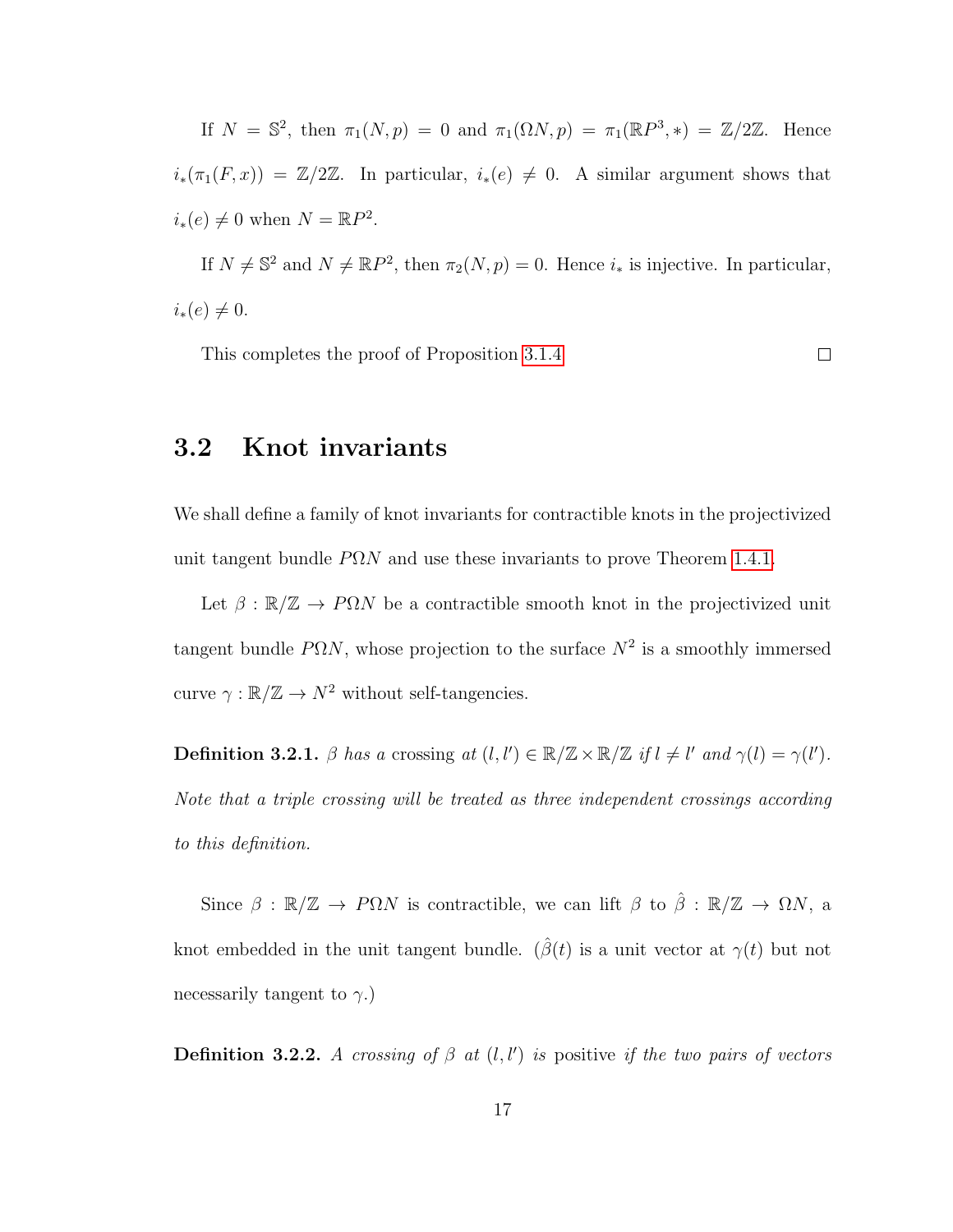$(\hat{\beta}(l), \hat{\beta}(l'))$  and  $(\gamma'(l), \gamma'(l'))$  are of the same orientation. (See Figure [3.3.](#page-21-0)) A crossing will be called negative if it is not positive.

<span id="page-21-0"></span>

Figure 3.3: Each little arrow means a point on  $\beta$ 

.

<span id="page-21-1"></span>**Lemma 3.2.3.** Suppose that  $\gamma : \mathbb{R}/\mathbb{Z} \to N$  is a smoothly immersed closed curve on a surface N without self-tangencies, then all crossings of  $P \circ \tilde{\gamma}(t)$  are positive.

*Proof.* Suppose that  $P \circ \tilde{\gamma}$  has a crossing at  $(l, l')$ . Write  $\beta = P \circ \tilde{\gamma}$ . Then  $(\hat{\beta}(l), \hat{\beta}(l')) = (\gamma'(l), \gamma'(l'))$ , and hence they have the same orientation. Therefore the crossing at  $(l, l')$  is positive.  $\Box$ 

Let X be any topological space. For any two curves  $\alpha_1 : [0,1] \rightarrow X$  and  $\alpha_2 : [0,1] \to X$  such that  $\alpha_1(1) = \alpha_2(0)$ , denote by  $\alpha_1 * \alpha_2 : [0,1] \to X$  the curve obtained by gluing  $\alpha_2$  to  $\alpha_1$ . Also, define  $R(\alpha_1)$  as  $R(\alpha_1)(t) := \alpha_1(1-t)$ . If  $\alpha_1$  and  $\alpha_2$  are loops based at p, we have  $[\alpha_1]_p[\alpha_2]_p = [\alpha_1 * \alpha_2]_p$  and  $[R(\alpha_1)]_p = [\alpha_1]_p^{-1}$ .

**Definition 3.2.4.** Two closed curves  $\alpha_1 : \mathbb{R}/\mathbb{Z} \to X$  and  $\alpha_2 : \mathbb{R}/\mathbb{Z} \to X$  in any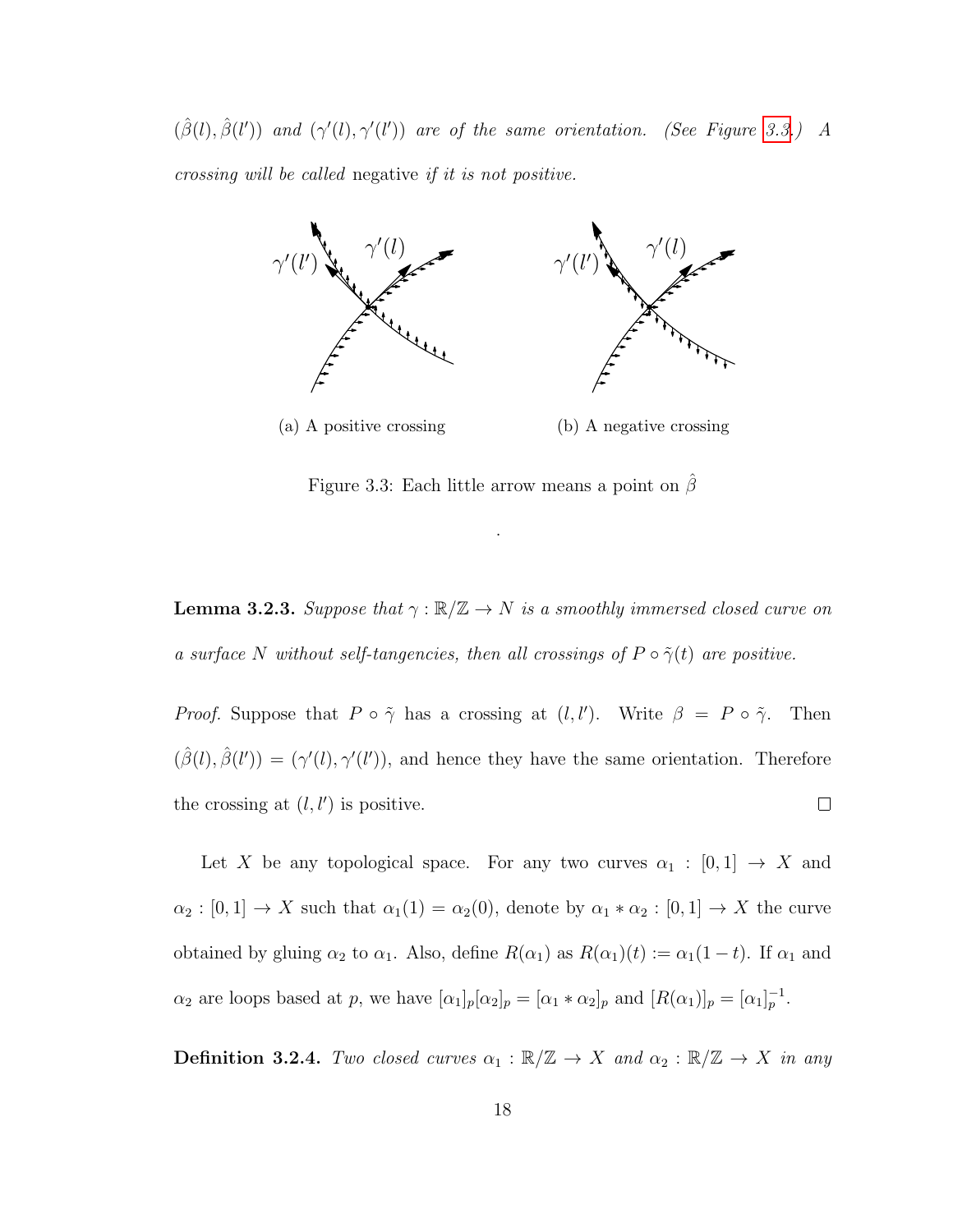topological space X are said to be in the same unoriented free homotopy class if  $\gamma_1$ is homotopic to either  $\gamma_2$  or  $R(\gamma_2)$ .

When  $\beta$  has a crossing at  $(l, l')$ ,  $\hat{\beta}(l)$  and  $\hat{\beta}(l')$  are two unit vectors with the same base point  $x = \pi(\beta(l))$  and they are neither opposite to each other nor the same (since  $\beta$  is an embedding). Hence there is a unique shortest curve  $\hat{\beta}_{(l,l')}$  in  $\pi^{-1}(x)$  connecting  $\hat{\beta}(l)$  and  $\hat{\beta}(l')$ . Separate  $\hat{\beta}$  into two arcs by cutting at  $\hat{\beta}(l)$  and  $\hat{\beta}(l')$ , obtaining two arcs  $\hat{\beta}_1 : [0,1] \to P\Omega N$  and  $\hat{\beta}_2 : [0,1] \to P\Omega N$  going from  $\hat{\beta}(l)$ to  $\hat{\beta}(l').$ 

Now, let  $\beta_1' = (P \circ \hat{\beta}_1) * R(P \circ \hat{\beta}_{(l,l')})$ , and  $\beta_2' = (P \circ \hat{\beta}_{(l,l')}) * R(P \circ \hat{\beta}_2)$ . Notice that  $\beta'_1 * R(\beta'_2)$  is homotopic to  $\beta$ , and hence  $[\beta'_1]_p[R(\beta'_2)]_p = [\beta'_1 * R(\beta'_2)]_p = [\beta]_p = e$ . Hence  $[\beta'_1]_p = [R(\beta'_2)]_p^{-1} = [\beta'_2]_p$ . In other words,  $\beta'_1$  is homotopic to  $\beta'_2$ , and hence  $\beta_1'$  and  $\beta_2'$  are in the same unoriented free homotopy class of P $\Omega N$ .

**Definition 3.2.5.** The unoriented free homotopy class  $g_{(l,l')}$  of  $\beta'_1$  is called the type of the crossing of  $\beta$  at  $(l, l')$ .



Figure 3.4: Smoothing a crossing. Here each little arrow means a point on  $\hat{\beta}$  and each little bar means a point on  $\hat{\beta}_{(l,l')}$ .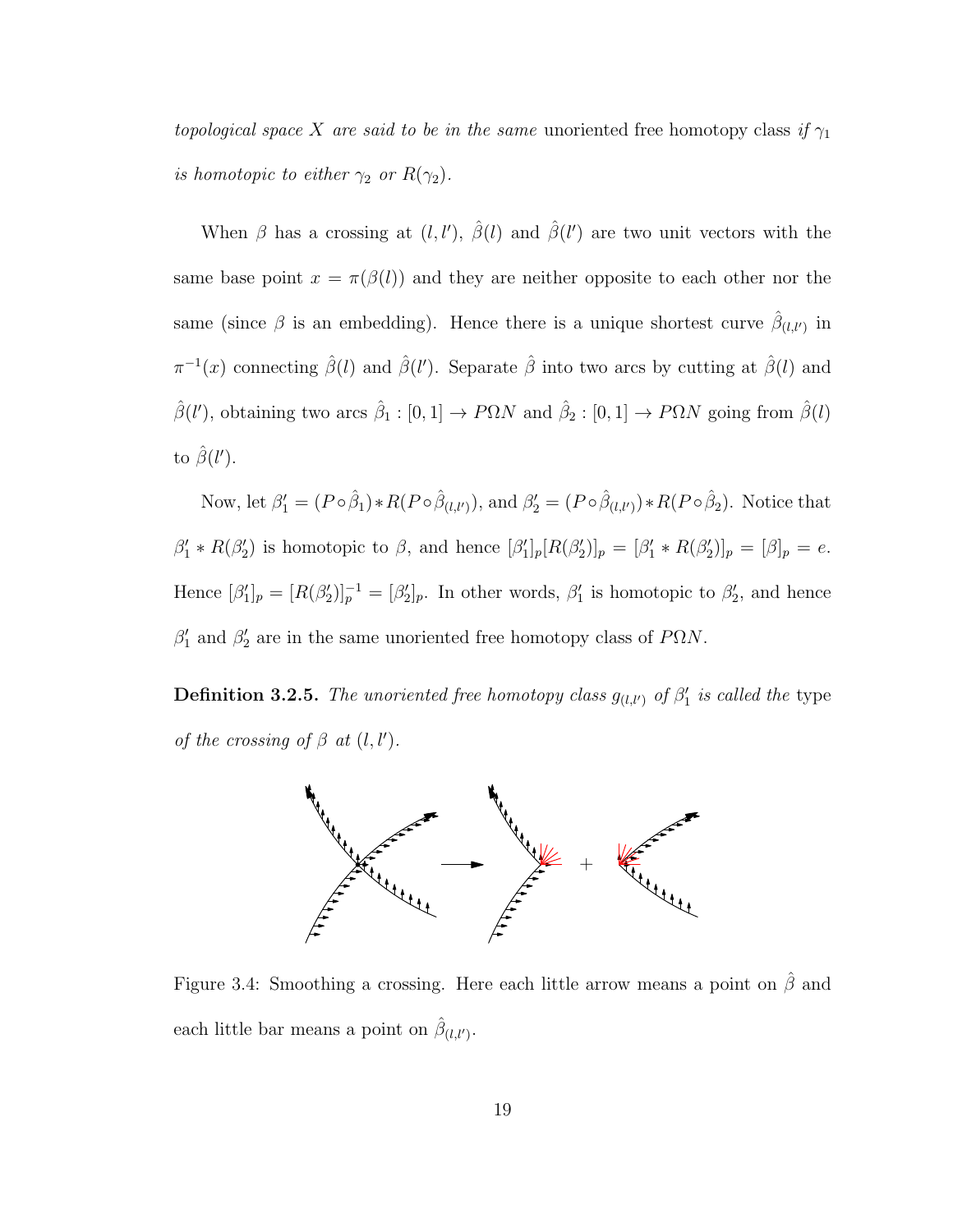Definition 3.2.6. For each nontrivial unoriented free homotopy class q of closed curves in the projectivized unit tangent bundle  $P\Omega N$ , define

$$
W_g(\beta) = # \{ positive \text{ crossings of } \beta \text{ of type } g \}
$$

$$
- # \{ negative \text{ crossings of } \beta \text{ of type } g \}
$$

## <span id="page-23-0"></span>3.3  $W_q$  is a knot invariant.

<span id="page-23-1"></span>**Theorem 3.3.1.** For each non-trivial free homotopy class g,  $W_g$  can be extended to all the contractible knots embedded in  $P\Omega N$  as a knot invariant.

We will show that  $W_g$  is a knot invariant by verifying that  $W_g$  is unchanged under Reidemeister moves. A knot will gain or lose a crossing of trivial type after going through a Reidemeister move of type I. It will gain or lose a pair of crossing of the same type but opposite signs after going through a Reidemeister move of type II. Reidemeister moves of type III will not affect crossing. The proof is rather lengthy because of some technical difficulties.

We will assume that  $N$  is compact, and the general case follows automatically since any manifold is  $\sigma$ -compact.

**Definition 3.3.2.** According to [\[1,](#page-50-5) Theorem 5], there is  $r > 0$  such that there is a unique minimal geodesic segment joining  $p, q \in N$  if  $d(p, q) < r$ . The biggest such r will be called the injectivity radius of N and we will denote it by  $inj(N)$ .

For any two points  $p, q \in P\Omega N$ , let  $d_h(p, q)$  be the distance between  $\pi(p)$  and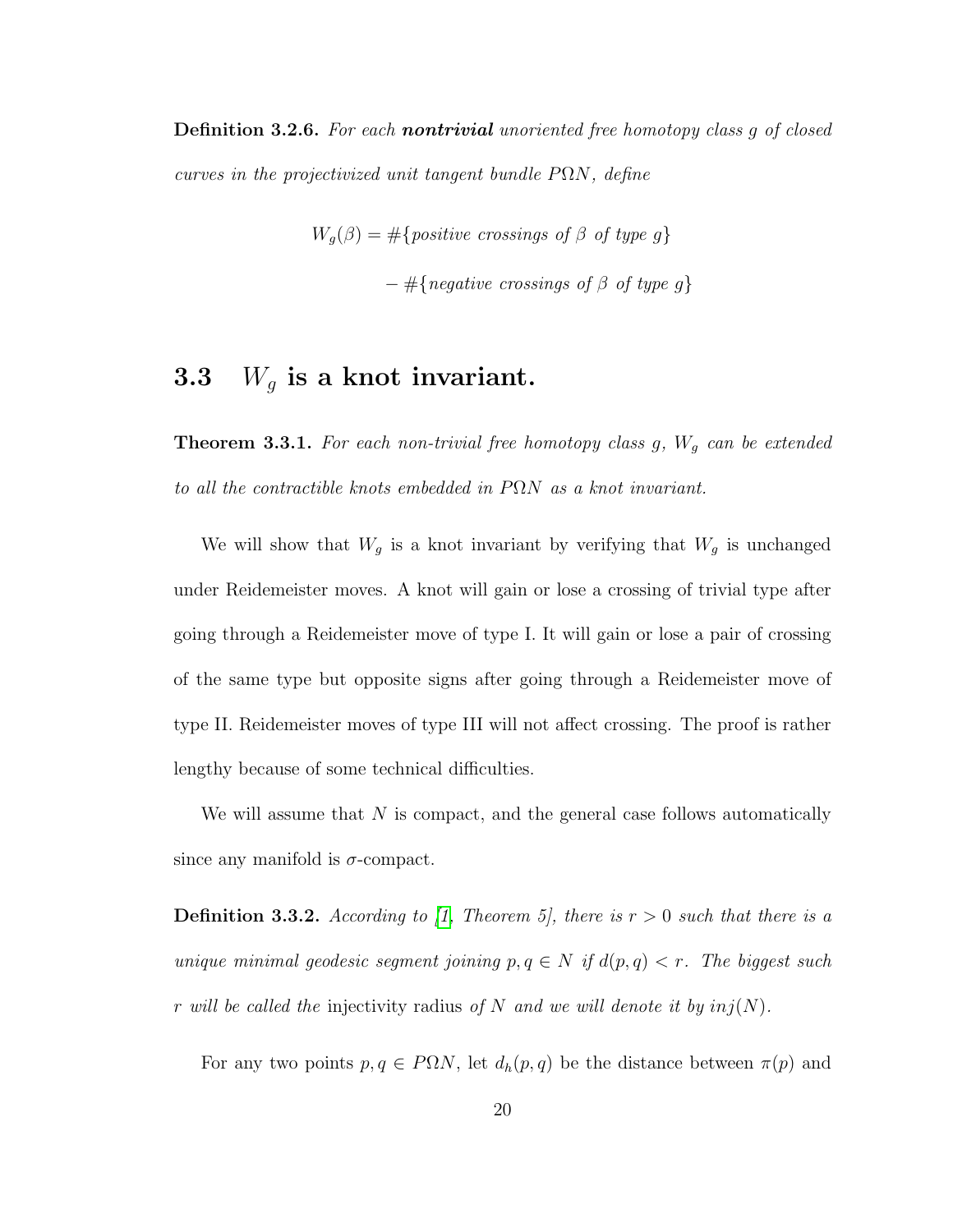$\pi(q)$  on N. (So  $d_h$  is a pseudo metric on P $\Omega N$ .) Notice that p is a projectivized unit tangent vector at  $\pi(p)$ . When  $d_h(p,q) < inj(N)$ , there is a unique shortest geodesic  $\gamma : [0,1] \to N$  in N connecting  $\pi(p)$  and  $\pi(q)$ . Let  $X : [0,1] \to P\Omega N$ be the parallel projectivized vector field along  $\gamma$  such that  $X(0) = p$ . Similarly, let  $Y : [0,1] \rightarrow P\Omega N$  be the parallel projectivized vector field along  $\gamma$  such that  $Y(1) = q$ . Notice that the angle between X and Y is constant, which is smaller or equal to  $\frac{\pi}{2}$ . Call this angle  $d_v(p,q)$ . Next, put  $d^0(p,q) = \max(d_h(p,q), d_v(p,q))$ . Note that  $d_h$ ,  $d_v$  and  $d^0(p, q)$  are all non-negative and symmetric, but they are not metrics.

Definition 3.3.3. For any  $p, q \in P\Omega N$  such that  $d_h(p, q) < inj(N)$  and that  $d_v(p,q) < \frac{\pi}{2}$  $\frac{\pi}{2}$ , let  $\gamma_{p,q}^0:[0,1]\to \Omega N$  be the curve that satisfies the following conditions.

1.  $\gamma_{p,q}^0(0) = p$  and  $\gamma_{p,q}^0(1) = q$ .

2.  $\pi \circ \gamma$  is the minimal geodesic connecting  $\pi(p)$  and  $\pi(q)$ .

3.

<span id="page-24-0"></span>
$$
\left|\frac{D}{dt}\gamma_{p,q}^{0}\right| = d_{v}(p,q). \tag{3.3.1}
$$

 $\gamma_{p,q}^0$  will be called the minimal linear curve connecting p and q. A curve will be called linear if it coincides with  $\gamma_{p,q}^0$  for any pair of points p, q on the curve that are close enough. A curve will be called piecewise linear if it consists of finitely many linear curves.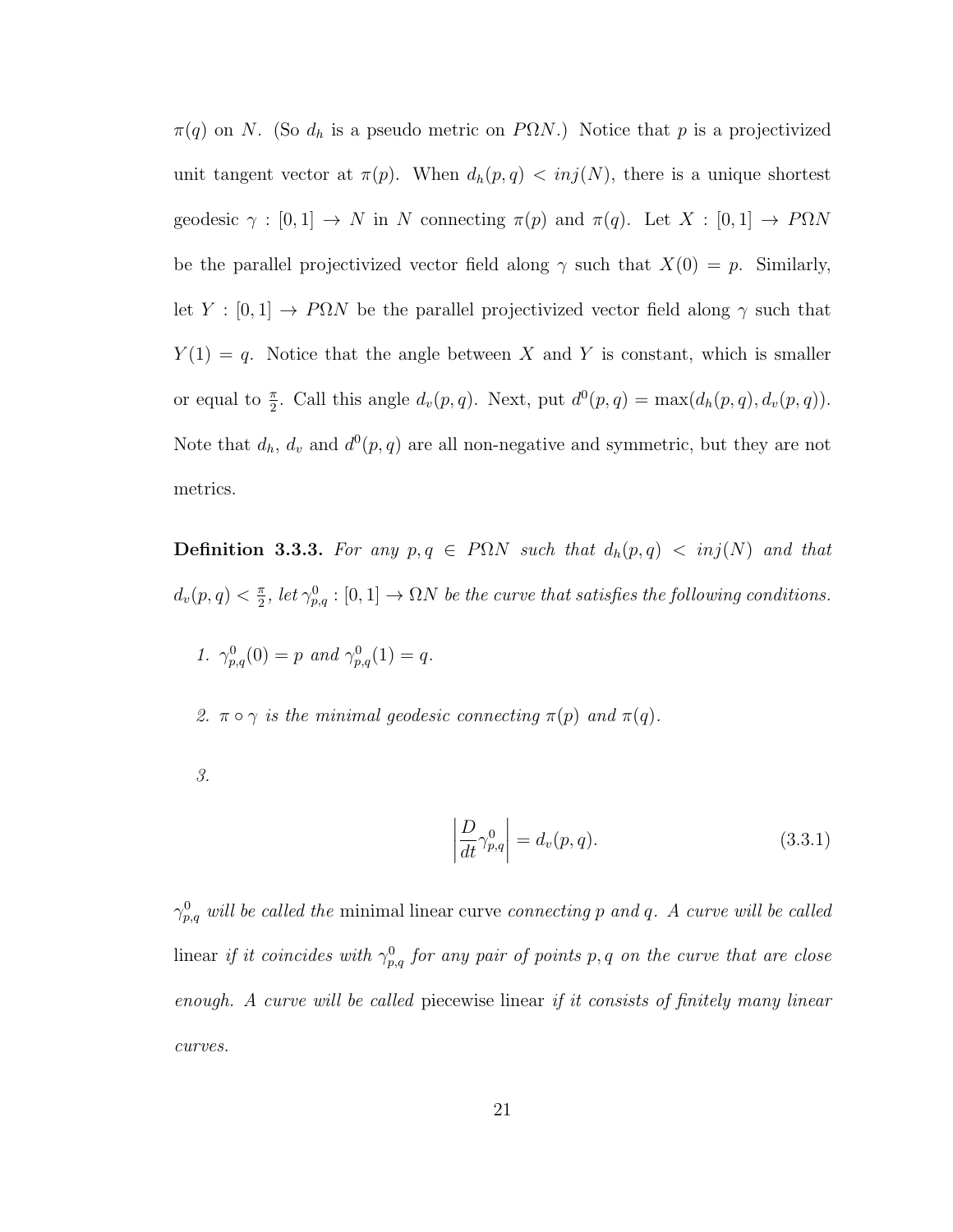*Proof of Theorem [3.3.1.](#page-23-1)* For any  $\varepsilon < \min(inj(N), \frac{\pi}{2})$  $(\frac{\pi}{2})$  and  $n \geq 4$ , we will define a class of closed piecewise linear knots in  $P\Omega N$  called  $\mathcal{K}(n,\varepsilon)$ . A closed knot  $\beta : \mathbb{R}/\mathbb{Z} \to P\Omega N$  is in  $\mathcal{K}(n,\varepsilon)$  if and only if the following condition holds:

- 1.  $\beta$  is contractible.
- 2.  $d^0(\beta(\frac{k}{n}))$  $(\frac{k}{n}), \beta(\frac{k+1}{n})$  $\frac{+1}{n})$   $< \varepsilon$  for  $k = 0, 1, \ldots, n - 1$ .
- 3.  $\beta\left(\frac{k+t}{n}\right)$  $\frac{+t}{n})=\gamma^0_\beta$  ${}_{\beta(\frac{k}{n}),\beta(\frac{k+1}{n})}^{0}(t)$  for  $t \in [0,1]$  and  $k = 0, 1, \ldots, n-1$ .

In other words, the "distance"  $(d_h \text{ and } d_v)$  between any two adjacent vertices p and q is at most  $\varepsilon$  and the edge between them is  $\gamma_{p,q}^0$ .  $\mathcal{K}(n,\varepsilon)$  is an open subset of  $(P\Omega N)^n$ , and thus of dimension 3n.

Let  $\beta \in \mathcal{K}(n,\varepsilon)$  be a piecewise smooth **contractible** knot with vertices  $\{x_k =$  $\beta(\frac{k}{n})$  $\binom{k}{n}$  and edges  $\{e_k = \gamma_{x_k,x_{k+1}}^0\}$ . Its projection  $\pi \circ \beta$  is said to have a *singularity* at the vertex  $\pi(x_i)$  if  $\pi(x_i)$  is on the  $\pi \circ e_j$  for some  $i \notin \{j, j + 1\}$ .

Let  $\mathcal{K}_k(n,\varepsilon)$  be the set of knots in  $\mathcal{K}(n,\varepsilon)$  whose projections on N have at most k singularities. Also, let  $\mathcal{K}'_k(n,\varepsilon) = \mathcal{K}_k(n,\varepsilon) - \mathcal{K}_{k-1}(n,\varepsilon)$ , knots with exactly k singularities. Then  $\mathcal{K}_0(n,\varepsilon)$  is a open submanifold of  $\mathcal{K}(n,\varepsilon)$ , and  $\mathcal{K}'_1(n,\varepsilon)$  is a submanifold of  $\mathcal{K}(n,\varepsilon)$  of co-dimension 1.

Notice that the  $W_g(\beta)$  can be defined for  $\beta \in \mathcal{K}_0(n,\varepsilon)$  as before without any modifications. Consider a continuous family of knots  $\beta_t \in \mathcal{K}_0(n,\varepsilon)$ . As t varies, crossings of  $\beta_t$  also moves continuously with their types unchanged. Therefore,  $W_g$ is constant on each component of  $\mathcal{K}_0(n,\varepsilon)$ .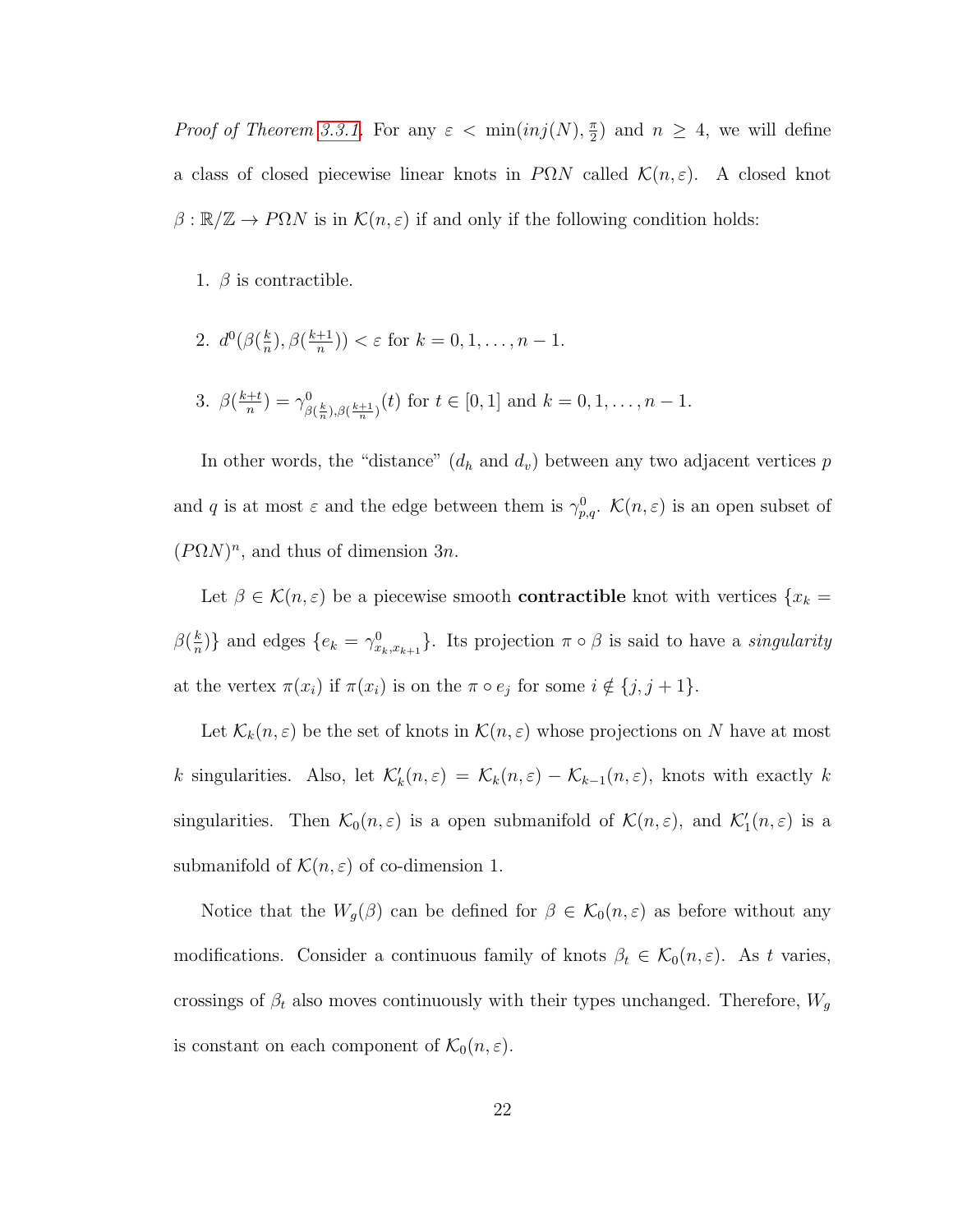Next, we extend  $W_g$  to  $\mathcal{K}_1(n,\varepsilon)$ . The old definition can not be adapted directly since there might singularities. Pick any  $\beta_0, \beta_1 \in \mathcal{K}_0(n, \varepsilon)$  such that  $\beta_0, \beta_1$  are in the same component of  $\mathcal{K}_1(n,\varepsilon)$ . We aim to show that  $W_g(\beta_0) = W_g(\beta_1)$ , and then we can extend  $W_g$  to  $\mathcal{K}_1(n,\varepsilon)$  by making it constant on each component. Note that  $W_g$  will remain the same on  $\mathcal{K}_0(n,\varepsilon)$ .

Pick a smooth path  $H : [0,1] \to \mathcal{K}_1(n,\varepsilon)$  from  $\beta_0$  to  $\beta_1$ . Perturbing H if necessary, we may assume that H intersects  $\mathcal{K}'_1(n,\varepsilon)$  transversely a finite number of times. Let  $x_0(t)$ ,  $x_1(t)$ , ...,  $x_n(t) = x_0(t)$  be the *n* vertices of  $H(t)$ .

As long as  $H(t)$  stays in  $\mathcal{K}_0(n,\varepsilon)$ , each crossing will just be moving without changing its type. When  $H(t)$  passes through  $\mathcal{K}'_1(n,\varepsilon)$ , there are three possibilities corresponding to three types of singularities for knots in  $\mathcal{K}'_1(n,\varepsilon)$  listed below. Suppose  $H(c) \in \mathcal{K}'_1(n,\varepsilon)$  and  $H(t) \notin \mathcal{K}'_1(n,\varepsilon)$  for  $t \in (c-\delta,c) \bigcup (c,c+\delta)$ . Then  $\pi \circ H(c)$  has a singularity at  $\pi(x_i(c))$  which is on  $\pi \circ e_j$  where  $x_i(c)$  is the *i*-th vertex of  $H(c)$  and  $e_j(c)$  is j-th edge of  $H(c)$  (connecting  $x_j(c)$  and  $x_{j+1}(c)$ ).

1. If  $\pi \circ e_i(c)$  or  $\pi \circ e_{i-1}(c)$  is tangent to  $\pi \circ e_j(c)$ , then the singularity is called a cusp. This happens when  $i = j - 1$  or  $i = j + 2$ . In this case,  $H(c + \delta)$ has one more or one less crossing than  $H(c - \delta)$  has. We will show that the crossing involved is of the trivial type, (i.e.,  $g = 0$ ), and hence  $W_g(H(c-\delta)) =$  $W_g(H(c+\delta))$  for any non-trivial unoriented homotopy class g of closed curves immersed in  $P\Omega N$ .

Without loss of of generality, assume that  $i = j - 1$  and that  $H(t)$  has one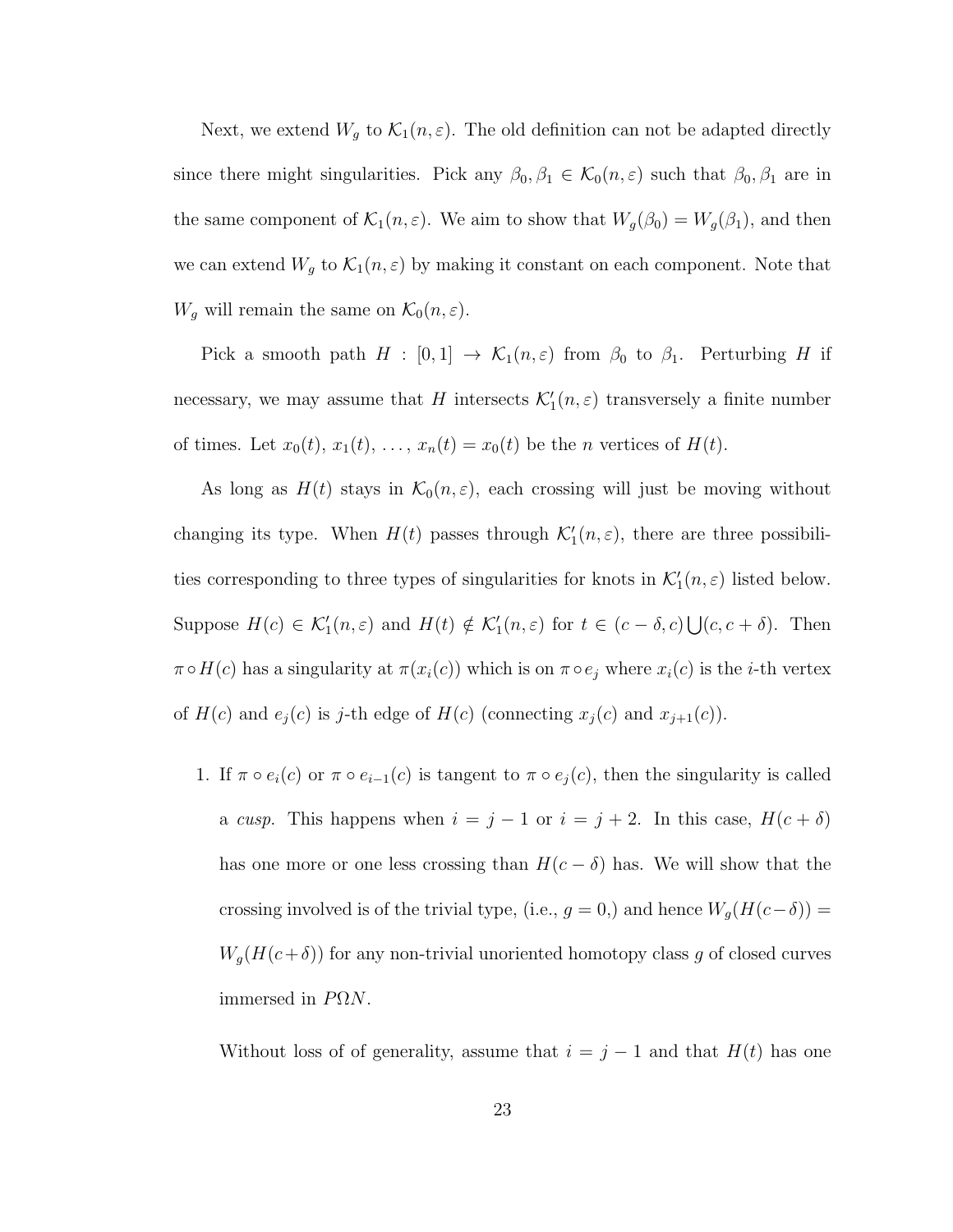<span id="page-27-0"></span>

Figure 3.5: [3.5c](#page-27-0) has one more crossing of the trivial type compared to [3.5a.](#page-27-0) This corresponds to a Reidemeister move of type I.

more crossing at  $(l(t), l'(t))$  than  $H(t')$  has when  $c - \delta \leq t' < c < t \leq$  $c + \delta$ . (See Figure [3.5.](#page-27-0)) For any  $t \in (c, c + \delta]$ , swapping  $l(t)$  and  $l'(t)$  if necessary, we may assume that  $l(t) \in \left(\frac{i-1}{n}, \frac{i}{n}\right)$  $\frac{i}{n}$ ) and  $l'(t) \in \left(\frac{i+1}{n}\right)$  $\frac{i+1}{n}, \frac{i+2}{n}$  $\frac{+2}{n}$ ). Lift  $H$  :  $[0, 1] \to \mathcal{K}(n, \varepsilon)$  to  $\hat{H} : [0, 1] \to (\mathbb{R}/\mathbb{Z} \to \Omega N)$ . Since  $H(t)$  is an embedding,  $H(t)(l(t)) \neq H(t)(l'(t))$ , and hence  $\hat{H}(t)(l(t))$  and  $\hat{H}(t)(l'(t))$  are not opposite vectors. It follows that there is a unique minimal geodesic  $\hat{\alpha}(t) : [0,1] \rightarrow$  $\pi^{-1}(x)$  connecting  $\hat{H}(t)(l(t))$  and  $\hat{H}(t)(l'(t))$ . Let  $\alpha(t) = P \circ \hat{\alpha}(t)$  and glue  $\alpha(t)$  to  $H(t)|_{[l(t),l'(t)]}$ , obtaining a closed curve  $C(t)$ . Then the type of the crossing of  $H(t)$  at  $(l(t), l'(t))$  is the unoriented homotopy class of  $C(t)$ . It remains to show that  $C(t)$  is contractible.

Let  $l(c) = \lim_{t \to c+} l(t)$  and  $l'(c) = \lim_{t \to c+} l'(t)$ , then  $C(c)$  can be defined as before, which is homotopic to  $C(t)$  for  $t \in (c, c + \delta)$ . We shall show that  $C(c)$ is contractible.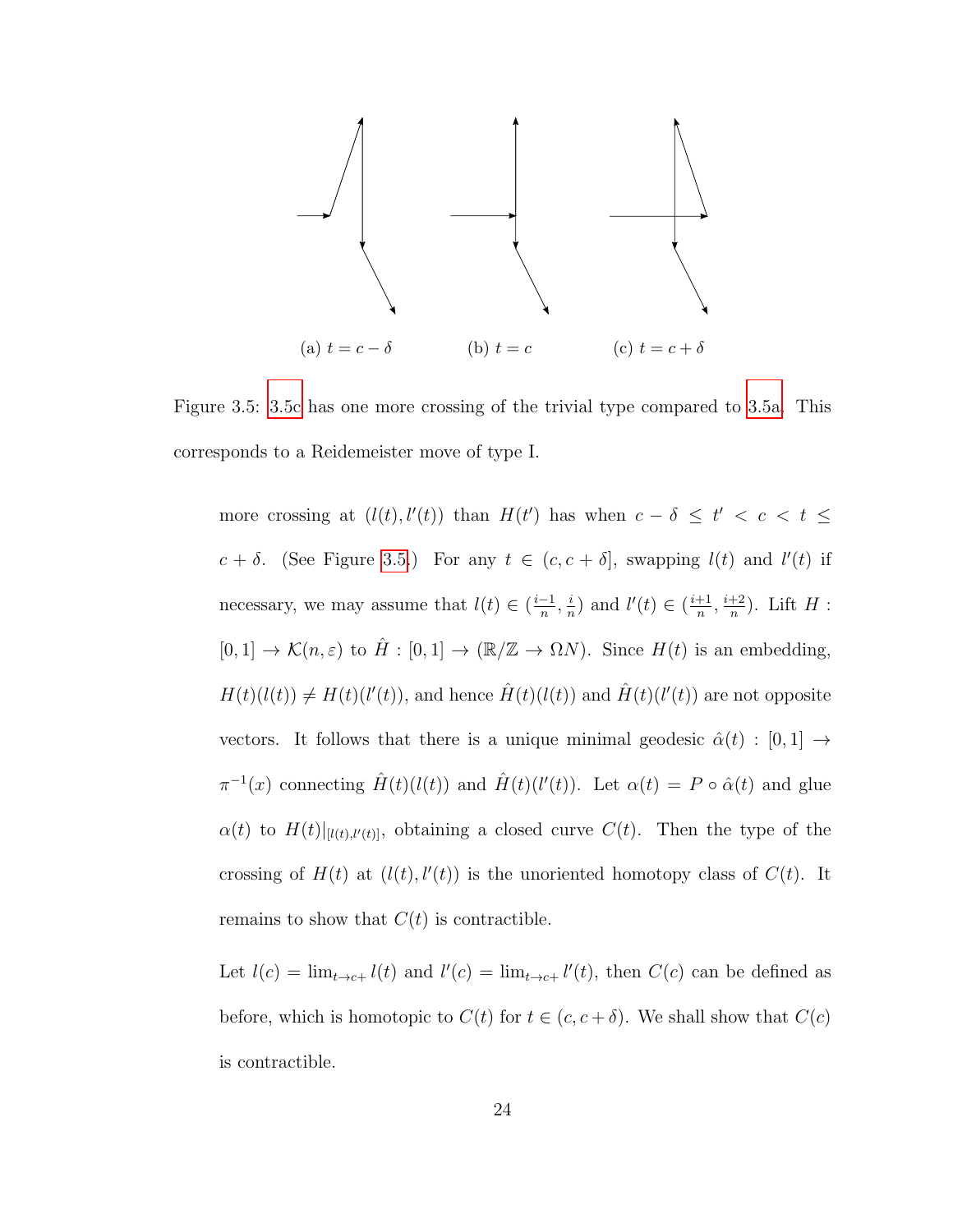Reparametrize  $C(c)$  as  $\bar{\beta}: \mathbb{R}/\mathbb{Z} \to P\Omega N$  such that  $\bar{\beta}(0) = H(c)(l(c)), \bar{\beta}(\frac{1}{3})$  $(\frac{1}{3}) =$  $x_{i+1}(c), \ \bar{\beta}(\frac{2}{3})$  $\frac{2}{3}$ ) =  $H(c)(l'(c))$  and  $\pi(\bar{\beta}(\frac{1}{3}))$  $\frac{1}{3}(1+s)) = \pi(\bar{\beta}(\frac{1}{3})$  $\frac{1}{3}(1-s))$  for any  $s \in [0, 1]$ . To be precise, define  $\bar{\beta}$  as

$$
\bar{\beta}(t) = \begin{cases}\nH(c)(\frac{i+3t}{n}) & \text{if } t \in [0, \frac{1}{3}], \\
H(c)(\frac{i+1}{n} + (3t-1)(l'(c) - \frac{i+1}{n})) & \text{if } t \in [\frac{1}{3}, \frac{2}{3}], \\
\alpha(3-3t) & \text{if } t \in [\frac{2}{3}, 1].\n\end{cases}
$$

Consider the homotopy  $G:[0,1]\to (\mathbb{R}/\mathbb{Z}\to P\Omega N)$  defined as

$$
G(s)(t) = \begin{cases} \bar{\beta}(t) & \text{if } 0 \le t \le \frac{1}{3}(1-s), \\ T(\bar{\beta}(t), \pi(\bar{\beta}(\frac{1}{3}(1-s)))) & \text{if } \frac{1}{3}(1-s) \le t \le \frac{1}{3}(1+s), \\ \bar{\beta}(t) & \text{if } \frac{1}{3}(1+s) \le t \le 1, \end{cases}
$$

where  $T(\bar{\beta}(t), \pi(\bar{\beta}(\frac{1}{3}$  $(\frac{1}{3}(1-s))))$  is a projectivized unit tangent vector at  $\pi(\bar{\beta}(\frac{1}{3}))$  $rac{1}{3}(1$ s))) obtained by transporting  $\bar{\beta}(t)$  parallelly along  $\pi \circ e_j(c)$ . Notice that  $G(1)$ is a closed curve in  $\Omega_{\pi(x_i)}N$ , where  $\Omega_{\pi(x_i)}N$  is a circle of length  $2\pi$ , (using the Sasakian metric). We are going to show that  $G(1)$  is contractible by showing that  $\ell(G(1)) < 2\pi$ . For any piecewise smooth curve  $\gamma : [a, b] \to P\Omega N$ , define its vertical length as

$$
\ell_v(\gamma) := \int_a^b \left| \frac{D}{dt} \gamma(t) \right| dt,
$$

where  $\frac{D}{dt}$  is the covariant derivative. Loosely speaking,  $\ell_v(\gamma)$  measure the angle that  $\gamma(t)$  rotates by as t goes from a to b. By our construction,  $\ell_v(G(s))$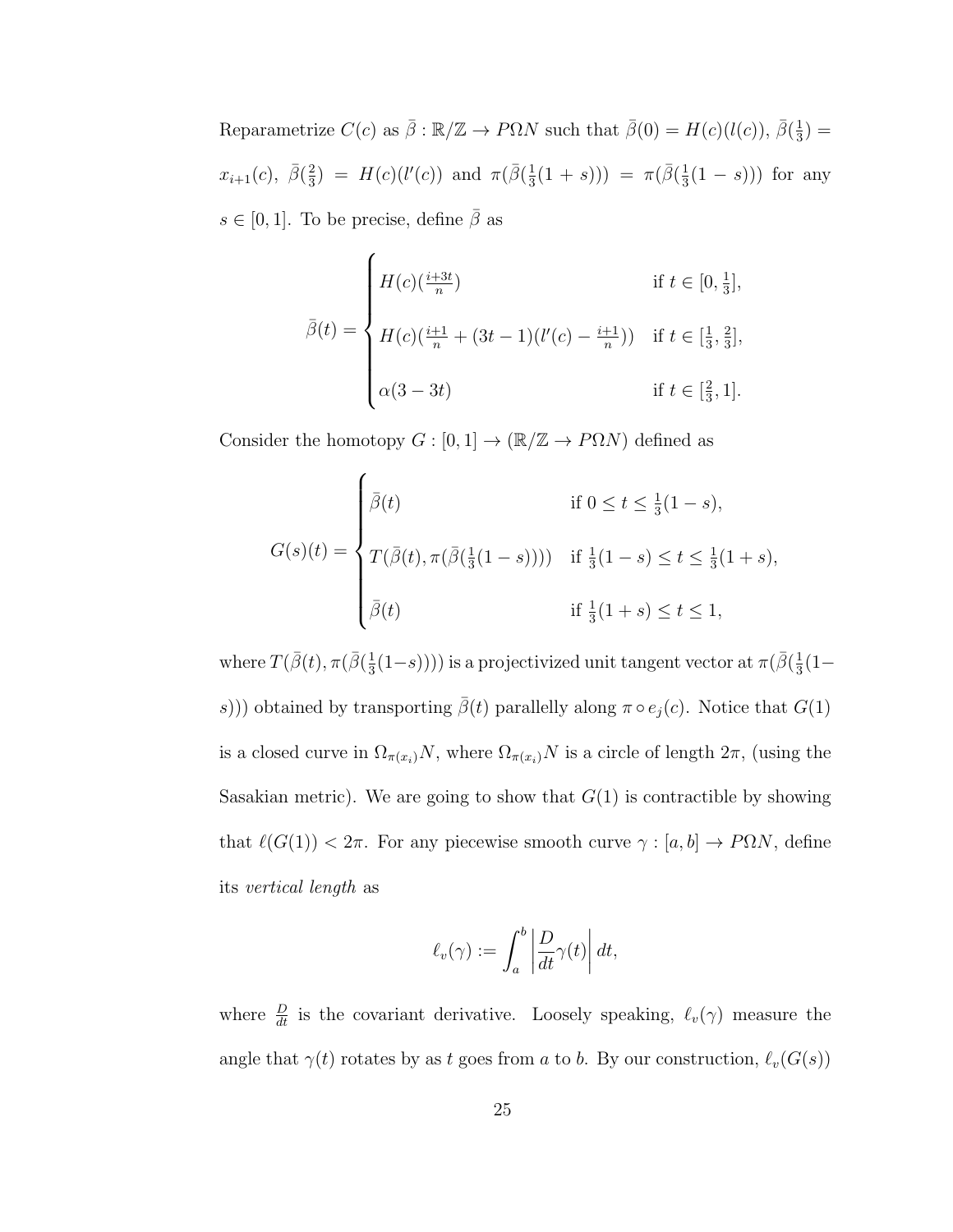is constant as s goes from 0 to 1. Notice that  $\bar{\beta}$  has three edges. The edge from  $\bar{\beta}(0)$  to  $\bar{\beta}(\frac{1}{3})$  $\frac{1}{3}$ ) and the edge from  $\bar{\beta}(\frac{1}{3})$  $\frac{1}{3}$ ) to  $\bar{\beta}(\frac{2}{3})$  $\frac{2}{3}$ ) both have vertical lengths at most  $\varepsilon$  (by [\(3.3.1\)](#page-24-0)), and the vertical length of the edge from  $\bar{\beta}(\frac{2}{3})$  $\frac{2}{3}$ ) to  $\bar{\beta}(0)$ (which is reparametrized  $\alpha$ ) is at most  $\pi$ . Since  $\varepsilon < \frac{\pi}{2}$ ,  $\ell_v(\bar{\beta}) < \pi + 2\varepsilon < 2\pi$ , and hence  $\ell(G(1)) = \ell_v(G(1)) = \ell_v(G(0)) = \ell_v(\bar{\beta}) < 2\pi$ . It follows that  $G(1)$ is contractible, and hence  $C(t)$  is contractible for any  $t \in [c, c + \delta]$ .

2. If  $\pi \circ e_i(c)$  and  $\pi \circ e_{i-1}(c)$  are not tangent to  $\pi \circ e_i(c)$ , and if  $\pi \circ e_i(c)$  and  $\pi \circ e_{i-1}(c)$  are on the same side of  $\pi \circ e_j(c)$ , then the singularity is called a self-tangency. In this case,  $H(c + \delta)$  has two more or two less crossings than  $H(c - \delta)$  has. We can show that the two crossings involved are of the same type g but opposite signs, and hence  $W_g(H(c + \delta)) = W_g(H(c - \delta)).$ 

Without loss of of generality, assume that  $H(t)$  has two more crossing at  $(l_1(t), l'_1(t))$  and  $(l_2(t), l'_2(t))$  than  $H(t')$  has when  $c - \delta \le t' < c < t \le c + \delta$ . (See Figure [3.6.](#page-30-0)) Let  $l_1(c) = \lim_{t \to c+} l_1(t)$  and define  $l'_1(c)$ ,  $l_2(c)$  and  $l'_2(c)$ similarly. Switching  $l_2$  and  $l'_2$  if necessary, we may assume that  $l_1(c) = l_2(c)$ and  $l'_1(c) = l'_2(c)$ . Also, either  $H(l_1(c)) = x_i$  or  $H(l'_1(c)) = x_i$ . Without loss of generality, we assume that  $H(l_1(c)) = x_i$ . Lift  $H : [0,1] \to \mathcal{K}(n,\varepsilon)$  to  $\hat{H} : [0, 1] \to (\mathbb{R}/\mathbb{Z} \to \Omega N)$ , and denote the vertices of  $\hat{H}(t)$  by  $\hat{x}_k(t)$  and edges by  $\hat{e}_k(t)$ .

For any  $t \in (c, c+\delta]$ , we can separate  $\hat{H}(t)$  into two arcs by cutting at  $\hat{H}(l_1(t))$ and  $\hat{H}(l'_{1}(t))$ . Pick the arc which contains the lift of the vertex  $x_{i}$  and glue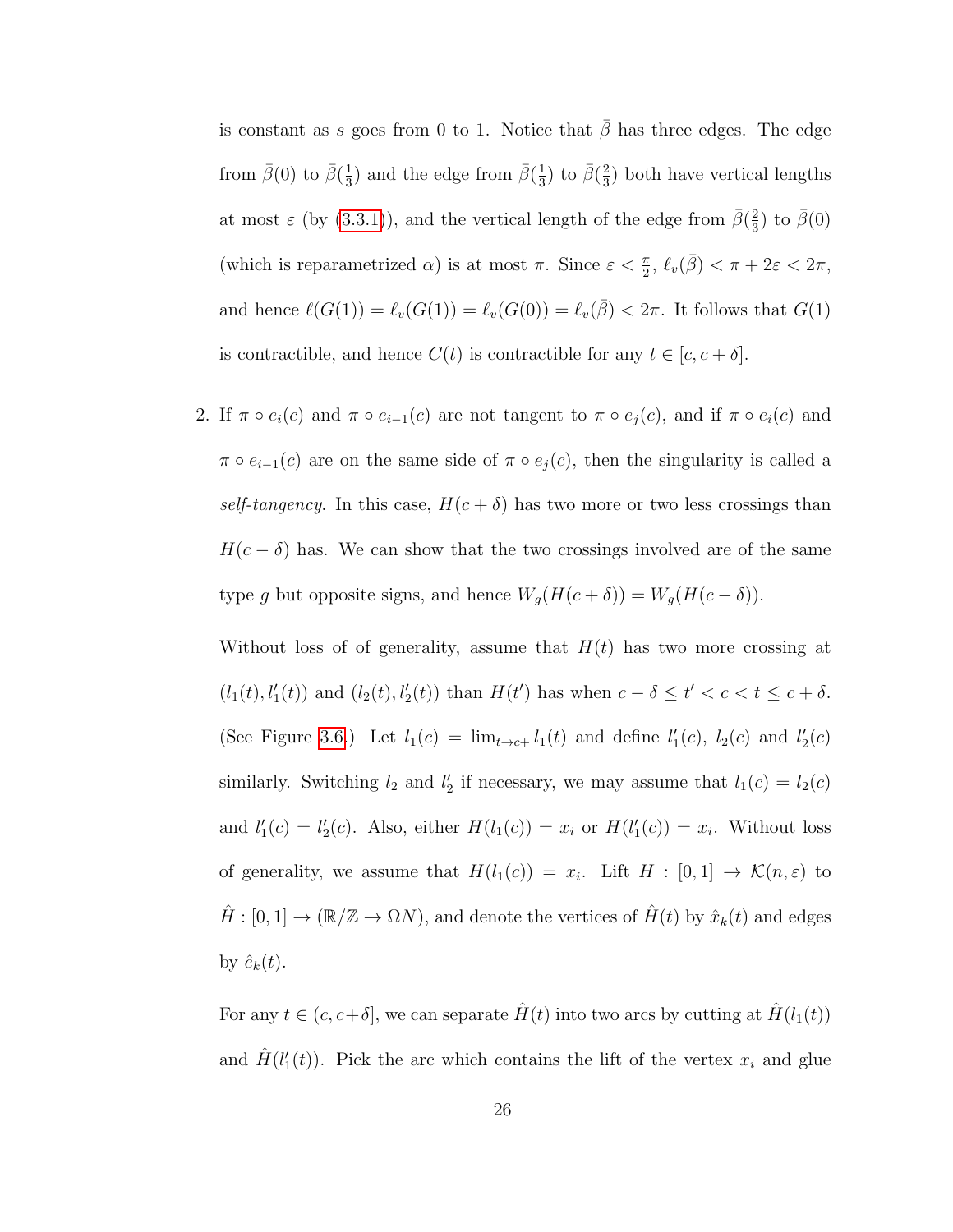<span id="page-30-0"></span>

Figure 3.6: [3.6c](#page-30-0) has two more crossing of the same type but opposite signs compared to [3.6a.](#page-30-0) This corresponds to a Reidemeister move of type II.

it to  $\hat{H}_{(l_1(t),l'_1(t))}$ , obtaining a closed curve  $C_1(t)$ . We can also separate  $\hat{H}(t)$ into two arcs by cutting at  $\hat{H}(l_2(t))$  and  $\hat{H}(l'_2(t))$ . Pick the arc which does not contain the lift of the vertex  $x_i$  and glue it to  $\hat{H}_{(l_2(t),l'_2(t))}$ , obtaining a closed curve  $C_2(t)$ . Next, define  $C_1(c)$  and  $C_2(c)$  by taking limits. It is then clear that  $P \circ C_1(t)$  and  $P \circ C_2(t)$  are in the same unoriented homotopy class since  $C_1(c) = C_2(c)$ . Hence the two crossings at  $(l_1(t), l'_1(t))$  and  $(l_2(t), l'_2(t))$  are of the same type.

Finally, it remains to show that the two crossings have opposite signs. Without loss of generality, assume that the crossing at  $(l_1(t), l'_1(t))$  is positive. In other words,  $(\hat{H}(l_1(t)), \hat{H}(l'_1(t)))$  and  $((\pi \circ H)'(l_1(t)), (\pi \circ H)'(l'_1(t)))$  have the same orientation. It follows that  $(\hat{H}(l_1(c)), \hat{H}(l'_1(c)))$  and  $(\lim_{t\to c+} (\pi \circ H)'(l_1(t)), (\pi \circ$  $H'(\ell'_{1}(c))$  have the same orientation. Since  $\pi \circ e_i(c)$  and  $\pi \circ e_{i-1}(c)$  are on the same side of  $\pi \circ e_j(c)$ ,  $(\lim_{t \to c+} (\pi \circ H)'(l_1(t)), (\pi \circ H)'(l'_1(c)))$  and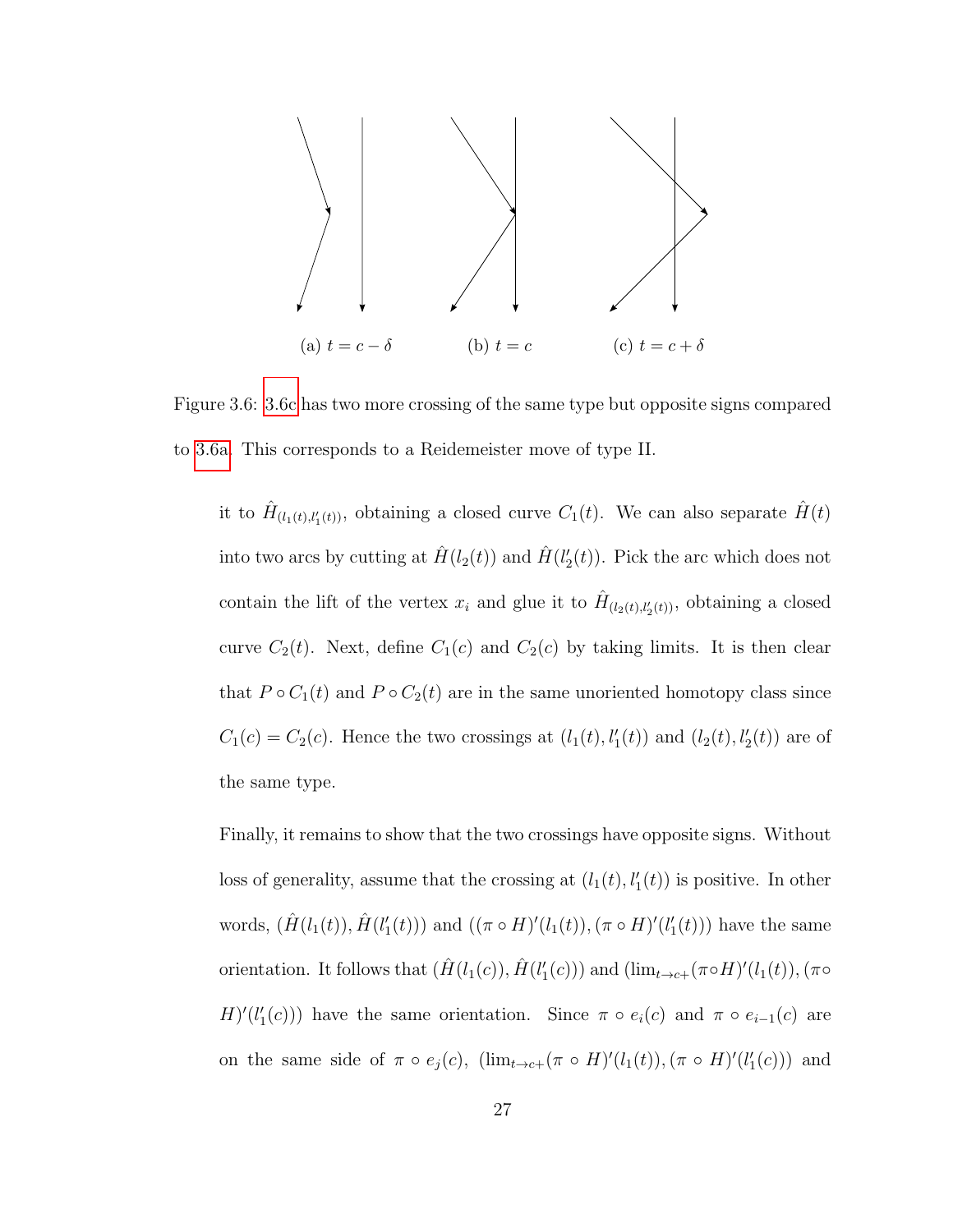$(\lim_{t\to c+}(\pi\circ H)'(l_2(t)), (\pi\circ H)'(l'_2(c)))$  have the opposite orientation. Since  $(\hat{H}(l_1(c)), \hat{H}(l'_1(c)))$  and  $(\hat{H}(l_2(c)), \hat{H}(l'_2(c)))$  are the same,  $(\hat{H}(l_2(c)), \hat{H}(l'_2(c)))$ and  $(\lim_{t\to c+} (\pi \circ H)'(l_2(t)), (\pi \circ H)'(l'_2(c)))$  have the opposite orientation, and thus the crossing at  $(l_2(t), l'_2(t))$  is negative.

3. If  $\pi \circ e_i$  and  $\pi \circ e_{i-1}$  are not tangent to  $\pi \circ e_j$ , and if  $\pi \circ e_i$  and  $\pi \circ e_{i-1}$  are on different sides of  $\pi \circ e_j$ , then the singularity is called a *transverse selfintersection*. In this case, all crossings moves continuously as t goes from  $c - \delta$ to  $c+\delta$ , although one crossing will be also a singularity at  $t = c$ . The type and the sign of that crossing will be unchanged, which follows from an argument very similar to the one used for the previous case.

In any case, we have  $W_g(H(c - \delta)) = W_g(H(c + \delta))$  for any non-trivial type g. It follows that  $W_g(\beta_0) = W_g(H(0)) = W_g(H(1)) = W_g(\beta_1)$ , and thus we may extend  $W_g$  to  $\mathcal{K}_1(n,\varepsilon)$  by making it constant on each component.

Next, we will extent  $W_g$  to the whole  $\mathcal{K}(n,\varepsilon)$ . Pick any  $\beta_0, \beta_1 \in \mathcal{K}_1(n,\varepsilon)$  such that  $\beta_0$ ,  $\beta_1$  are in the same component of  $\mathcal{K}(n,\varepsilon)$ . We aim to show that  $W_g(\beta_0)$  =  $W_g(\beta_1)$ , and then we can extend  $W_g$  to  $\mathcal{K}(n,\varepsilon)$  by making it constant on each component.

The manifold  $\mathcal{K}(n,\varepsilon)$  has a natural stratified structure as follows. For any  $\gamma \in \mathcal{K}(n,\varepsilon)$ , pick any neighborhood U of  $\gamma$ . If  $\gamma$  has k singularities, then let  $U_{\gamma}$  be the component of  $U \cap \mathcal{K}'_k(n, \varepsilon)$  containing  $\gamma$ , which is a submanifold embedded in  $\mathcal{K}(n,\varepsilon)$ . Now, let  $X_m = \{ \gamma \in \mathcal{K}(n,\varepsilon) : \dim(U_\gamma) = m \}$ . Then  $\mathcal{K}(n,\varepsilon)$  is a stratified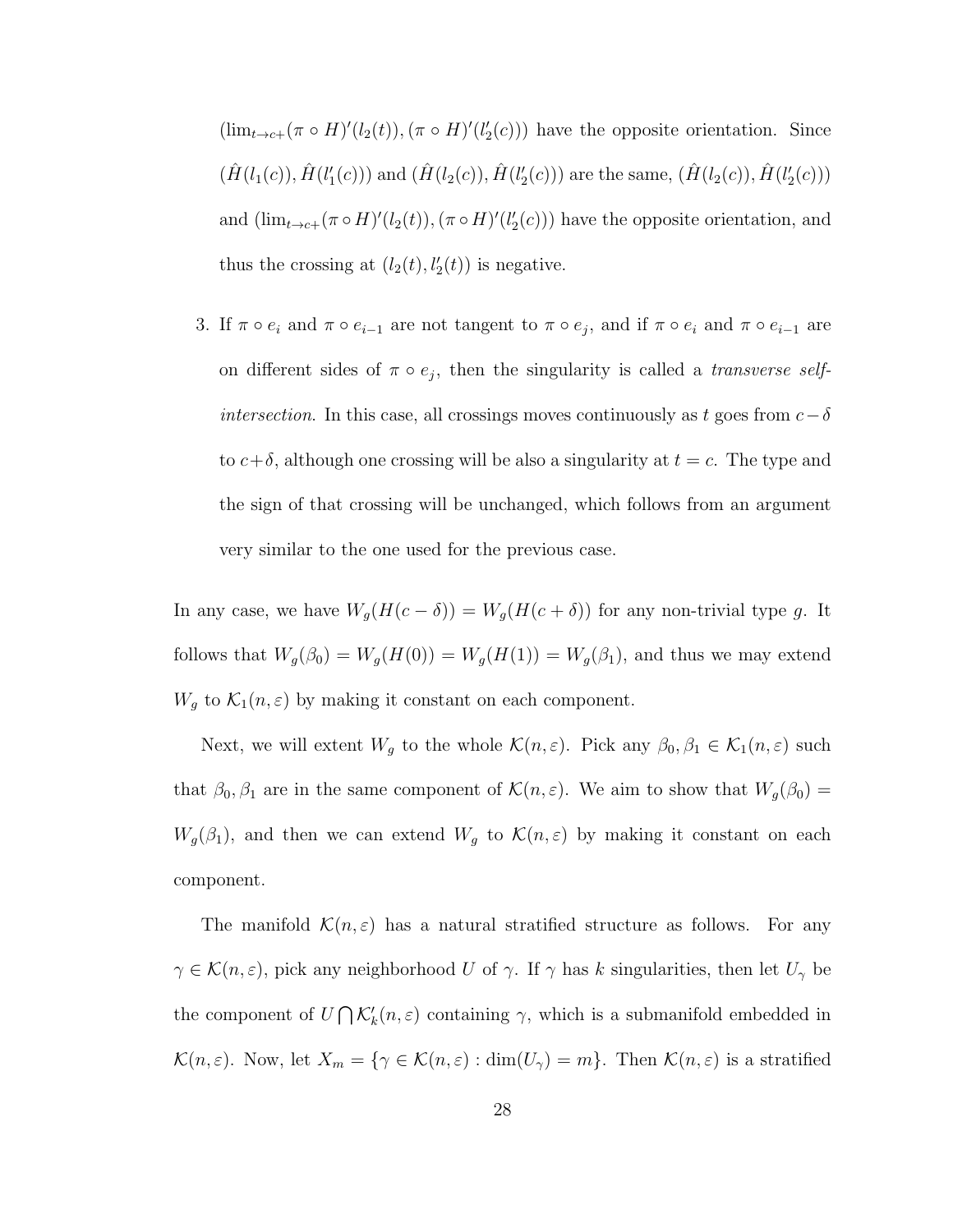<span id="page-32-0"></span>

Figure 3.7: This is the projection of a knot  $\beta \in X_3$  to N. Notice that  $x_4$  is on the edge from  $x_9$  to  $x_1$  and also the edge from  $x_6$  to  $x_7$ . Hence, there are two singularities involving  $x_4$ . There are also two singularities involving  $x_6$  and  $x_7$ , and thus  $\beta \in \mathcal{K}'_4(9, \varepsilon)$ . This counterexample shows that  $X_m = \mathcal{K}'_{3n-m}(n, \varepsilon)$  is not true in general when  $m$  is big.

space whose m-dimensional stratum is  $X_m$ . We obviously have  $X_{3n} = \mathcal{K}_0(n, \varepsilon)$  and  $X_{3n-1} = \mathcal{K}'_1(n,\varepsilon)$ . (Note that  $X_m = \mathcal{K}'_{3n-m}(n,\varepsilon)$  is not true when m is big since the singularities are not necessarily independent. See Figure [??](#page-32-0).) Pick a smooth path  $H : [0,1] \to \mathcal{K}_1(n,\varepsilon)$  from  $\beta_0$  to  $\beta_1$ . Perturbing H if necessary, we may assume that H intersects each stratum  $X_m$  transversely. In other words, H does not intersect  $X_m$  at all if  $m < 3n - 1$ . Hence H is actually a path in  $\mathcal{K}_1(n, \varepsilon)$ , and thus  $W_g(\beta_0) = W_g(\beta_1)$ . Therefore, we can extend  $W_g$  to  $\mathcal{K}(n, \varepsilon)$  by making it constant on each component.

Now, we can extend  $W_g$  to a knot invariant for all contractible knots embedded in  $P\Omega N$  using Lemma [A.0.9,](#page-43-1) which will be proved in Appendix [A.](#page-43-0) For any smooth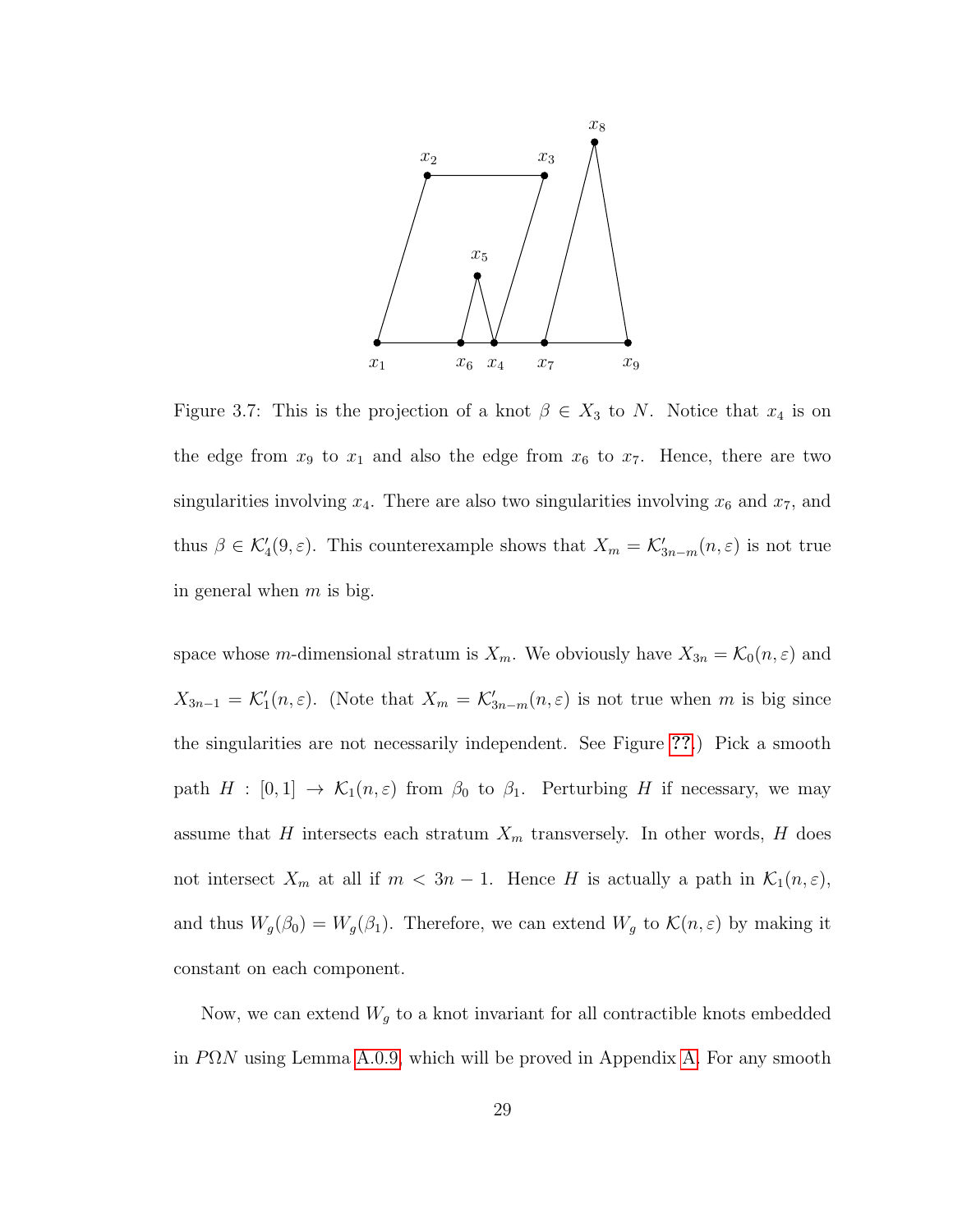contractible knot  $\beta$ , we can approximate  $\beta$  by a piecewise linear knot  $\beta'$  that is homotopic to  $\beta$ . Then we set  $W_g(\beta) = W_g(\beta')$ .  $W_g$  is well-defined according to Lemma [A.0.9.](#page-43-1)  $\Box$ 

Now, we are ready to prove Theorem [1.4.1.](#page-10-1)

*Proof of Theorem [1.4.1.](#page-10-1)* Let  $\beta = P \circ \tilde{\gamma}$  be the projectivized unit tangent vector field of  $\gamma$ .

If  $\beta$  is not contractible, then  $\beta$  is a non-trivial knot. Assume that  $\beta$  is contractible. We are going to show that  $W_g(\beta) > 0$  for some g, while  $W_g(\text{Unknown}) = 0$ for any  $q$ .

Assume that  $\gamma$  has no self-intersections. Then  $\beta$  is not contractible by Proposi-tion [3.1.4.](#page-18-1) So  $\gamma$  has at least one self-intersection.

We will start at any point on  $\gamma$  and trace along  $\gamma$  until hitting the trace. To be precise, let  $q = \max\{t : \gamma|_{[0,t]}$  has no self-intersection}. Then there is  $p \in [0, q)$  such that  $\gamma(p) = \gamma(q)$  and  $\beta$  has a crossing at  $(p, q)$ . By Lemma [3.2.3,](#page-21-1) the crossing of β at  $(p, q)$  is positive. Separate  $\hat{\beta}$  into two arcs by cutting at  $\hat{\beta}(p)$  and  $\hat{\beta}(q)$ . Then  $\hat{\beta}|_{[p,q]}$  will be one of these two arcs. Glue  $\hat{\beta}|_{[p,q]}$  to  $\hat{\beta}_{(p,q)}$ , obtaining a closed curve  $\hat{\beta}'$ . We can gradually widen the angle of  $\gamma|_{[p,q]}$  at the corner until it becomes a simple smooth closed curve, and  $\hat{\beta}'$  will converge to the unit tangent vector field along that simple smooth closed curved. By Proposition [3.1.4,](#page-18-1)  $\hat{\beta}'$  is not contractible in  $\Omega N$ .

Denote by g the non-orientable homotopy type of  $\hat{\beta}'$ , then  $W_g(\beta) \geq 1$  by Lemma [3.2.3.](#page-21-1) Since  $W_g(\text{Unknot}) = 0$ ,  $\beta$  is isotopically non-trivial.  $\Box$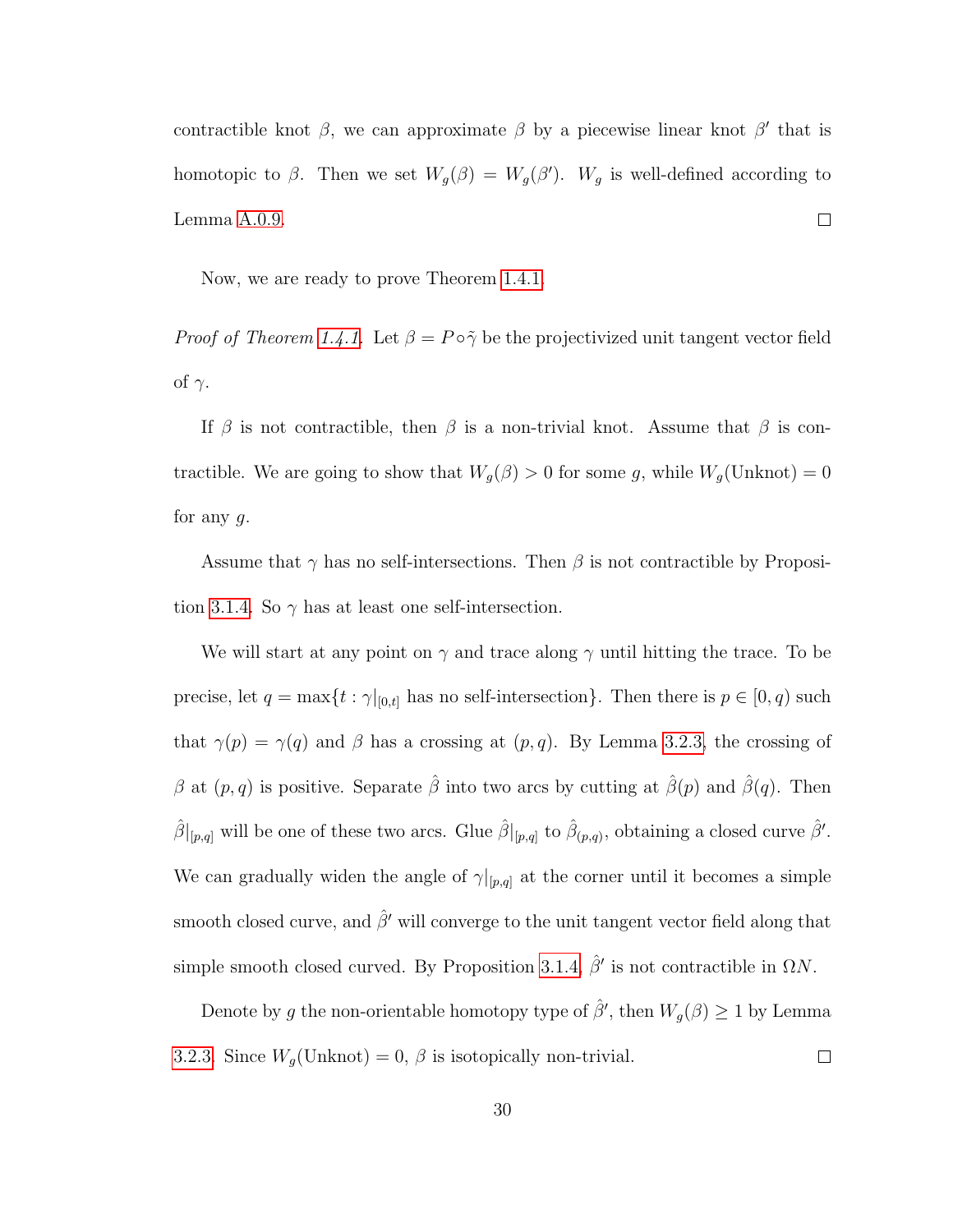Actually, a stronger (but more technical) result can be proved with exactly the same proof.

<span id="page-34-0"></span>**Theorem 3.3.4.** Suppose that  $\gamma_1 : [0, 1] \rightarrow N$  is smoothly immersed curve without self-tangencies and that  $\beta_2 : [0, 1] \rightarrow P\Omega N$  is a smoothly embedded curve connecting the end points of  $\beta_1 := P \circ \tilde{\gamma}$ . Glue  $\beta_2$  to  $\beta_1$ , obtaining a closed curve  $\beta$  in P $\Omega N$ . If  $\gamma_1$  has at least one self-intersection,  $\gamma_1$  and  $\pi \circ \beta_2$  have no intersections and  $\pi \circ \beta_2$ has no self-intersections, then  $\beta$  is isotopically non-trivial.

Proof. Just let

$$
\beta = \begin{cases} \beta_1(2t) & \text{if } t \in [0, \frac{1}{2}], \\ \beta_2(2 - 2t) & \text{if } t \in [\frac{1}{2}, 1]. \end{cases}
$$

and  $\gamma = \pi \circ \beta$ . Let  $q = \max\{t : \gamma|_{[0,t]}$  has no self-intersection}. Then there is  $p \in [0, q)$  such that  $\gamma(p) = \gamma(q)$  and  $\beta$  has a crossing at  $(p, q)$ .

Note that  $q < \frac{1}{2}$  because  $\gamma_1$  has at least one self-intersection. The rest of the proof is very similar to the proof of Theorem [1.4.1](#page-10-1) since it only involves  $\beta_{[p,q]}$ .

 $\Box$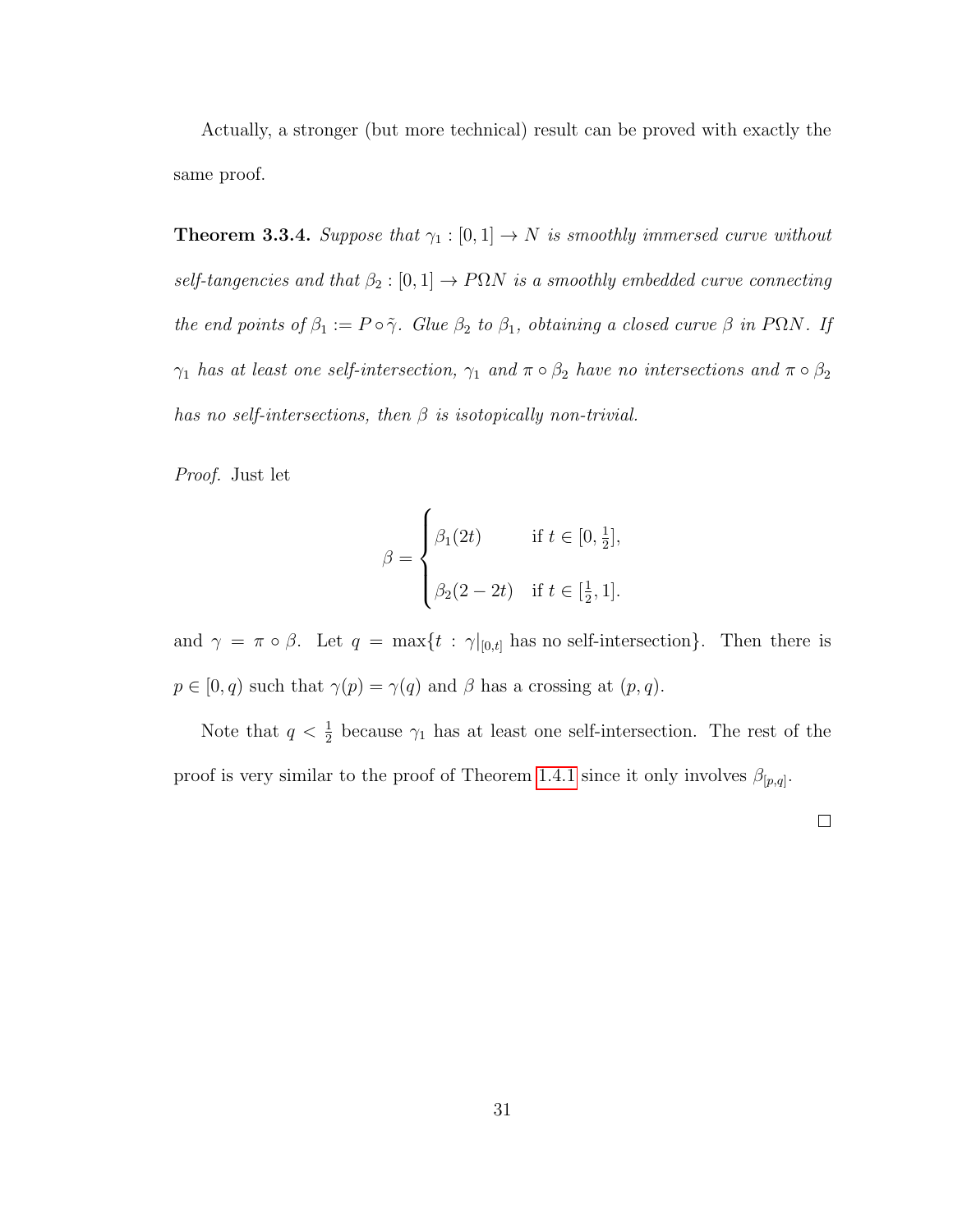## <span id="page-35-0"></span>Chapter 4

# Closed geodesics tangent to the boundary

In this section,  $M$  and  $N$  will be two Riemannian surfaces with the same scattering data rel  $h : \partial M \to \partial N$  where h is an isometry. Also, M is assumed to be simple.  $\varphi : \partial \Omega M \to \partial \Omega N$  is the induced bundle map defined in [\(1.2.1\)](#page-6-1). In this section, we shall prove Theorem [1.3.6](#page-8-0) by studying closed geodesics tangent to the boundary.

Recall that  $L = \tau_N(\varphi(X)) - \tau_M(X) \geq 0$  is a constant. We need to show that  $L = 0$ .

For any  $Y \in \partial_0 \Omega N$ , Recall that  $\gamma_Y$  is the limit of geodesic segments  $\gamma_X$  as  $X \to Y$  where  $X \in \partial_{+} \Omega N$ .  $\gamma_Y$  is a closed geodesic of length L.

<span id="page-35-1"></span>**Proposition 4.0.5.** If  $L > 0$ , then  $P \circ \tilde{\gamma}_Y$  is contractible in PQN for any  $Y \in$  $\partial_0 \Omega N$ .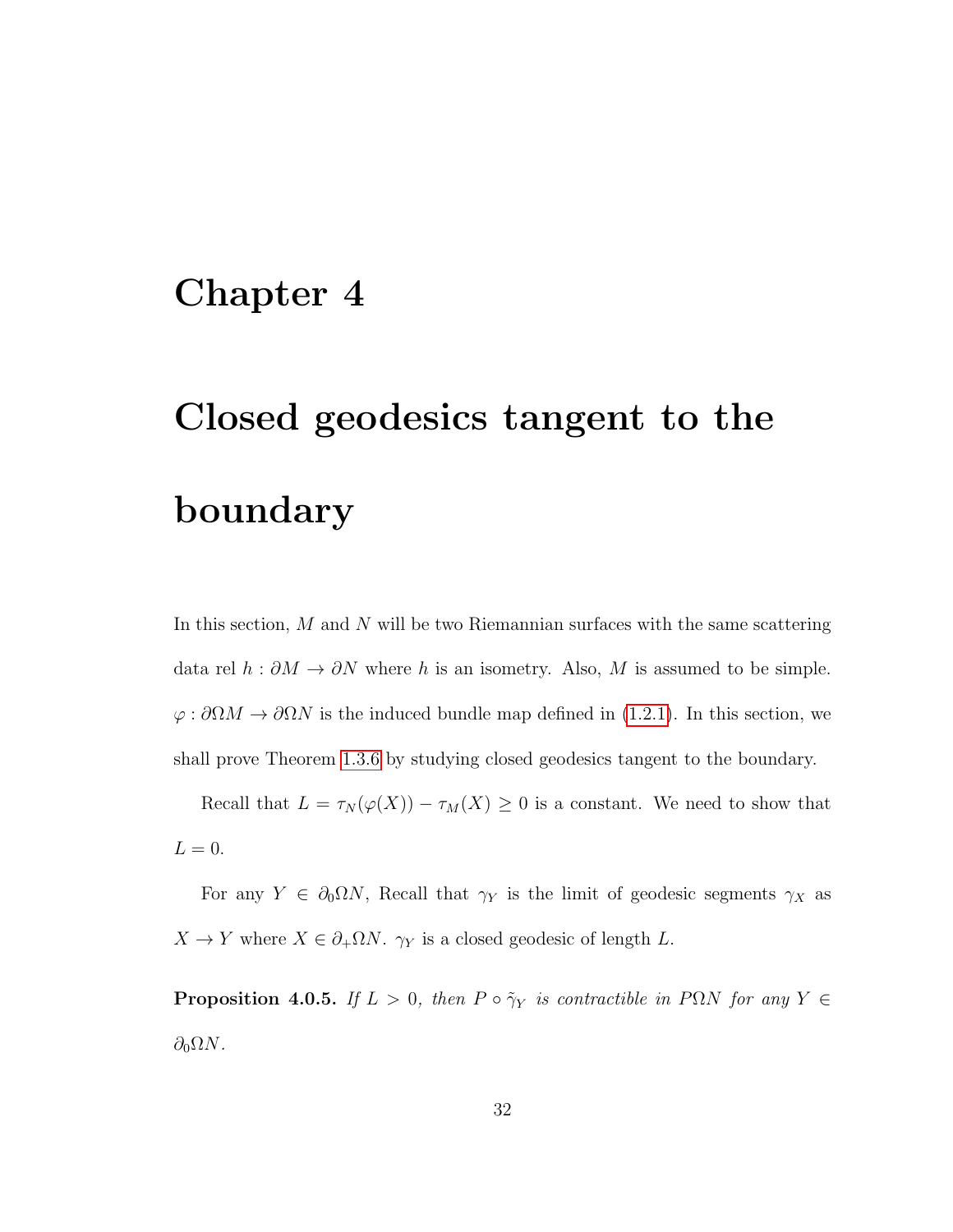*Proof.* Pick  $p \in \partial \Omega N$ . Let  $Y \in \partial_0 \Omega_p N$  be one of the two unit vector at p which are tangent to  $\partial N$ . Put

$$
Y_s = \cos(\pi s)Y + \sin(\pi s)\nu(x),
$$

for each  $s \in [0,1]$ .

Now define a continuous family of loops  $H:[0,1]\times \mathbb{R}/\mathbb{Z} \rightarrow \Omega N$  as

$$
H_s(t) = \begin{cases} \gamma'_{Y_s}(3\tau(Y_s)t) & \text{if } 0 \le t \le \frac{1}{3}, \\ \alpha_N(Y_{(2-3t)s}) & \text{if } \frac{1}{3} \le t \le \frac{2}{3}, \\ Y_{(3t-2)s} & \text{if } \frac{2}{3} \le t \le 1. \end{cases}
$$

We shall show that  $H_1|_{[\frac{1}{3},1]}$  is contractible. Since N is a disk, there is a diffeomorphism  $\psi : N \to \{(x, y) \in \mathbb{R}^2 : x^2 + y^2 \leq 1\}$ . For any  $X \in \Omega N$  and  $x \in N$ , let  $\xi(x, X)$  be the unit vector based at x such that  $\psi_*(\xi(x, X))$  and  $\psi_*(X)$  have the same directions as two vectors in  $\mathbb{R}^2$ .

Since N is a disk,  $\partial N$  is homotopic the constant curve at p. So there is a homotopy  $q : [0, 1] \times [0, 1] \rightarrow N$  such that  $q(1, \cdot) = p$  and that  $q(0, t) = \pi(\alpha_N(Y_t)).$ Next, define a continuous family of loops  $G : [0,1] \times \mathbb{R}/\mathbb{Z} \to \Omega N$  as

$$
G_s(t) = \begin{cases} \xi(q(s, 2t), \alpha_M(Y_{2t})) & \text{if } 0 \le t \le \frac{1}{2}, \\ Y_{2-2t} & \text{if } \frac{1}{2} \le t \le 1. \end{cases}
$$

Let  $A_t$  be the angle that  $r_1(t) := \xi(p, \alpha_M(Y_{\bar{t}}))$  rotates by as  $\bar{t}$  goes from 0 to t. We shall show that  $A_1 = \pi$ . Let  $B_t$  be the angle that  $r_2(t) := \xi(p, \frac{d}{dt}q(0, \overline{t}))$  rotates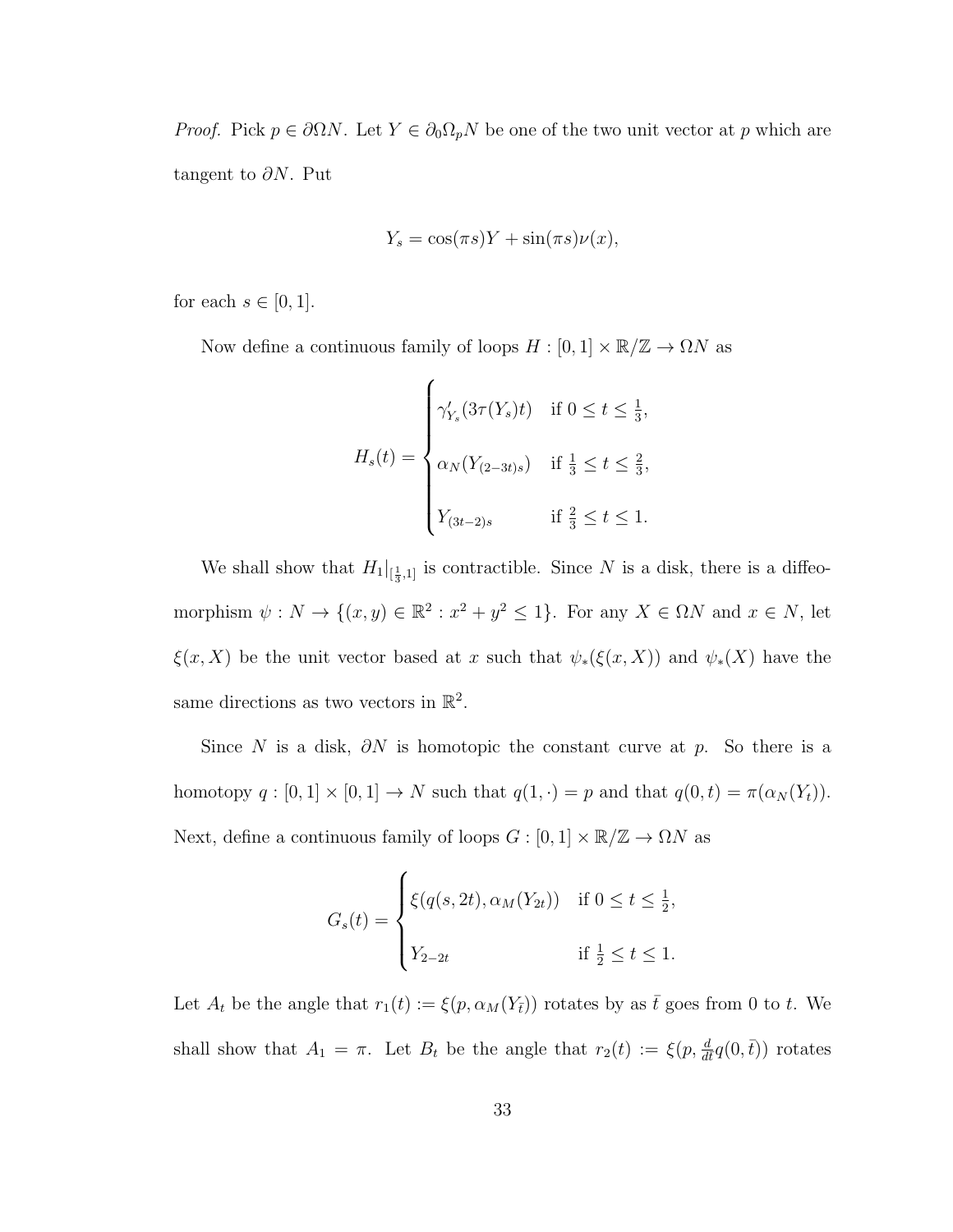by as  $\bar{t}$  goes from 0 to t. Notice that  $\psi(q(0,\bar{t}))$  goes around the unit circle in  $\mathbb{R}^2$ for a full circle as t goes from 0 to 1. Hence  $B_1 = 2\pi$ . Let  $C_t$  be the signed angle between  $r_1$  and  $r_2$ . Since  $r_1(0)$  and  $r_2(0)$  have the same direction,  $C_t = B_t - A_t$ . For any  $t \in (0, 1)$ ,  $\alpha_M(Y_{\bar{t}})$  is not tangent to  $\partial N$ , and hence  $C_t \in [0, \pi]$  for  $t \in [0, 1]$ . Since  $r_1(1)$  and  $r_2(1)$  have opposite directions,  $C_1 = \pi$ , which implies that  $A_1 = \pi$ . Therefore,  $\xi(p, \alpha_M(Y_t))$  rotates counterclockwise by  $\pi$  as t goes from 0 to 1. On the other hand, the  $Y_{2-2t}$  rotate by  $\pi$  clockwise as t goes from  $\frac{1}{2}$  to 1. Hence  $G_1$  is contractible. It follows that  $G_0$  is contractible, and thus  $H_1|_{\left[\frac{1}{3},1\right]}$  is contractible.

Since  $H_0|_{[\frac{1}{3},1]}$  is constant and  $H_0|_{[0,\frac{1}{3}]}$  coincides with  $\tilde{\gamma}_Y$ ,  $H_0$  is homotopic to  $\tilde{\gamma}_Y$ . Since  $H_1|_{[\frac{1}{3},1]}$  is contractible and  $H_1|_{[0,\frac{1}{3}]}$  coincides with  $\tilde{\gamma}_{-Y}, H_1$  is homotopic to  $\tilde{\gamma}_{-Y}$ . Therefore,  $\tilde{\gamma}_Y$  is homotopic to  $\tilde{\gamma}_{-Y}$ .

If we rotate each vector counterclockwise by  $\pi$ , then  $\tilde{\gamma}_{-Y}$  becomes  $R(\tilde{\gamma}_{Y})$ . Hence  $\tilde{\gamma}_Y$  is homotopic to  $R(\tilde{\gamma}_Y)$ . It follows that  $[\tilde{\gamma}_Y] = [R(\tilde{\gamma}_Y)] = -[\tilde{\gamma}_Y]$ , where  $[\alpha]$ means the homology class of  $\alpha$ . Since N is a disk,  $\Omega N$  is a solid torus, and hence  $H_1(\Omega N, \mathbb{Z}) = \mathbb{Z}$ . Thus  $[\tilde{\gamma}_Y] = 0$ , that is,  $\tilde{\gamma}_Y$  is contractible. Hence  $P \circ \tilde{\gamma}_Y$  is contractible in  $P\Omega N$ .  $\Box$ 

Fix an orientation of  $\partial N$  and let  $X_0(x)$  be the unit vector tangent to  $\partial N$  at  $x \in \partial N$  such that  $X_0(x)$  and  $\partial N$  have the same orientation. Let  $h_1 : \mathbb{R}/\mathbb{Z} \to \partial N$  be an orientation preserving diffeomorphism. Pick  $\varepsilon > 0$  small and let  $T : \partial N \to \partial N$ be a diffeomorphism defined as

$$
T(x) = h_1(h_1^{-1}(x) + \varepsilon),
$$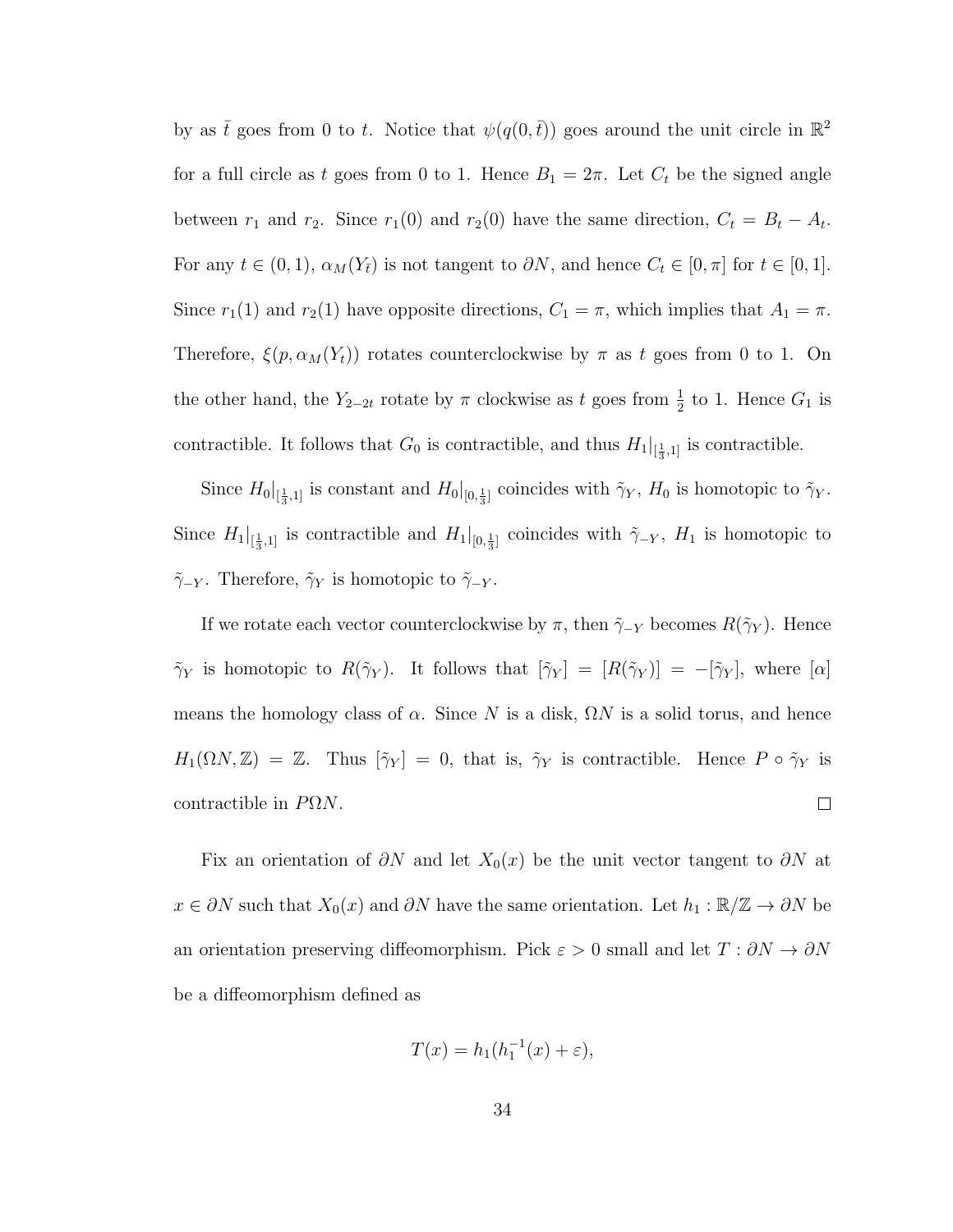<span id="page-38-0"></span>and let  $X_1(x) \in \partial_+ \Omega_x N$  be the vector which is tangent to the geodesic from x to  $T(x)$ . Finally, put  $X_2(x) = \alpha(X_1(T^{-1}(x)))$ . When  $T^{-1}(x)$ , x and  $T(x)$  are close, both  $X_1(x)$  and  $X_2(x)$  are close to  $X_0(x)$ , so we may assume that the angle between  $X_1(x)$  and  $X_2(x)$  is smaller than  $\pi$  by picking  $\varepsilon$  small enough. See Figure [4.1.](#page-38-0)



Figure 4.1

Now  $X_1(x)$  and  $X_2(x)$  separate the circle  $\Omega_x N$  into two segments. Let  $A(x)$ be the segment containing  $X_0(x)$  (which is the shorter segment). Then  $A =$  $\bigcup_{x \in \partial N} A(x)$  is an annulus with boundaries  $X_1(\partial N)$  and  $X_2(\partial N)$ . We have a natural diffeomorphism  $u : \mathbb{R}/\mathbb{Z} \times [0,1] \to A$  where  $u(s,t)$  is the unique vector in  $\partial \Omega_{h_1(s)}N$ such that

$$
t = \frac{\text{The angle between } u(x, t) \text{ and } X_1(h_1(s))}{\text{The angle between } X_1(h_1(s)) \text{ and } X_2(h_1(s))}
$$

In particular, we have  $u(s, 0) = X_1(h_1(s))$  and  $u(s, 1) = X_2(h_1(s))$ .

Thus we can can break A down to a family of disjoint curves  $\eta_x : [0,1] \to A$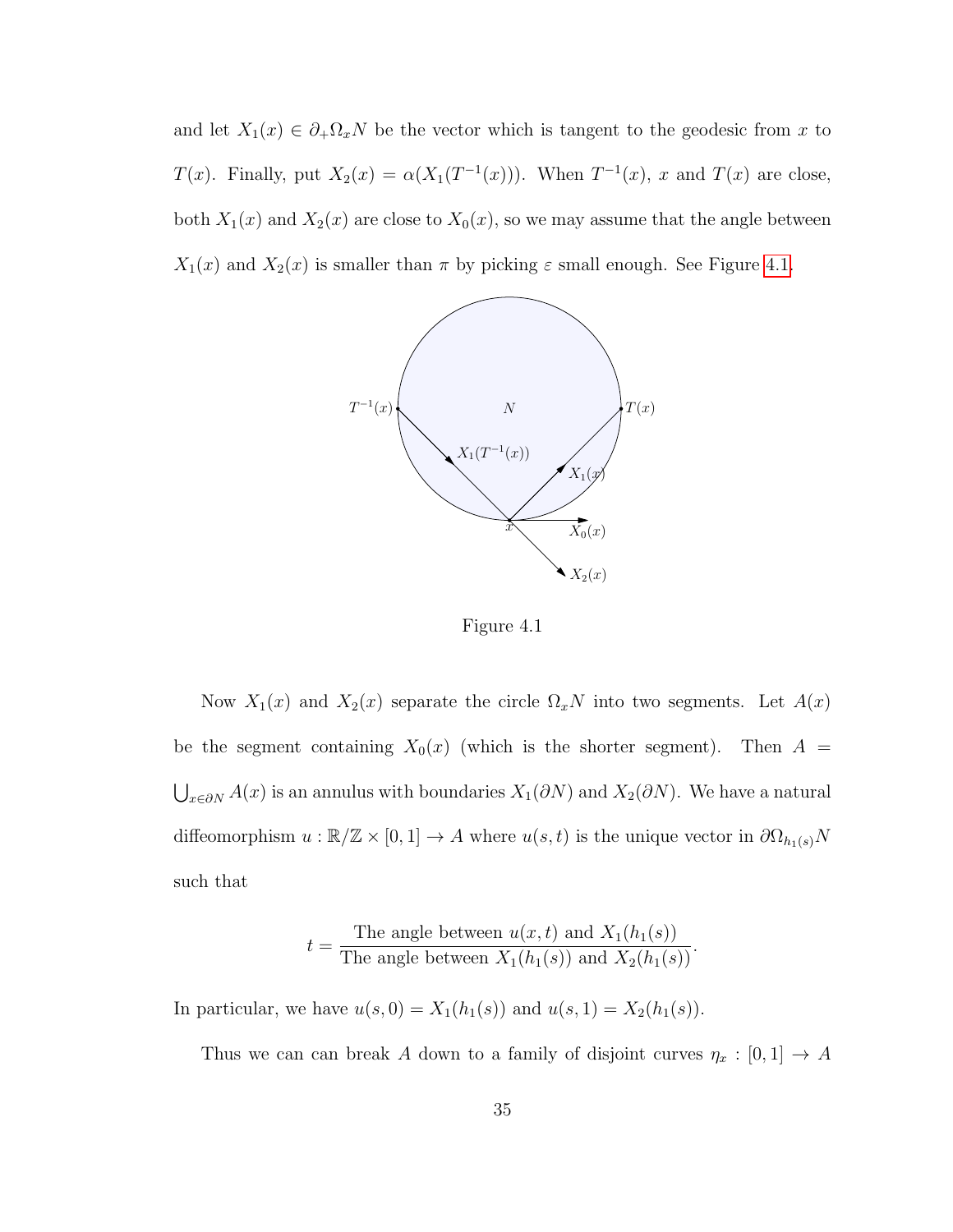from  $X_1(x)$  to  $\alpha(X_1(x))$  defined as

$$
\eta_{h_1(s)}(t) = u(s + \varepsilon t, t).
$$

<span id="page-39-0"></span>See Figure [4.2.](#page-39-0)



Figure 4.2: Values of  $\eta_x$  from 0 to 1

<span id="page-39-1"></span>

Figure 4.3: Values of  $f(x, \cdot)$  from 0 to 1

Define

$$
f: \partial N \times \mathbb{R}/\mathbb{Z} \to P\Omega N
$$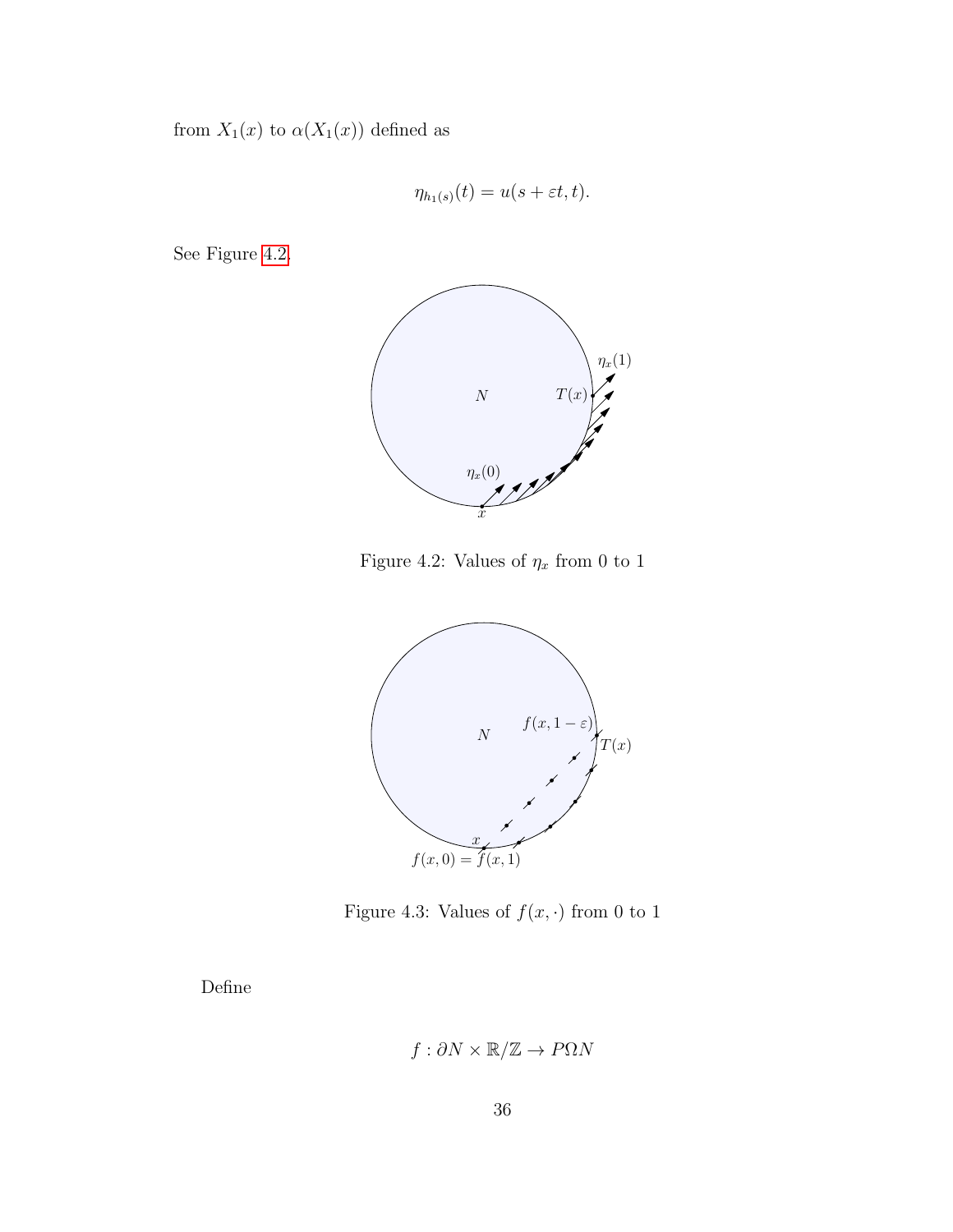$$
f(x,t) = \begin{cases} P\left(\tilde{\gamma}_{X_1(x)}\left(\frac{t}{1-\varepsilon}\right)\right) & \text{if } 0 \le t \le 1-\varepsilon, \\ P\left(\eta_x\left(\frac{1-t}{\varepsilon}\right)\right) & \text{if } 1-\varepsilon \le t \le 1. \end{cases}
$$

See Figure [4.3.](#page-39-1)

**Proposition 4.0.6.**  $f : \partial N \times \mathbb{R}/\mathbb{Z} \to P\Omega N$  is an embedding.

*Proof.* Suppose that  $f(x,t) = f(x',t')$ . If  $0 < t < 1 - \varepsilon$ , then  $\pi(f(x,t))$  is not on the boundary, so  $\pi(f(x', t'))$  is also not on the boundary, which implies that  $0 < t' < 1-\varepsilon$ . However,  $\pi \circ f(x, \cdot)|_{(0,1-\varepsilon)}$  and  $\pi \circ f(x', \cdot)|_{(0,1-\varepsilon)}$  are geodesics in N, so they always intersect transversely, and thus  $f(x,t)$  and  $f(x',t')$  are equal if and only if  $(x, t) = (x', t')$ . If  $1 - \varepsilon \le t \le 1$ , then  $1 - \varepsilon \le t' \le 1$ . Now  $f(x, t) = P(\eta_x(t))$ and  $f(x', t') = P(\eta_{x'}(t'))$ , where  $P : A \to P\Omega N$  is injective because the angle between  $X_1(x)$  and  $X_2(x)$  is smaller than  $\pi$ . Hence  $f(x,t) = f(x',t')$  if and only if  $\eta_x(t) = \eta_{x'}(t)$ , which, by our definition of  $\eta$ , is equivalent to  $(x, t) = (x', t')$ . Therefore, f is an embedding of the torus  $\mathbb{R}/\mathbb{Z}\times\partial N$  into the solid torus P $\Omega N$ .  $\Box$ 

**Proposition 4.0.7.**  $f(x, \cdot)$  is contractible in P $\Omega N$ .

*Proof.* We shall show that  $f(x, \cdot)$  is homotopic to  $P \circ \tilde{\gamma}_{X_0(x)}$ . As  $\varepsilon \to 0$ , T converges to the identity map,  $X_1$  and  $X_2$  converge to  $X_0$ , and  $f(x, \frac{t}{1-\varepsilon})$  converges to  $P(\tilde{\gamma}_{X_0}(t))$ for  $t \in [0, 1-\varepsilon]$ . Thus  $f(x, \cdot)$  is homotopic to  $P \circ \tilde{\gamma}_{X_0(x)}$ .  $\Box$ 

<span id="page-40-0"></span>**Proposition 4.0.8.**  $f(x, \cdot)$  is isotopically trivial in P $\Omega N$ .

37

as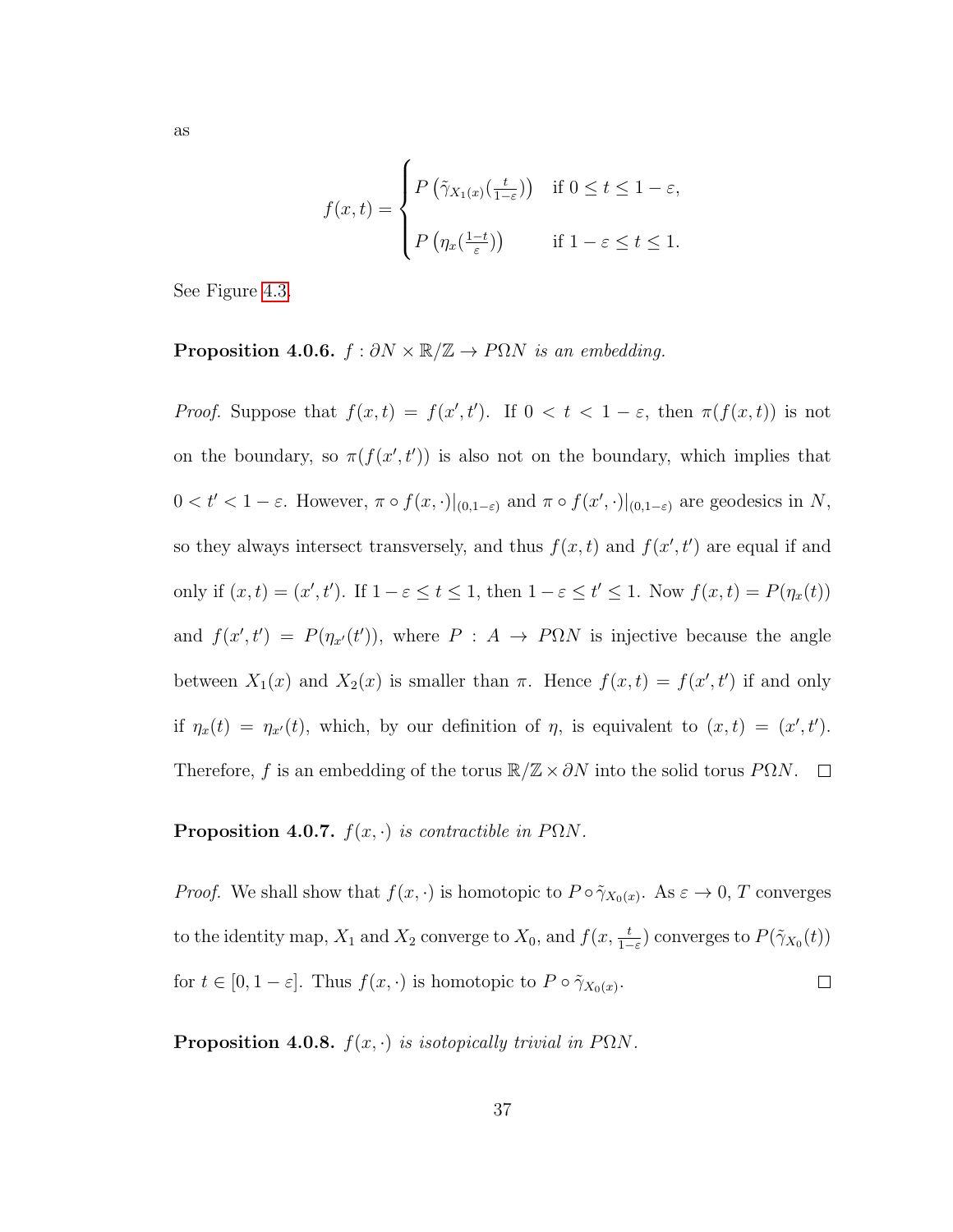*Proof.* Define  $\beta_1 : \mathbb{R}/\mathbb{Z} \to \partial N \times \mathbb{R}/\mathbb{Z}$  as

$$
\beta_1(t) = (h_1(t), 0),
$$

and define  $\beta_2:\mathbb{R}/\mathbb{Z}\to \partial N\times \mathbb{R}/\mathbb{Z}$  as

$$
\beta_2(t) = (h_1(0), t).
$$

Let  $p = \beta_1(0)$ , then

$$
\pi_1(\partial N \times \mathbb{R}/\mathbb{Z}, p) = \{ [\beta_1]_p^k [\beta_2]_p^l : k, l \in \mathbb{Z} \} \simeq \mathbb{Z}^2.
$$

Let

$$
f_*: \pi_1(\partial N \times \mathbb{R}/\mathbb{Z}, p) \to \pi_1(P\Omega N, f(p))
$$

be the induced homomorphism between fundamental groups. Since  $\pi_1(P\Omega N, f(p)) =$  $\mathbb{Z}, f_*$  is not injective. Since [\[12,](#page-51-7) Corollary 3.3] a two-sided surface  $f$  is incompressible if and only if  $f_*$  is injective, the torus  $f(\partial N \times \mathbb{R}/\mathbb{Z})$  has a compressing disk embedded in  $P\Omega N$ .

As  $\varepsilon \to 0$ ,  $f \circ \beta_1$  converges to the projectivized unit tangent vector field along  $\partial N$ , so  $f_*([\beta_1]_p) \neq 0$  by Proposition [3.1.4.](#page-18-1) Since  $f(h_1(0), \cdot)$  is homotopic to  $\gamma_{X_0(h_1(0))}$ , both of them are contractible in P $\Omega N$  by Proposition [4.0.5.](#page-35-1) Since  $\pi_1(P\Omega N, f(p)) = \mathbb{Z}$ , there is no difference between free homotopy and based homotopy, hence  $f_*([\beta_2]_p) = 0$ .

Now, let B be a compressing disk of the torus  $f(\partial N \times \mathbb{R}/\mathbb{Z})$ , then  $\partial B$  is a circle embedded  $f(\partial N \times \mathbb{R}/\mathbb{Z})$  which is contractible in P $\Omega N$ . It follows that  $\partial B$  is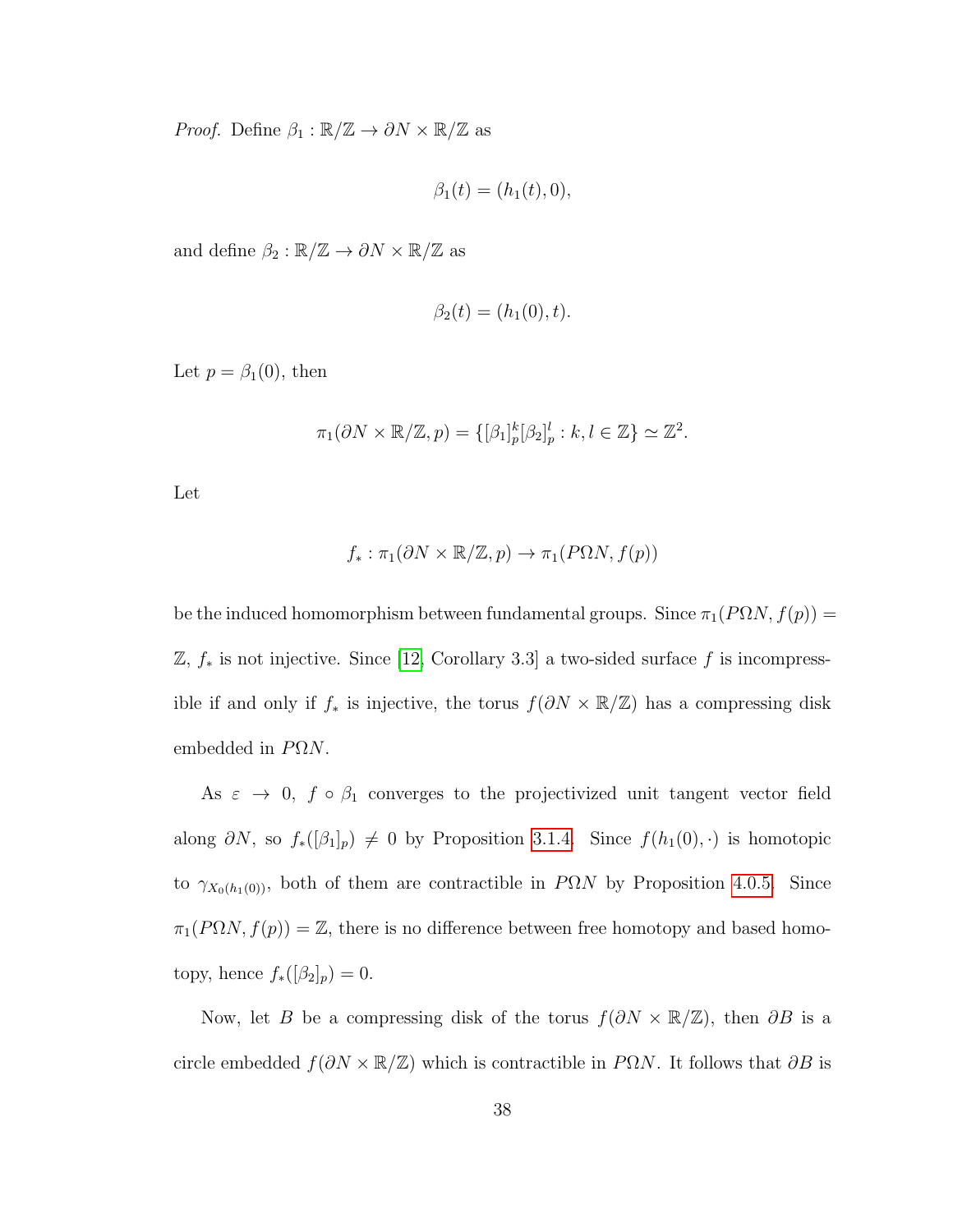homotopic to  $f \circ \beta_2$  on  $f(\mathbb{R}/\mathbb{Z} \times S)$ . Any two simple closed essential curves on a surface are isotopic to each other if and only if they are freely homotopic to each other [\[9\]](#page-51-6). Therefore,  $\partial B$  is isotopic to  $f \circ \beta_2 = f(h_1(0), \cdot)$  on  $f(\mathbb{R}/\mathbb{Z} \times S) \subset P\Omega N$ . Since  $\partial B$  bounds a disk B in P $\Omega N$ ,  $\partial B$  is isotopically trivial, and so is  $f(h_1(0), \cdot)$ in  $P\Omega N$ . This completes the proof of Proposition [4.0.8](#page-40-0)  $\Box$ 

Notice (see below) that Proposition [4.0.8](#page-40-0) contradicts Theorem [3.3.4](#page-34-0) when  $L > 0$ , which proves Theorem [1.3.6.](#page-8-0)

*Proof of Theorem [1.3.6.](#page-8-0)* Suppose that  $L > 0$ . Pick any  $x \in \partial M$ . Let  $\gamma_1 = \gamma_{X_1(x)}$ and  $\beta_2 = P \circ \eta_x$ .

If  $\gamma_1$  has no self-intersections, then  $\gamma_{X_0(x)}$ , the limit of  $\gamma_1$  as  $\varepsilon \to 0$ , also has no self-intersections. By Proposition [3.1.4,](#page-18-1)  $P \circ \tilde{\gamma}_{X_0(x)}$  is not contractible in  $P\Omega N_1$ , which contradicts Proposition [4.0.5.](#page-35-1) Therefore,  $\gamma_1$  has at least one self-intersection.

Let  $\beta_1 = P \circ \tilde{\gamma}_1$  Notice that  $\gamma_1$  and  $P \circ \beta_2$  have no intersections except at end points and that  $f(x, \cdot)$  is the closed curve obtained by gluing  $\beta_1$  and  $\beta_2$ . By Theorem [3.3.4,](#page-34-0)  $f(x, \cdot)$  is isotopically non-trivial in  $P\Omega N_1$ , which contradicts Proposition [4.0.8.](#page-40-0) Thus  $L = 0$ , which finishes the proof of Theorem [1.3.6.](#page-8-0)  $\Box$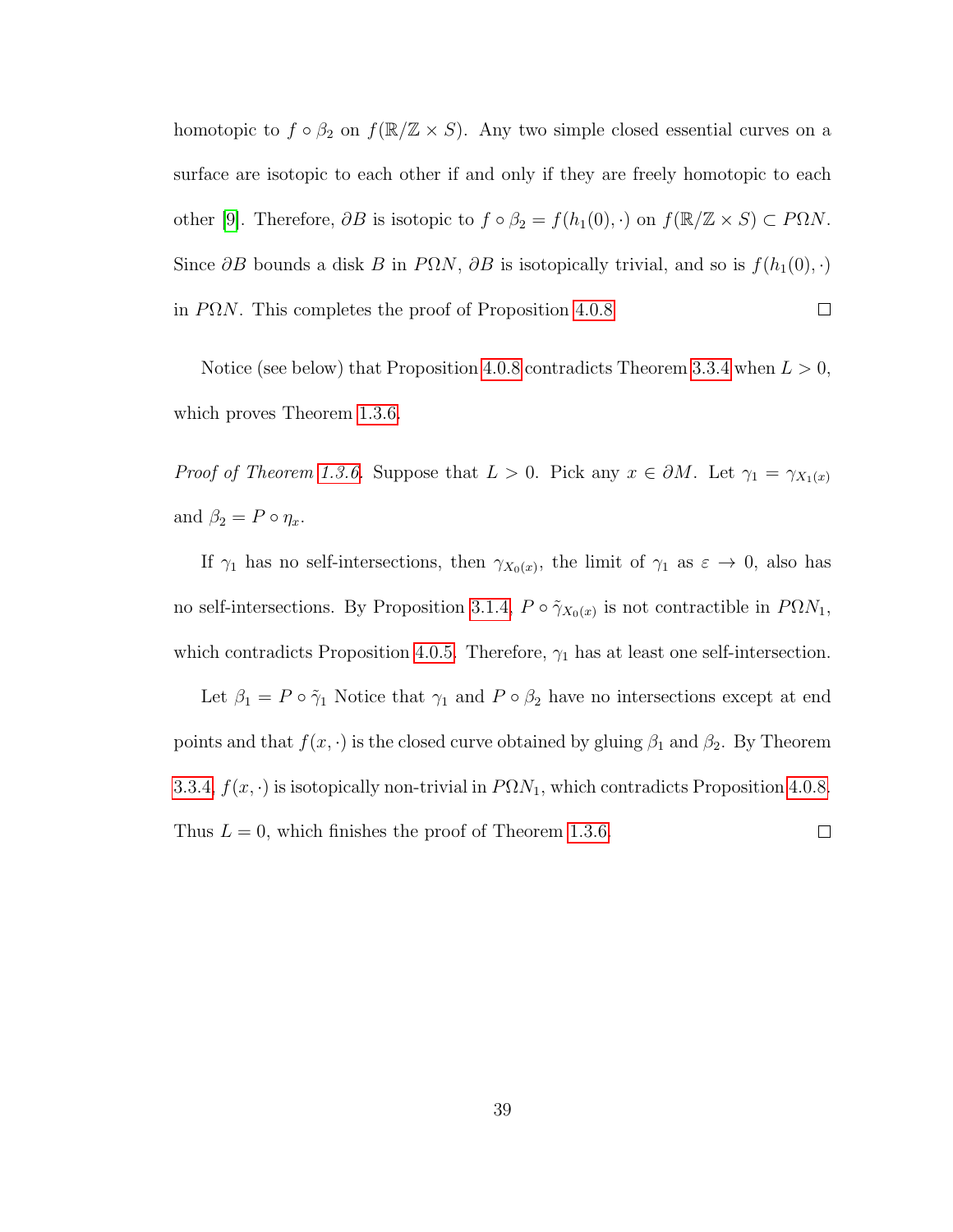# <span id="page-43-0"></span>Appendix A

# Approximating smooth knots by piecewise linear knots

The goal of this section is to prove the following lemma, which allows us to approximate knot isotopies using piecewise-linear knot isotopies.

<span id="page-43-1"></span>**Lemma A.0.9.** Suppose that there is a continuous knot isotopy  $G : [0,1] \times \mathbb{R}/\mathbb{Z} \rightarrow$ PΩN. Then there is continuous family of knot isotopies  $H : [0,1] \times [0,1] \times \mathbb{R}/\mathbb{Z} \rightarrow$ PΩN such that  $H(0, \cdot, \cdot) = G$ , that  $H(l, s, \cdot)$  is a knot embedded in PΩN for each  $(l, s) \in [0, 1] \times [0, 1]$ , and that  $H(1, s, \cdot)$  is a piecewise linear knot for each  $s \in [0, 1]$ .

The following proposition and its corollaries will be our main tool used in this section.

<span id="page-43-2"></span>**Proposition A.0.10.** Assume that K is a compact smooth manifold and M is a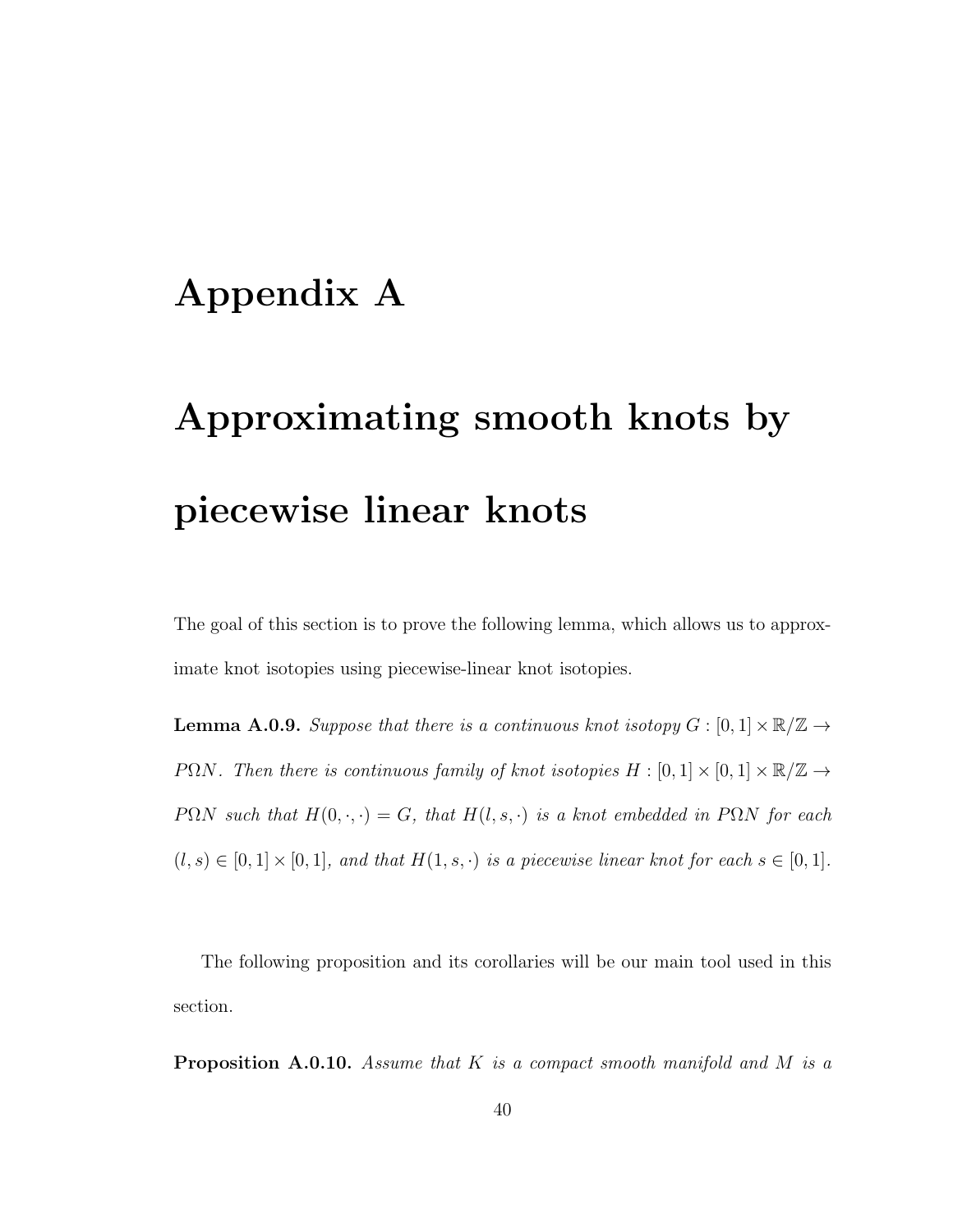Riemannian manifold. Suppose that  $G: K \times [a, b] \rightarrow M$  is smooth and that each  $G(s, \cdot)$  is a smooth curve whose speed is never 0. For any  $\varepsilon > 0$ , there is  $\delta > 0$ such that the angles between  $G(s, \cdot)|_{[t_1,t_2]}$  and the minimal geodesic connecting its end points are smaller than  $\varepsilon$  whenever  $|t_1 - t_2| < \delta$ .

*Proof.* Pick any  $\varepsilon > 0$ . There is  $\varepsilon_1 > 0$  such that  $|\theta| < \varepsilon$  if  $|\cos(\theta) - 1| < \varepsilon_1$  and if  $|\theta| \leq \pi$ .

Define  $L: K \times [a, b] \times [a, b] \rightarrow \mathbb{R}$  as

$$
L(s, t_1, t_2) = \begin{cases} \ell(G(s, \cdot)|_{[t_1, t_2]}) & \text{if } t_2 \ge t_1, \\ -L(s, t_1, t_2) & \text{if } t_2 < t_1, \end{cases}
$$

where  $\ell(G(s, \cdot)|_{[t_1,t_2]})$  is the length of  $G(s, \cdot)|_{[t_1,t_2]}$ . Similarly, define  $D: K \times [a, b] \times$  $[a, b] \to \mathbb{R}$  as

$$
D(s, t_1, t_2) = \begin{cases} d(G(s, t_1), G(s, t_2)) & \text{if } t_2 \ge t_1, \\ -D(s, t_1, t_2) & \text{if } t_2 < t_1. \end{cases}
$$

For any fixed s, we have

$$
L(s, t_1, t_2) - D(s, t_1, t_2) = o((t_2 - t_1)^2)
$$
\n(A.0.1)

as  $t_2 \rightarrow t_1$ . Put

<span id="page-44-0"></span>
$$
Q(s, t_1, t_2) = \frac{\frac{\partial}{\partial t_2} D(s, t_1, t_2)}{\frac{\partial}{\partial t_2} L(s, t_1, t_2)}.
$$

Then we have  $Q(s, t_1, t_1) = 1$  by  $(A.0.1)$ .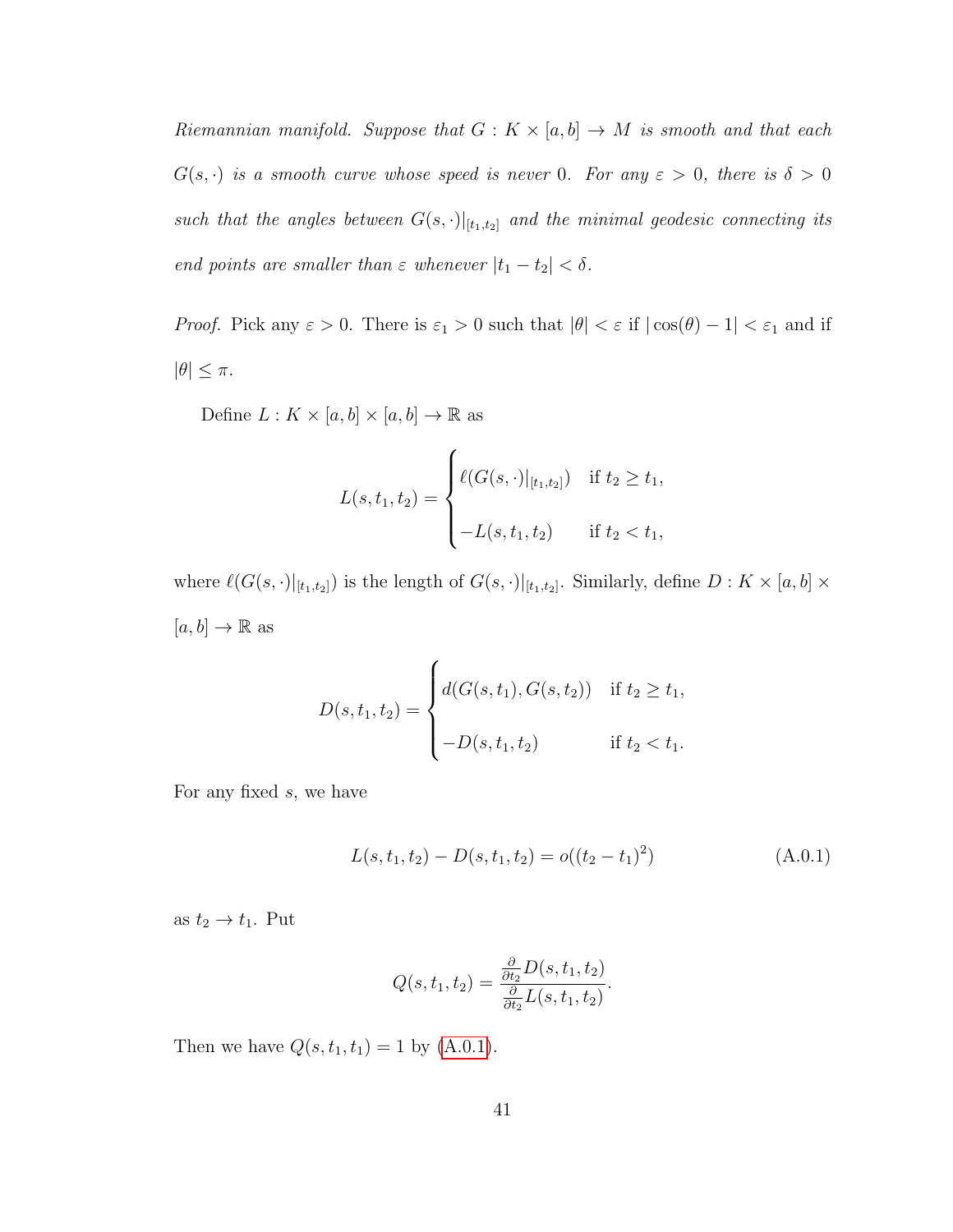We shall show the Q is continuous near  $K \times \Delta[a, b]$  where  $\Delta[a, b]$  is the diagonal of  $[a, b] \times [a, b]$ . Since G is continuous and K is compact, there is  $\delta_1 > 0$  such that  $d(G(s, t_1), G(s, t_2)) < inj(M)$  if  $|t_1 - t_2| < \delta_1$ . Since the squared distance function is smooth within the injectivity radius,  $D^2$  is smooth on  $K \times V_{\delta_1}$  where  $V_{\delta_1} = \{(t_1, t_2) \in [a, b] \times [a, b] : |t_1 - t_2| < \delta_1\}$  and hence  $\frac{\partial}{\partial t_2}D$  is continuous. Also, ∂  $\frac{\partial}{\partial t_2}L$  is obviously continuous on  $K \times [a, b] \times [a, b]$  (since  $L(s, t_1, \cdot)$  is just the signed arc length). Therefore, Q is continuous on  $K \times V_{\delta_1}$ . Since Q is continuous and K is compact, there is  $\delta \in (0, \delta_1)$  such that  $|Q(s, t_1, t_2) - Q(s, t_1, t_1)| < \varepsilon_1$  if  $|t_1 - t_2| < \delta$ , that is,  $|Q - 1| < \varepsilon_1$  on  $K \times V_\delta$ .

For any  $(s, t_1, t_2) \in K \times V_{\delta} \setminus \Delta[a, b],$  let  $\theta(s, t_1, t_2)$  be the angle between  $G(s, \cdot)|_{[t_1, t_2]}$ and the minimal geodesic connecting its end points at the endpoint  $G(s, t_2)$ . By the first variation of arc length,

$$
\cos \theta(s, t_1, t_2) = \frac{\frac{\partial}{\partial t_2} D(s, t_1, t_2)}{\frac{\partial}{\partial t_2} L(s, t_1, t_2)} = Q(s, t_1, t_2).
$$

Hence  $\theta < \varepsilon$  on  $K \times V_{\delta}$ . Therefore the angles between  $G(s, \cdot)|_{[t_1,t_2]}$  and the minimal geodesic connecting its end points are smaller than  $\varepsilon$  whenever  $|t_1 - t_2| < \delta$ .  $\Box$ 

For any compact Riemannian surface N, we can apply the above proposition to unit-speed linear curves of length  $\leq 1$  in P $\Omega N$  (which has the Sasakian metric on it), which is a compact family of curves in P $\Omega N$ . For any  $p, q \in P\Omega N$  such that  $d(p,q) < inj(P\Omega N)$  and that  $d_h(p,q) < inj(N)$ , let  $\gamma_{p,q}$  be the minimal geodesic connecting p and q. Recall that  $\gamma_{p,q}^0$  is the minimal linear curve connecting p and q.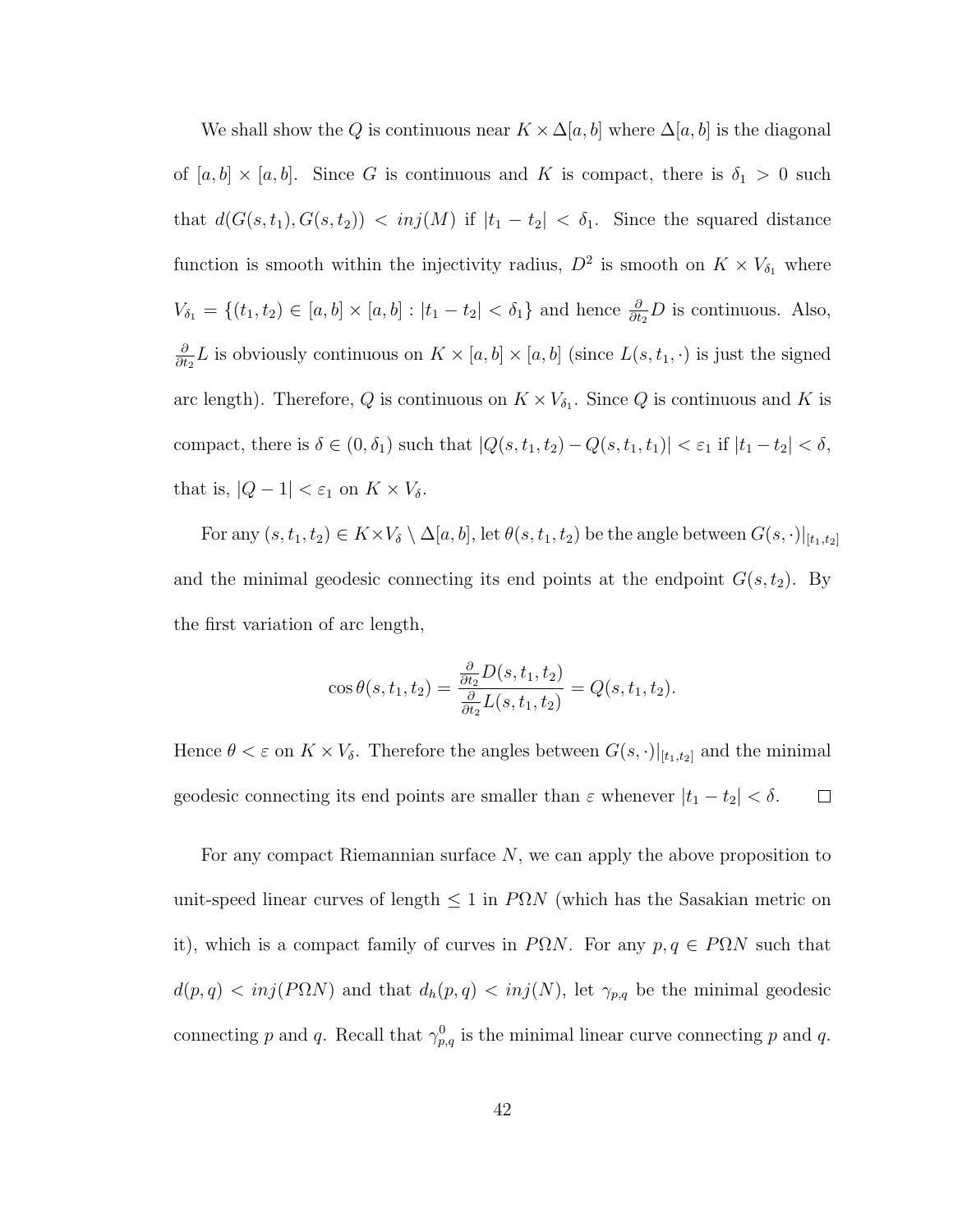<span id="page-46-0"></span>**Corollary A.0.11.** Assume that  $N$  is a compact Riemannian manifold. For any  $\varepsilon > 0$ , there is  $\delta > 0$  such that the angles between  $\gamma_{p,q}$  and  $\gamma_{p,q}^0$  are smaller than  $\varepsilon$ for any  $p, q \in P\Omega N$  such that  $0 < d(p, q) < \delta$ .

Suppose that  $p, q, r \in P\Omega N$  are close enough that there are minimal linear curves  $\gamma_{p,q}^0$ ,  $\gamma_{q,r}^0$  and  $\gamma_{p,r}^0$ . Denote by  $A(p,q,r)$  the sum of the three angles between  $\gamma_{p,q}^0$ ,  $\gamma_{q,r}^0$  and  $\gamma_{p,r}^0$ . Since the sum of the inner angles of small geodesic triangles are close to  $\pi$ , Corollary [A.0.11](#page-46-0) implies that  $A(p, q, r)$  is also close to  $\pi$  when p, q and r are close enough.

<span id="page-46-2"></span>**Corollary A.0.12.** Assume that  $N$  is a compact Riemannian manifold. For any  $\varepsilon > 0$ , there is  $\delta > 0$  such that  $|A(p, q, r) - \pi| < \varepsilon$  for any  $p, q, r \in P\Omega N$  such that  $d(p, q), d(p, r), d(q, r) \in (0, \delta).$ 

The following result follows from Proposition [A.0.10](#page-43-2) and Corollary [A.0.11.](#page-46-0)

<span id="page-46-1"></span>**Corollary A.0.13.** Assume that  $K$  is a compact smooth manifold and  $N$  is a compact Riemannian manifold. Suppose that  $G: K \times [a, b] \rightarrow P\Omega N$  is smooth and that each  $G(s, \cdot)$  is a smooth curve whose speed is never 0. For any  $\varepsilon > 0$ , there is  $\delta > 0$  such that the angles between  $G(s, \cdot)|_{[t_1,t_2]}$  and  $\gamma_{G(s,t_1),G(s,t_2)}^0$  are smaller than  $\varepsilon$ whenever  $|t_1 - t_2| < \delta$ .

*Proof of Lemma [A.0.9.](#page-43-1)* We shall assume that G is smooth since it is standard to approximate continuous isotopies by smooth isotopies.

Put  $\varepsilon = 0.1$ . By Corollary [A.0.13,](#page-46-1) there is  $\delta_1 > 0$  such that the angles between  $G(s,\cdot)|_{[t_1,t_2]}$  and  $\gamma_{G(s,t_1),G(s,t_2)}^0$  are smaller than  $\varepsilon$  whenever  $|t_1-t_2| < \delta_1$ . By Corollary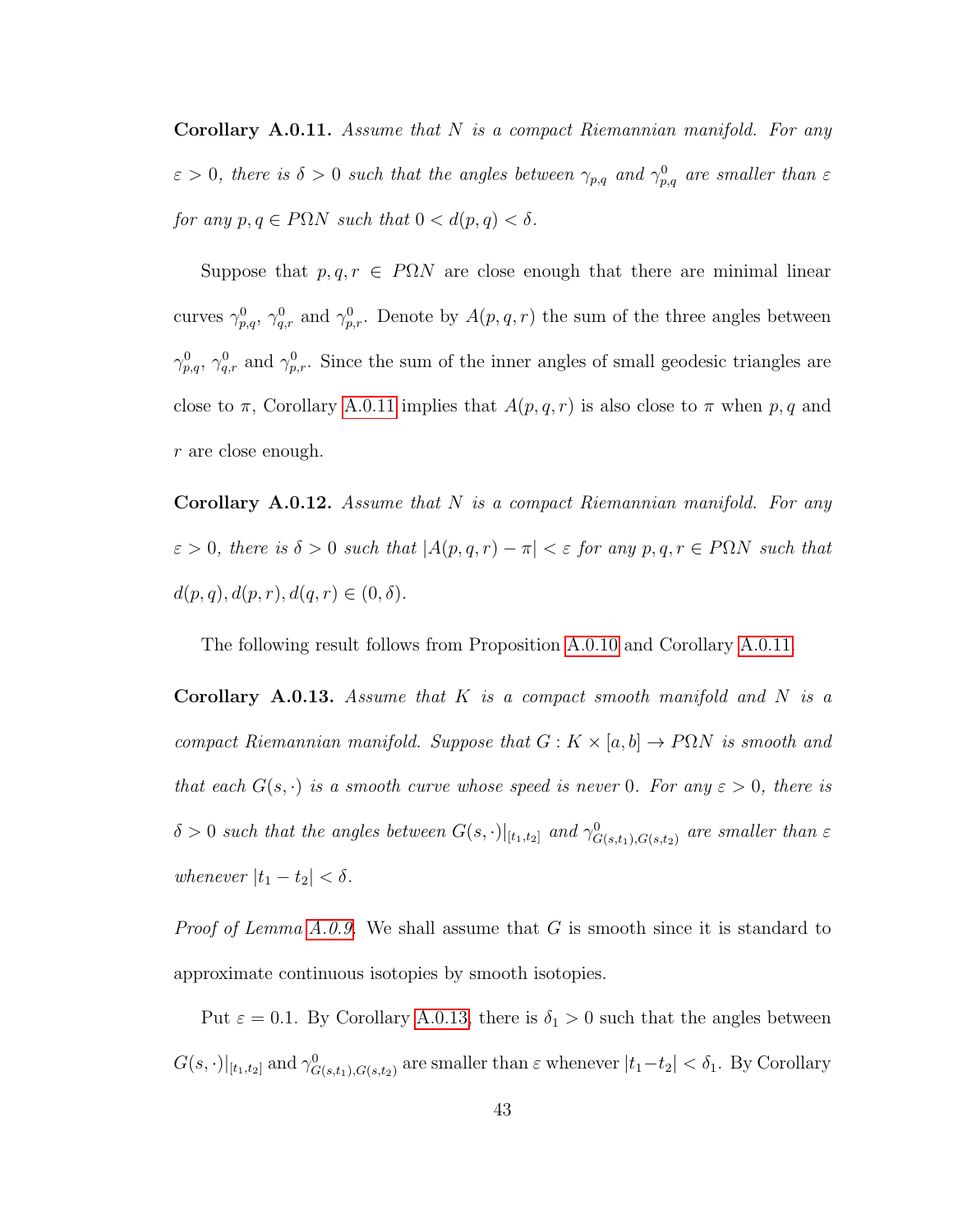[A.0.12](#page-46-2) there is  $\varepsilon_0 > 0$  such that

<span id="page-47-0"></span>
$$
|A(p,q,r) - \pi| < \varepsilon \tag{A.0.2}
$$

for any  $p, q, r \in P\Omega N$  such that  $d(p, q), d(p, r), d(q, r) \in (0, \varepsilon_0)$ . Also, by corollary [A.0.11,](#page-46-0) there is  $\varepsilon_1 \in (0, \varepsilon_0)$  such that the angles between  $\gamma_{p,q}^0$  and  $\gamma_{p,q}$  are smaller than  $\varepsilon$  for any  $p, q \in P\Omega N$  such that  $0 < d(p, q) < \varepsilon_1$ . Since G is continuous, there is  $\delta_2 \in (0, \delta_1)$  such that  $d(G(s, t_1), G(s, t_2)) < \varepsilon_1$  if  $d(t_1, t_2) < \delta_2$ .

For each  $(s, t) \in [0, 1] \times \mathbb{R}/\mathbb{Z}$ , let  $I(t) = \mathbb{R}/\mathbb{Z} \setminus (t - \delta_2, t + \delta_2)$ , then  $D(s, t) :=$  $d(G(s,t), G(s, I(t))) > 0.$  Let  $\varepsilon_2 = \min(\varepsilon_1, \inf_{(s,t)\in[0,1]\times\mathbb{R}/\mathbb{Z}} D(s,t)),$  then  $\varepsilon_2 > 0.$ Since G is continuous, there is  $\delta \in (0, \delta_2)$  such that  $d(G(s, t_1), G(s, t_2)) < \frac{1}{2}$  $rac{1}{2}\varepsilon_2$  if  $d(t_1, t_2) < \delta.$ 

Pick  $n \in \mathbb{N}$  such that  $n\delta > 1$ . Define  $H : [0, 1] \times [0, 1] \times \mathbb{R}/\mathbb{Z} \to P\Omega N$  as

$$
H(l, s, \frac{k+t}{n}) = \begin{cases} \gamma_{G(s, \frac{k}{n}), G(s, \frac{k+l}{n})}^{0} \left(\frac{t}{l}\right) & \text{if } 0 \le t < l \\ G(s, \frac{k+t}{n}) & \text{if } l \le t \le 1 \end{cases}
$$

where  $k \in \mathbb{Z}/n\mathbb{Z}$ , and  $t \in [0,1]$ . It is obvious that  $H(0,\cdot,\cdot) = G$  and  $H(1,\cdot,\cdot)$  is an isotopy of piecewise linear knots. We shall show that each  $H(l, s, \cdot)$  is a knot embedded in  $P\Omega N$ .

Suppose that  $H(l, s, \cdot)$  has a self-intersection, that is,  $H(l, s, \frac{k_1 + t_1}{n}) = H(l, s, \frac{k_2 + t_2}{n})$ for some  $k_i \in \mathbb{Z}/n\mathbb{Z}$  and  $t_i \in [0,1)$  such that  $k_1 \neq k_2$  or  $t_1 \neq t_2$ .

Since  $G(s, \cdot)$  is an embedding, we have either  $t_1 < l$  or  $t_2 < l$ . Without loss of generality, assume that  $t_1 < l$ . Write  $t_3 = \frac{k_1+t_1}{n}$  $\frac{t}{n}$  and  $t_4 = \frac{k_2+t_2}{n}$  $\frac{+t_2}{n}$ . We shall show that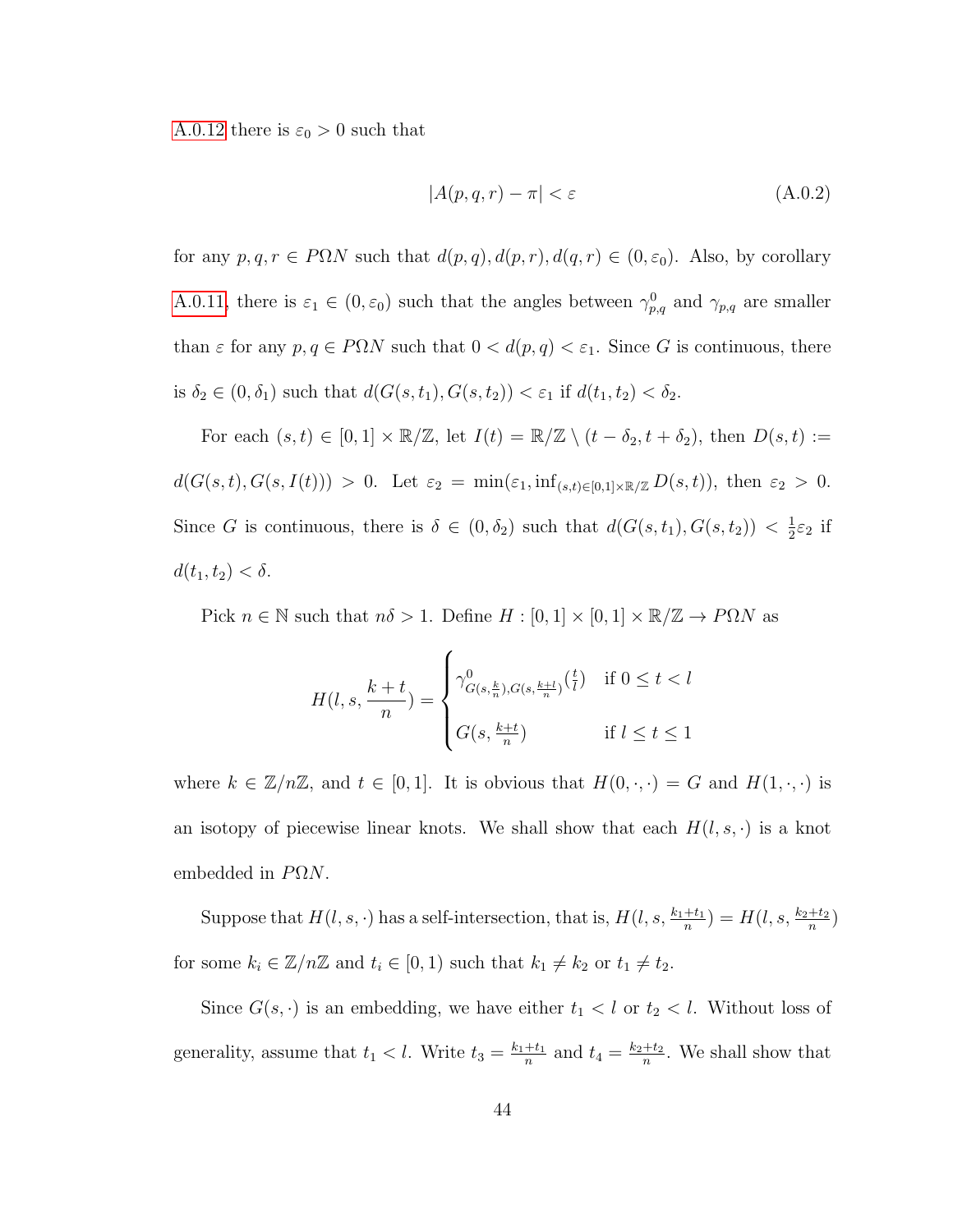$\gamma_c^0$  $G(s,\frac{k_1}{n}),G(s,\frac{k_1+l}{n})$  is in  $N_{\frac{\varepsilon_2}{2}}(G(s,\frac{k_1}{n}))$ , the ball of radius  $\frac{\varepsilon_2}{2}$  centered at  $G(s,\frac{k_1}{n})$ . Put  $p = G(s, \frac{k_1}{n})$  and  $q = G(s, \frac{k_1+l}{n})$ . Since  $d(\frac{k_1}{n})$  $\frac{k_1}{n}, \frac{k_1+l}{n}$  $\frac{a+1}{n}$ ) <  $\delta$  <  $\frac{1}{3}\delta_2$ ,  $d(p,q)$  <  $\varepsilon_1$ . Define  $Q : [0,1] \to \mathbb{R}$  as

$$
Q(t) = \frac{\frac{\partial}{\partial t}d(p, \gamma_{p,q}^0(t))}{\frac{\partial}{\partial t}\ell(\gamma_{p,q}^0|_{[0,t]})}
$$

By the first variation of arc length,  $Q(t) = \cos \theta(t)$  where  $\theta(t)$  is the angle between  $\gamma_{p,q}^0|_{[0,t]}$  and the minimal geodesic connecting their end points at the end point  $\gamma_{p,q}^0(t)$ . Since  $d(p,q) < \frac{1}{2}$  $\frac{1}{2}\varepsilon_2 < \varepsilon_1$ ,  $\theta(t) < \varepsilon = 0.01$ , and hence  $Q(1) > 0$ . If  $Q(t) = 0$  for some  $t \in [0, 1)$ , then let  $t_0 = \sup\{t \in [0, 1) : Q(t) = 0\}$ . Then we have  $Q(t_0) = 0$  and  $Q(t) > 0$  for  $t \in (t_0, 1]$ . Since

$$
d(p, \gamma_{p,q}^0(t_0)) = d(p, q) - \int_{t_0}^1 \frac{\partial}{\partial t} d(p, \gamma_{p,q}^0(t)) dt
$$
  
=  $d(p, q) - \int_{t_0}^1 \frac{\frac{\partial}{\partial t} \ell(\gamma_{p,q}|_{[0,t]})}{Q(t)} dt$   
<  $d(p, q)$   
<  $\epsilon_1$ ,

 $\theta(t_0) < \varepsilon$ , and hence  $Q(t_0) > 0$ , which contradict our assumption that  $Q(t_0) = 0$ . So  $Q(t) > 0$  for any  $t \in [0, 1]$ , which implies that  $d(p, \gamma_{p,q}^0(t))$  is strictly increasing. Hence  $d(p, \gamma_{p,q}^0(t)) \leq d(p,q) < \frac{\varepsilon_2}{2}$  $\frac{\varepsilon_2}{2}$  for all  $t \in [0,1)$ , that is,  $\gamma_G^0$  $\frac{10}{G(s,\frac{k_1+l}{n}),G(s,\frac{k_1}{n})}$  is in  $N_{\frac{\varepsilon_2}{2}}(p)$ . It also follows that  $\gamma_G^0$  $G(s,\frac{k_1+l}{n})$ ,  $G(s,\frac{k_1}{n})$  has no self-intersections, and thus  $k_1 \neq$  $k_2$ .

Assume that  $d(\frac{k_1}{n})$  $\frac{k_1}{n}, \frac{k_2}{n}$  $\frac{k_2}{n}$ )  $\geq \delta_2$ . Then  $G(s, \frac{k_2}{n}) \notin N_{\varepsilon_2}(G(s, \frac{k_1}{n}))$ . Hence we have  $N_{\frac{\varepsilon_2}{2}}(G(s,\frac{k_1}{n})) \bigcap N_{\frac{\varepsilon_2}{2}}(G(s,\frac{k_2}{n})) = \emptyset$ . When  $t_2 \leq l$ ,  $H(l,s,t_4)$  is on  $\gamma_G^0$  $G(s,\frac{k_2}{n}),G(s,\frac{k_2+l}{n})$ '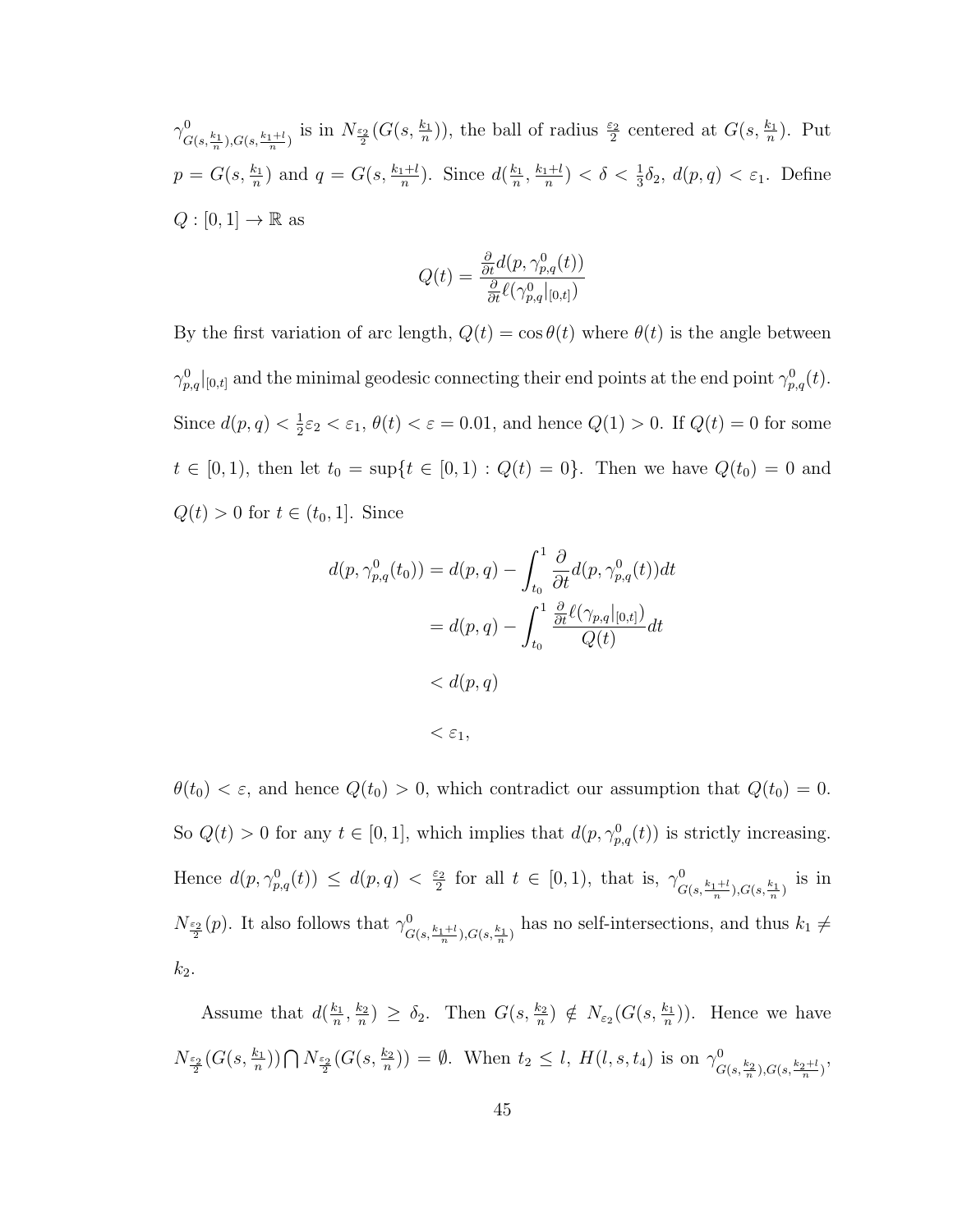which is contained in  $N_{\frac{\varepsilon_2}{2}}(G(s,\frac{k_2}{n}))$ , and hence  $H(l,s,t_4) \in N_{\frac{\varepsilon_2}{2}}(G(s,\frac{k_2}{n}))$ . However, for the same reason,  $H(l, s, t_3) \in N_{\frac{\varepsilon_2}{2}}(G(s, \frac{k_1}{n}))$ , and hence  $H(l, s, t_3) \neq$  $H(l, s, t_4)$ , which contradicts our assumption. When  $t_2 \geq l$ ,  $H(l, s, t_4) = G(s, t_4)$ . Since  $d\left(\frac{k_2}{n}\right)$  $\frac{k_2}{n}, t_4) = \frac{t}{n} < \frac{1}{n} < \delta, d(G(s, \frac{k_2}{n}), G(s, t_4)) < \frac{\varepsilon_2}{2}$  $\frac{\varepsilon_2}{2}$ , and hence  $H(l, s, t_4) \in$  $N_{\frac{\varepsilon_2}{2}}(G(s,\frac{k_2}{n}))$ . Again,  $H(l,s,t_3) \neq H(l,s,t_4)$ , which contradicts our assumption. Therefore,  $d(\frac{k_1}{n})$  $\frac{k_1}{n}, \frac{k_2}{n}$  $\frac{k_2}{n}$ ) <  $\delta_2$ . We shall assume that  $\frac{k_2}{n} \in (\frac{k_1}{n})$  $\frac{k_1}{n}, \frac{k_1}{n} + \delta_2$ , and the other case  $\left(\frac{k_1}{n}\right)$  $\frac{k_1}{n} \in (\frac{k_2}{n}$  $\frac{k_2}{n}, \frac{k_2}{n} + \delta_2$ ) can be addressed similarly. Then we have  $d(H(l, s, \frac{k_1 + l}{n}), H(l, s, \frac{k_2}{n}))$ ε2.

We shall show that  $d(G(s, \frac{k_2}{n}), H(l, s, t_4)) < \varepsilon_2$ . If  $t_2 \geq l$ , then  $H(l, s, t_4)$  =  $G(s, t_4)$ . We have  $d(G(s, \frac{k_2}{n}), G(s, t_4)) < \varepsilon_2$  since  $d(\frac{k_2}{n})$  $\frac{k_2}{n}, t_4$   $< \delta$ . If  $t_2 < l$ , then  $d(G(s, \frac{k_2}{n}), H(l, s, t_4)) < d(G(s, \frac{k_2}{n}), H(l, s, \frac{k_2+l}{n})) < \varepsilon_2$ . Using the same argument, we have  $d(G(s, \frac{k_1+l}{n}), H(l, s, t_3)) < \varepsilon_2$ .

Write  $p_1 = H(l, s, \frac{k_1 + l}{n}), p_2 = H(l, s, \frac{k_2}{n})$  and  $p_3 = H(l, s, t_3) = H(l, s, t_4)$ . Then the angle between  $\gamma_{p_i,p_j}^0$  and  $G(s, \cdot)$  is at most  $\varepsilon$  for any  $i \neq j$ . Hence the angle between  $\gamma_{p_1,p_2}^0$  and  $\gamma_{p_1,p_3}^0$  and the angle between  $\gamma_{p_1,p_2}^0$  and  $\gamma_{p_2,p_3}^0$  are at least  $\pi-2\varepsilon$ . Hence  $A(p_1, p_2, p_3) > 2\pi - 4\varepsilon$ , which contradicts [\(A.0.2\)](#page-47-0).

This completes the proof of Lemma [A.0.9.](#page-43-1)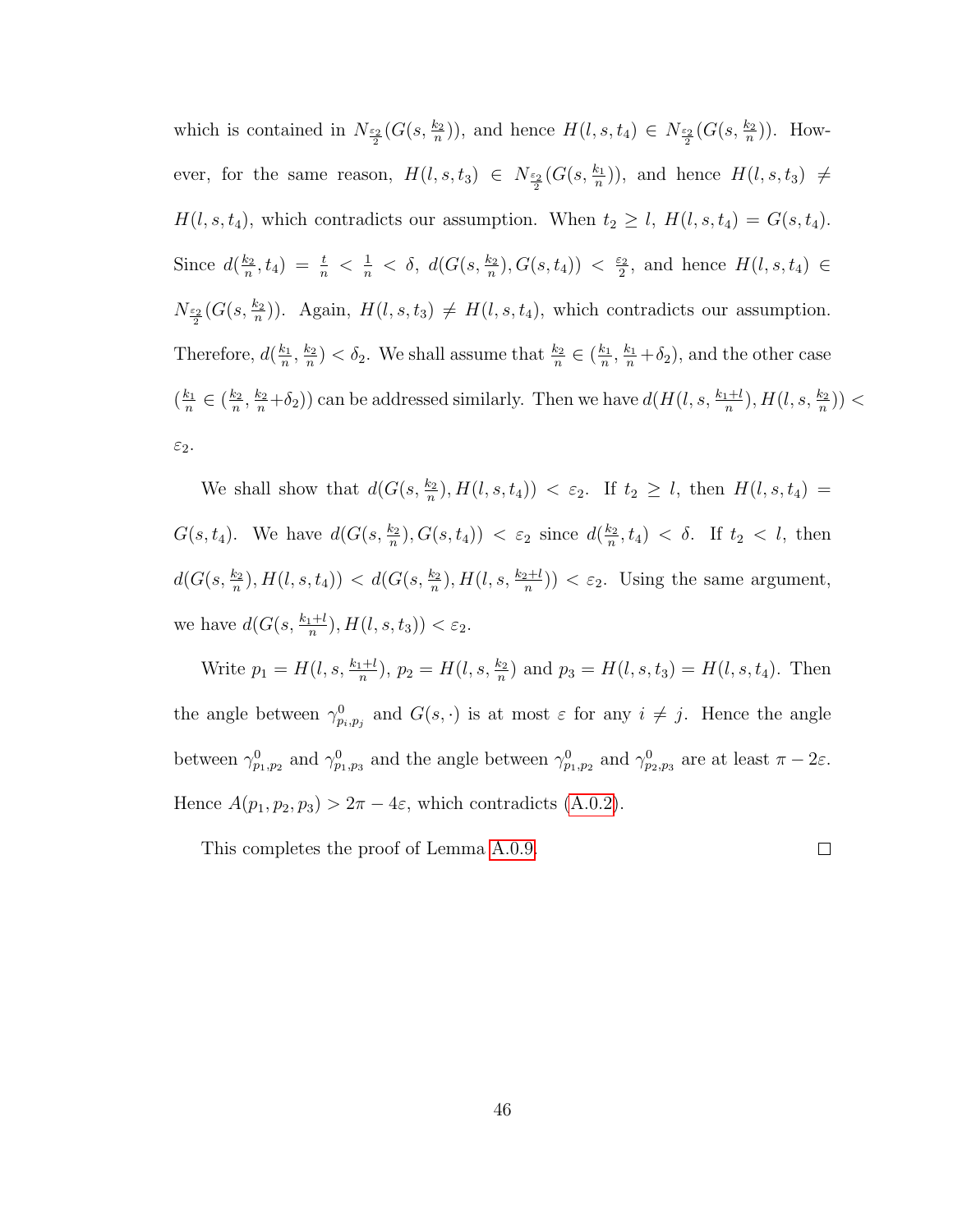# Bibliography

- <span id="page-50-5"></span>[1] Stephanie B. Alexander, I. David Berg, and Richard L. Bishop, The riemannian obstacle problem, Illinois Journal of Mathematics 31 (1987), no. 1, 167–184.
- <span id="page-50-0"></span>[2] G. Besson, G. Courtois, and S. Gallot, *Entropies et rigidités des espaces lo*calement symétriques de courbure strictement négative, Geom. Funct. Anal. 5 (1995), no. 5, 731–799. MR 1354289 (96i:58136)
- <span id="page-50-1"></span>[3] Dmitri Burago and Sergei Ivanov, Boundary rigidity and filling volume min*imality of metrics close to a flat one*, Ann. of Math.  $(2)$  171  $(2010)$ , no. 2, 1183–1211. MR 2630062 (2011d:53079)
- <span id="page-50-2"></span>[4] \_\_\_\_, Area minimizers and boundary rigidity of almost hyperbolic metrics, Duke Mathematical Journal 162 (2013), no. 7, 1205–1248.
- <span id="page-50-4"></span>[5] S. Chmutov, V. Goryunov, and H. Murakami, Regular Legendrian knots and the HOMFLY polynomial of immersed plane curves, Math. Ann.  $317$  (2000), no. 3, 389–413. MR 1776110 (2001h:57009)
- <span id="page-50-3"></span>[6] Christopher B. Croke, Scattering rigidity with trapped geodesics, 2011.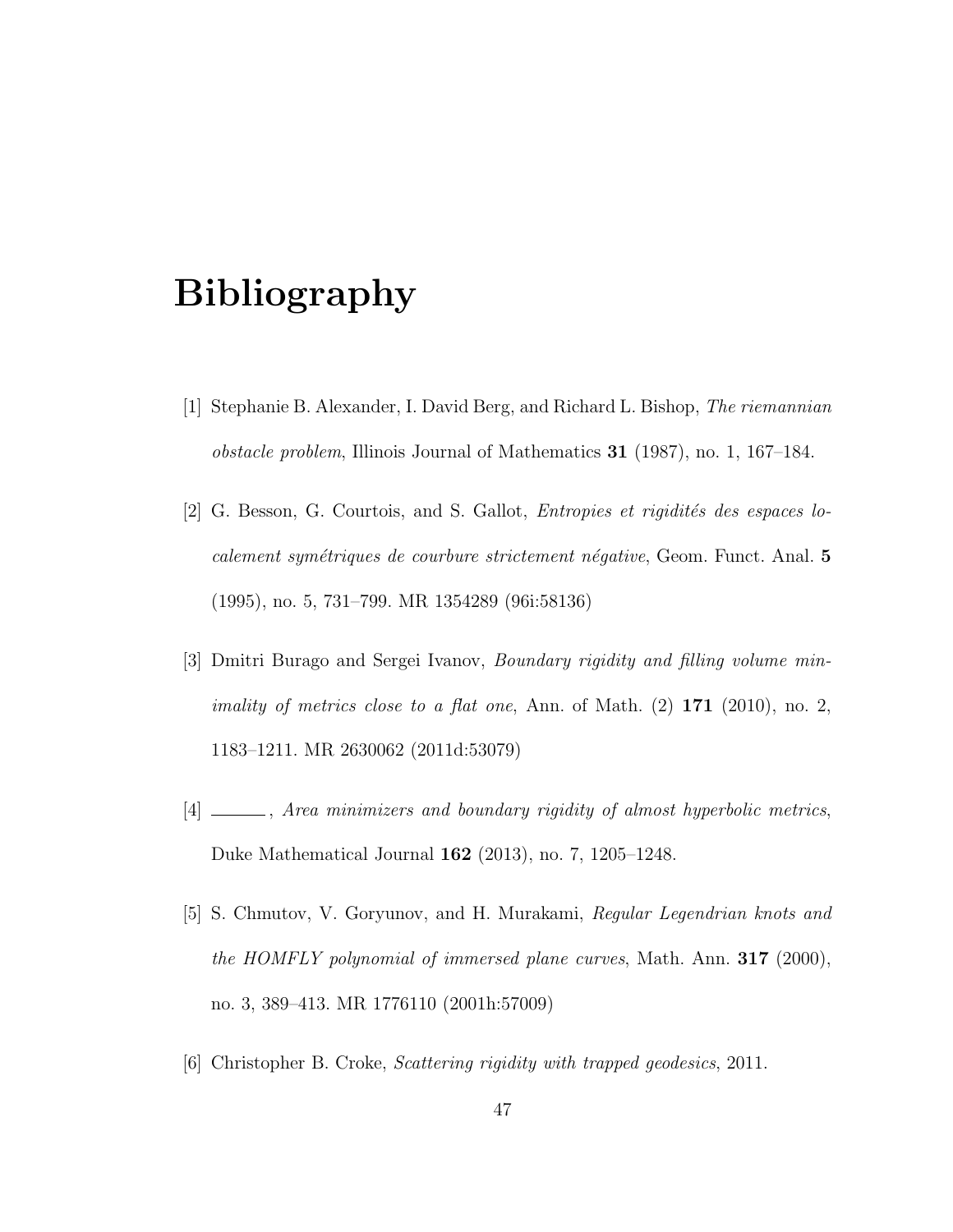- <span id="page-51-5"></span>[7] Christopher B. Croke and Bruce Kleiner, A rigidity theorem for simply connected manifolds without conjugate points, Ergodic Theory Dynam. Systems 18 (1998), no. 4, 807–812. MR 1645381 (99j:53035)
- <span id="page-51-0"></span>[8] J.E. Eaton, On spherically symmetric lenses, IRE Trans. Antennas Propa. AP-4 (1952), 66–71.
- <span id="page-51-6"></span>[9] D BA Epstein, Curves on 2-manifolds and isotopies, Acta Mathematica 115 (1966), no. 1, 83–107.
- <span id="page-51-3"></span>[10] Mikhael Gromov, Filling riemannian manifolds, J. Differential Geom 18 (1983), no. 1, 1–147.
- <span id="page-51-1"></span>[11] J.H. Hannay and T.M. Haeusser, Retroreflection by refraction, J. Mod. Opt 40 (1993), no. 8, 1437–1442.
- <span id="page-51-7"></span>[12] A. Hatcher, Notes on basic 3-manifold topology, 2000.
- [13] Allen Hatcher, Algebraic topology, Cambridge University Press, Cambridge, 2002. MR 1867354 (2002k:55001)
- <span id="page-51-2"></span>[14] M. Kerker, The scattering of light and other electromagnetic radiation, Academic Press, 1969.
- <span id="page-51-4"></span>[15] René Michel, Sur la rigidité imposée par la longueur des géodésiques, Invent. Math. 65 (1981/82), no. 1, 71–83.